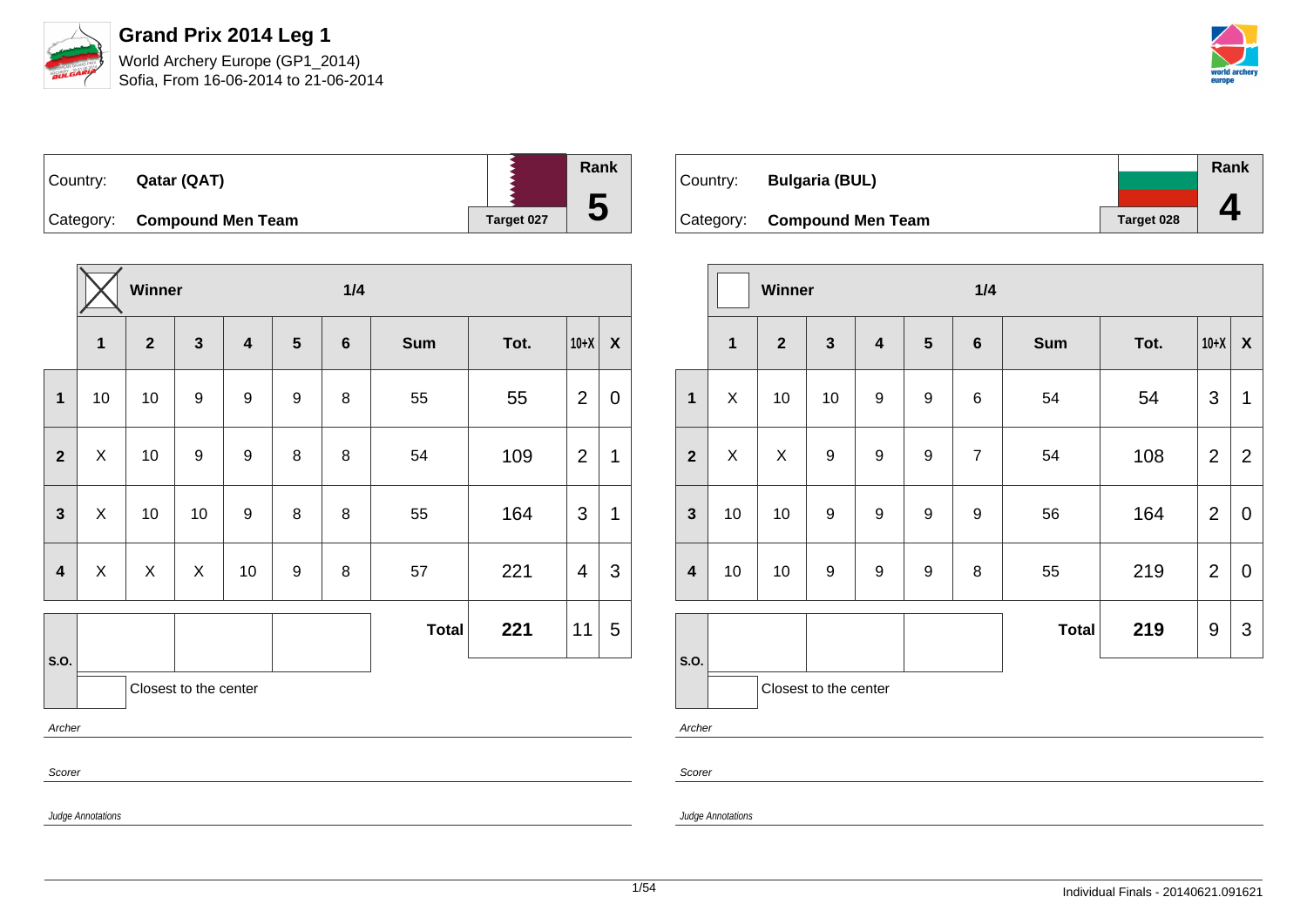

Judge Annotations

**Grand Prix 2014 Leg 1** World Archery Europe (GP1\_2014)

Sofia, From 16-06-2014 to 21-06-2014



| Country: | Romania (ROU)               |            | Rank |
|----------|-----------------------------|------------|------|
|          | Category: Compound Men Team | Target 029 | u    |

|                         |              | Winner           |                       |                         |                  | 1/4              |              |      |                |                           |
|-------------------------|--------------|------------------|-----------------------|-------------------------|------------------|------------------|--------------|------|----------------|---------------------------|
|                         | $\mathbf{1}$ | $\overline{2}$   | $\mathbf{3}$          | $\overline{\mathbf{4}}$ | $5\phantom{.0}$  | $6\phantom{1}$   | <b>Sum</b>   | Tot. | $10+X$         | $\boldsymbol{\mathsf{X}}$ |
| $\mathbf 1$             | X            | $\boldsymbol{9}$ | $\boldsymbol{9}$      | 8                       | 8                | $\overline{7}$   | 51           | 51   | 1              | $\mathbf 1$               |
| $\overline{2}$          | X            | X                | $\boldsymbol{9}$      | 9                       | $\boldsymbol{9}$ | $\, 8$           | 55           | 106  | 2              | $\overline{2}$            |
| $\overline{\mathbf{3}}$ | 10           | 10               | 9                     | 9                       | 9                | 8                | 55           | 161  | 2              | $\mathbf 0$               |
| $\overline{\mathbf{4}}$ | X            | 10               | 9                     | $\boldsymbol{9}$        | $\boldsymbol{9}$ | $\boldsymbol{9}$ | 56           | 217  | $\overline{2}$ | 1                         |
|                         |              |                  |                       |                         |                  |                  | <b>Total</b> | 217  | $\overline{7}$ | $\overline{4}$            |
| S.O.                    |              |                  | Closest to the center |                         |                  |                  |              |      |                |                           |
| Archer                  |              |                  |                       |                         |                  |                  |              |      |                |                           |
| Scorer                  |              |                  |                       |                         |                  |                  |              |      |                |                           |

|          |                             |            | Rank |
|----------|-----------------------------|------------|------|
| Country: | Lithuania (LTU)             |            |      |
|          |                             |            |      |
|          | Category: Compound Men Team | Target 030 |      |

|                         |              | Winner           |                       |                         |            | 1/4            |              |      |                           |                           |
|-------------------------|--------------|------------------|-----------------------|-------------------------|------------|----------------|--------------|------|---------------------------|---------------------------|
|                         | $\mathbf{1}$ | $\overline{2}$   | $\mathbf{3}$          | $\overline{\mathbf{4}}$ | $\sqrt{5}$ | $\bf 6$        | <b>Sum</b>   | Tot. | $10+X$                    | $\boldsymbol{\mathsf{X}}$ |
| $\mathbf{1}$            | 9            | $\boldsymbol{9}$ | 8                     | 8                       | 8          | $\overline{7}$ | 49           | 49   | $\mathbf 0$               | $\mathbf 0$               |
| $\overline{2}$          | 10           | $\boldsymbol{9}$ | $\boldsymbol{9}$      | 9                       | 9          | $\overline{7}$ | 53           | 102  | 1                         | 0                         |
| $\mathbf{3}$            | 10           | 10               | $\boldsymbol{9}$      | 9                       | 8          | $\overline{7}$ | 53           | 155  | $\overline{2}$            | $\mathbf 0$               |
| $\overline{\mathbf{4}}$ | 9            | $\boldsymbol{9}$ | $\boldsymbol{9}$      | 9                       | 9          | 8              | 53           | 208  | $\mathbf 0$               | $\mathbf 0$               |
|                         |              |                  |                       |                         |            |                | <b>Total</b> | 208  | $\ensuremath{\mathsf{3}}$ | $\mathbf 0$               |
| S.O.                    |              |                  | Closest to the center |                         |            |                |              |      |                           |                           |
| $\sim$ $\sim$           |              |                  |                       |                         |            |                |              |      |                           |                           |

Archer

Scorer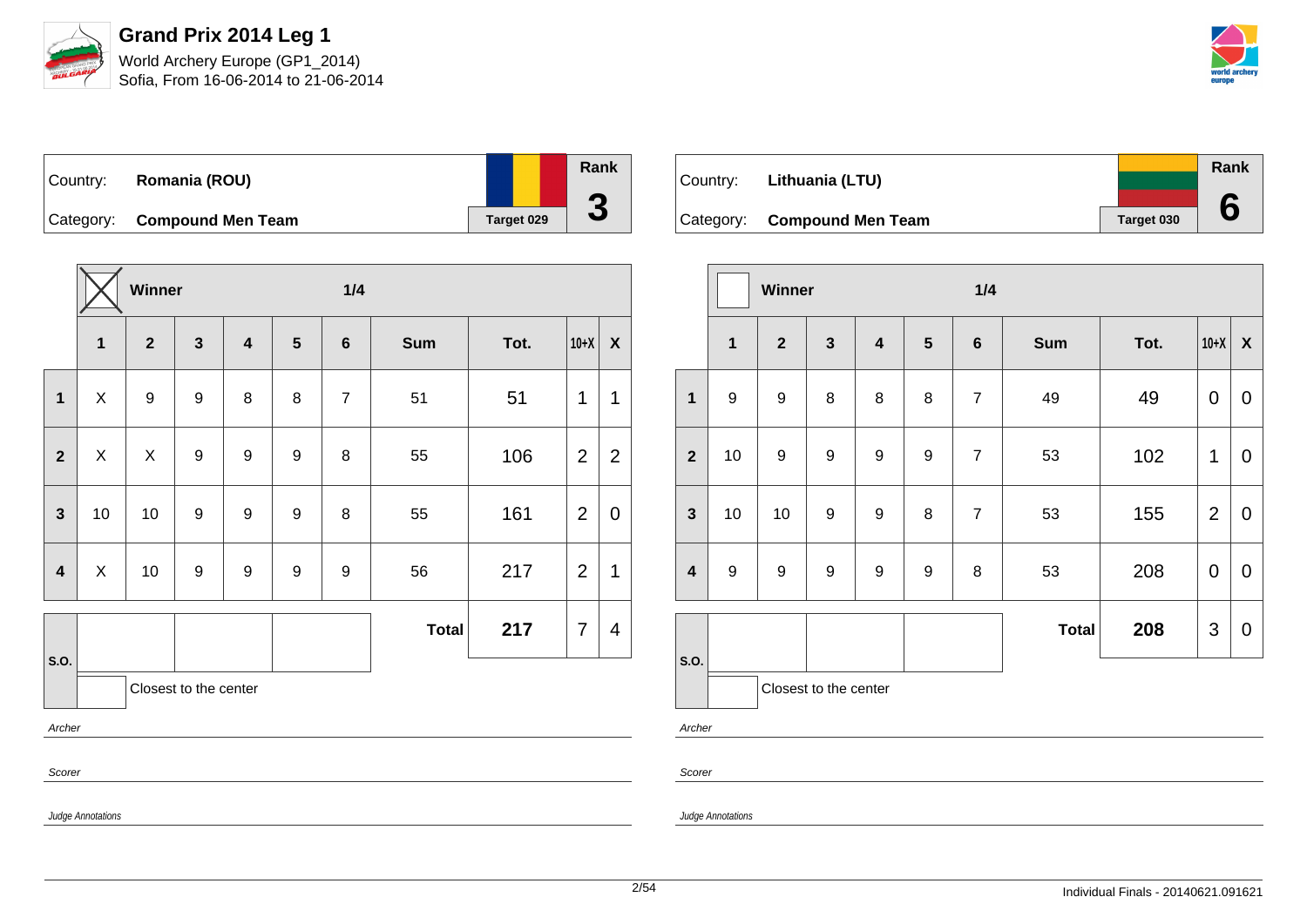

**Rank**

**2**

| ∣Country: | <b>Israel (ISR)</b>         |            | Rank |
|-----------|-----------------------------|------------|------|
|           | Category: Compound Men Team | Target 031 |      |

|                         |                   | Winner         |                       |                         | 1/4            |                |              |      |                |                  |
|-------------------------|-------------------|----------------|-----------------------|-------------------------|----------------|----------------|--------------|------|----------------|------------------|
|                         | $\mathbf{1}$      | $\overline{2}$ | $\mathbf{3}$          | $\overline{\mathbf{4}}$ | $5\phantom{1}$ | $6\phantom{1}$ | <b>Sum</b>   | Tot. | $10+X$         | $\boldsymbol{X}$ |
| $\mathbf 1$             | 10                | 9              | 8                     | 8                       | 8              | $\overline{7}$ | 50           | 50   | 1              | 0                |
| $\overline{2}$          | 10                | 10             | 8                     | 8                       | 8              | 8              | 52           | 102  | $\overline{2}$ | $\mathbf 0$      |
| $\mathbf{3}$            | 10                | 9              | $\boldsymbol{9}$      | 9                       | 9              | 8              | 54           | 156  | 1              | $\overline{0}$   |
| $\overline{\mathbf{4}}$ | 9                 | 8              | 8                     | 8                       | 8              | $\overline{7}$ | 48           | 204  | 0              | $\mathbf 0$      |
|                         |                   |                |                       |                         |                |                | <b>Total</b> | 204  | 4              | $\mathbf 0$      |
| S.O.                    |                   |                | Closest to the center |                         |                |                |              |      |                |                  |
| Archer                  |                   |                |                       |                         |                |                |              |      |                |                  |
| Scorer                  |                   |                |                       |                         |                |                |              |      |                |                  |
|                         | Judge Annotations |                |                       |                         |                |                |              |      |                |                  |

| Country: Greece (GRE)       |            |
|-----------------------------|------------|
| Category: Compound Men Team | Target 032 |

|                         |              | Winner           |                         |                         |                  | 1/4            |              |      |                         |                    |
|-------------------------|--------------|------------------|-------------------------|-------------------------|------------------|----------------|--------------|------|-------------------------|--------------------|
|                         | $\mathbf{1}$ | $\overline{2}$   | $\overline{\mathbf{3}}$ | $\overline{\mathbf{4}}$ | $5\phantom{1}$   | $\bf 6$        | <b>Sum</b>   | Tot. | $10+X$                  | $\pmb{\mathsf{X}}$ |
| $\mathbf{1}$            | X            | 9                | 9                       | 9                       | $\mathsf g$      | $\overline{7}$ | 53           | 53   | 1                       | 1                  |
| $\overline{2}$          | X            | 10               | $\boldsymbol{9}$        | $\overline{9}$          | $\boldsymbol{9}$ | 8              | 55           | 108  | $\overline{2}$          | 1                  |
| $\mathbf{3}$            | 10           | $\boldsymbol{9}$ | $\boldsymbol{9}$        | $\boldsymbol{9}$        | 8                | 8              | 53           | 161  | 1                       | $\overline{0}$     |
| $\overline{\mathbf{4}}$ | 10           | 10               | 10                      | 10                      | 9                | 8              | 57           | 218  | $\overline{\mathbf{4}}$ | $\mathbf 0$        |
| S.O.                    |              |                  |                         |                         |                  |                | <b>Total</b> | 218  | 8                       | $\overline{2}$     |
| $\mathbf{A}$            |              |                  | Closest to the center   |                         |                  |                |              |      |                         |                    |

Archer

Scorer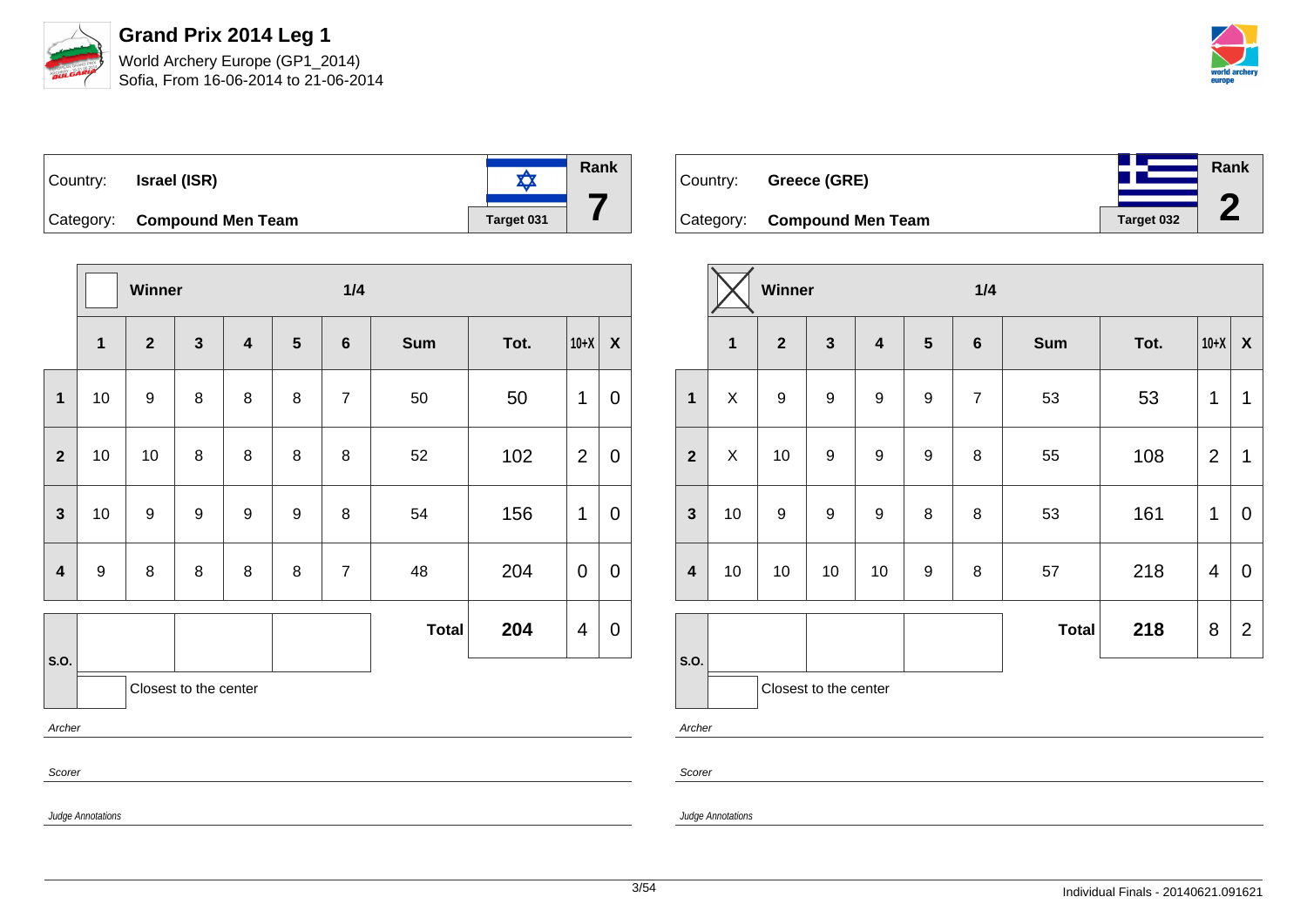



**Rank**  $\mathbf{C}^{\star}$ Country: **Turkey (TUR) 1** Category: **Compound Men Team Target 027** 

|                |                       | Winner         |              |                         |                  | $1/2$            |              |      |                |                           |  |
|----------------|-----------------------|----------------|--------------|-------------------------|------------------|------------------|--------------|------|----------------|---------------------------|--|
|                | $\mathbf{1}$          | $\overline{2}$ | $\mathbf{3}$ | $\overline{\mathbf{4}}$ | $5\phantom{1}$   | $6\phantom{a}$   | <b>Sum</b>   | Tot. | $10+X$         | $\boldsymbol{\mathsf{X}}$ |  |
| $\mathbf{1}$   | $\pmb{\times}$        | 10             | 10           | 10                      | 9                | 8                | 57           | 57   | $\overline{4}$ | 1                         |  |
| $\overline{2}$ | 10                    | 10             | 10           | $\boldsymbol{9}$        | $\boldsymbol{9}$ | $\boldsymbol{9}$ | 57           | 114  | 3              | $\mathbf 0$               |  |
| 3              | X                     | 10             | 10           | 10                      | $\boldsymbol{9}$ | 9                | 58           | 172  | $\overline{4}$ | 1                         |  |
| 4              | X                     | X              | 10           | 10                      | $\boldsymbol{9}$ | $\bf 8$          | 57           | 229  | $\overline{4}$ | $\overline{2}$            |  |
|                |                       |                |              |                         |                  |                  | <b>Total</b> | 229  | 15             | 4                         |  |
| S.O.           | Closest to the center |                |              |                         |                  |                  |              |      |                |                           |  |
| Archer         |                       |                |              |                         |                  |                  |              |      |                |                           |  |
| Scorer         |                       |                |              |                         |                  |                  |              |      |                |                           |  |

| Country: | Qatar (QAT)                 |            | Rank |
|----------|-----------------------------|------------|------|
|          |                             |            | Đ    |
|          | Category: Compound Men Team | Target 028 |      |

|                         |              | Winner           |                       |                         |                  | 1/2     |              |      |                |                    |  |  |
|-------------------------|--------------|------------------|-----------------------|-------------------------|------------------|---------|--------------|------|----------------|--------------------|--|--|
|                         | $\mathbf 1$  | $\overline{2}$   | $\mathbf{3}$          | $\overline{\mathbf{4}}$ | $5\phantom{.0}$  | $\bf 6$ | <b>Sum</b>   | Tot. | $10+X$         | $\pmb{\mathsf{X}}$ |  |  |
| $\mathbf{1}$            | X            | 10               | 10                    | 9                       | $\boldsymbol{9}$ | 9       | 57           | 57   | 3              | 1                  |  |  |
| $\overline{2}$          | 10           | $\boldsymbol{9}$ | $\boldsymbol{9}$      | $\boldsymbol{9}$        | 9                | 9       | 55           | 112  | 1              | $\mathbf 0$        |  |  |
| $\mathbf{3}$            | $\mathsf{X}$ | 9                | $\boldsymbol{9}$      | $\boldsymbol{9}$        | $\mathsf g$      | 8       | 54           | 166  | 1              | $\mathbf 1$        |  |  |
| $\overline{\mathbf{4}}$ | X            | 10               | 9                     | 9                       | 9                | 9       | 56           | 222  | $\overline{2}$ | 1                  |  |  |
| S.O.                    |              |                  |                       |                         |                  |         | <b>Total</b> | 222  | 7              | 3                  |  |  |
|                         |              |                  | Closest to the center |                         |                  |         |              |      |                |                    |  |  |

Archer

Scorer

Judge Annotations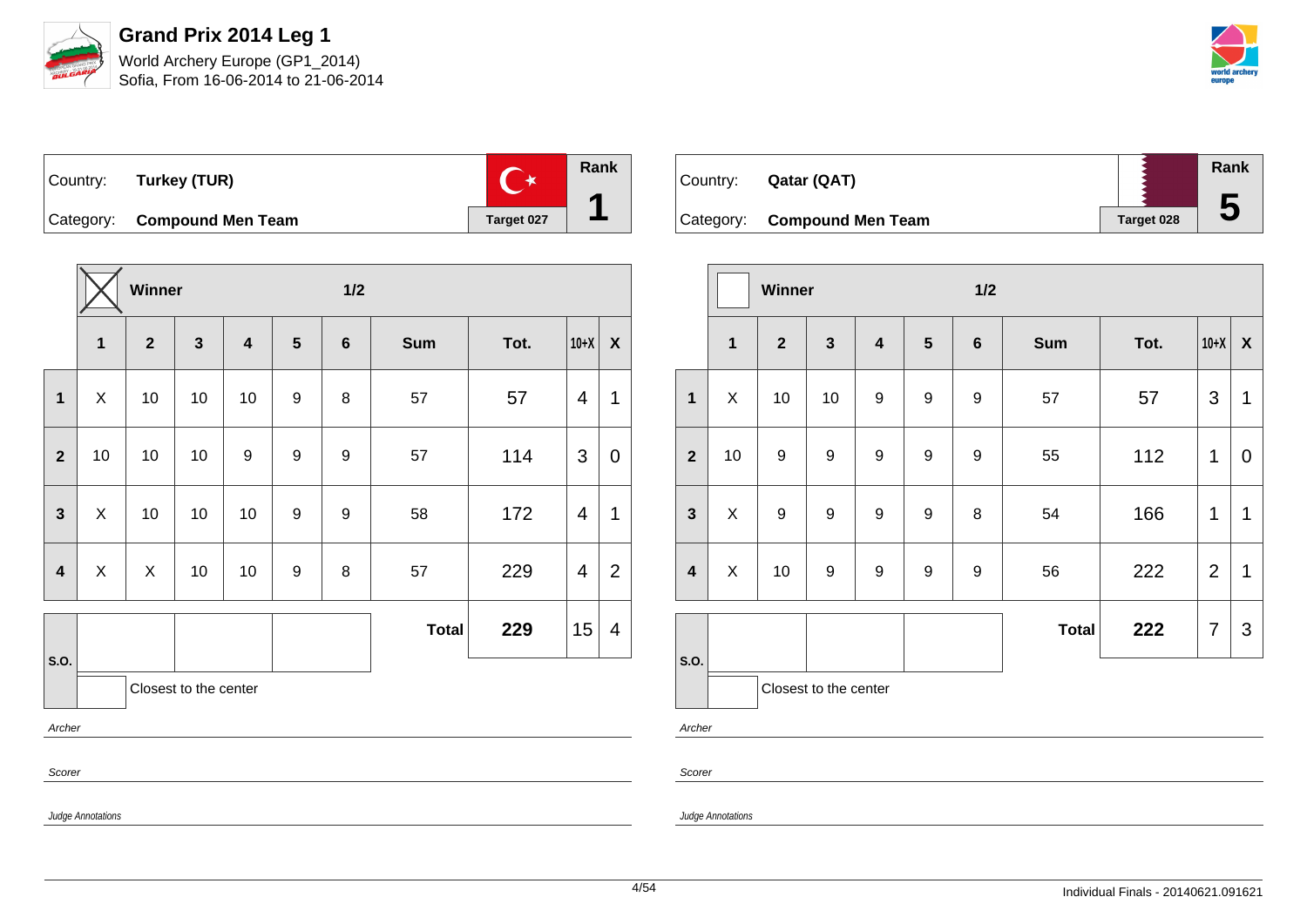

Sofia, From 16-06-2014 to 21-06-2014



| ∣Country: | Romania (ROU)               |            | Rank |
|-----------|-----------------------------|------------|------|
|           | Category: Compound Men Team | Target 029 | w    |

|                               |                           | Winner         |                  |                         |                         | 1/2              |              |      |                |                  |  |
|-------------------------------|---------------------------|----------------|------------------|-------------------------|-------------------------|------------------|--------------|------|----------------|------------------|--|
|                               | $\mathbf{1}$              | $\mathbf{2}$   | $\mathbf{3}$     | $\overline{\mathbf{4}}$ | $\overline{\mathbf{5}}$ | $\bf 6$          | <b>Sum</b>   | Tot. | $10+X$         | $\boldsymbol{X}$ |  |
| $\mathbf{1}$                  | 10                        | 10             | 10               | 10                      | $\boldsymbol{9}$        | 8                | 57           | 57   | 4              | $\mathbf 0$      |  |
| $\overline{2}$                | $10$                      | 9              | $\boldsymbol{9}$ | 9                       | $\boldsymbol{9}$        | $\boldsymbol{9}$ | 55           | 112  | 1              | $\overline{0}$   |  |
| $\overline{\mathbf{3}}$       | $\boldsymbol{\mathsf{X}}$ | $\pmb{\times}$ | $\boldsymbol{9}$ | 9                       | 8                       | 8                | 54           | 166  | $\overline{2}$ | $\overline{2}$   |  |
| 4                             | 10                        | 10             | 10               | 9                       | 8                       | $\overline{7}$   | 54           | 220  | 3              | $\mathbf 0$      |  |
|                               |                           |                |                  |                         |                         |                  | <b>Total</b> | 220  | 10             | $\overline{2}$   |  |
| S.O.<br>Closest to the center |                           |                |                  |                         |                         |                  |              |      |                |                  |  |
| Archer                        |                           |                |                  |                         |                         |                  |              |      |                |                  |  |
| Scorer                        |                           |                |                  |                         |                         |                  |              |      |                |                  |  |
|                               | Judge Annotations         |                |                  |                         |                         |                  |              |      |                |                  |  |



Category: **Compound Men Team Tanget 030** 

|                         |    | Winner       |                       |                         |                  | 1/2              |              |      |                |             |
|-------------------------|----|--------------|-----------------------|-------------------------|------------------|------------------|--------------|------|----------------|-------------|
|                         | 1  | $\mathbf{2}$ | $\mathbf{3}$          | $\overline{\mathbf{4}}$ | $5\phantom{1}$   | $\bf 6$          | <b>Sum</b>   | Tot. | $10+X$         | X           |
| $\mathbf{1}$            | 10 | 10           | 10                    | 9                       | $\boldsymbol{9}$ | $\boldsymbol{9}$ | 57           | 57   | $\mathfrak{S}$ | $\mathbf 0$ |
| $\overline{2}$          | 10 | 10           | $\boldsymbol{9}$      | $\boldsymbol{9}$        | $\boldsymbol{9}$ | 9                | 56           | 113  | $\overline{2}$ | $\mathbf 0$ |
| $\mathbf{3}$            | 10 | 10           | 10                    | 10                      | 10               | $\boldsymbol{9}$ | 59           | 172  | 5              | $\mathbf 0$ |
| $\overline{\mathbf{4}}$ | X  | 10           | 9                     | $\boldsymbol{9}$        | $\boldsymbol{9}$ | 8                | 55           | 227  | $\overline{2}$ | 1           |
| S.O.                    |    |              |                       |                         |                  |                  | <b>Total</b> | 227  | 12             | 1           |
|                         |    |              | Closest to the center |                         |                  |                  |              |      |                |             |

Archer

Scorer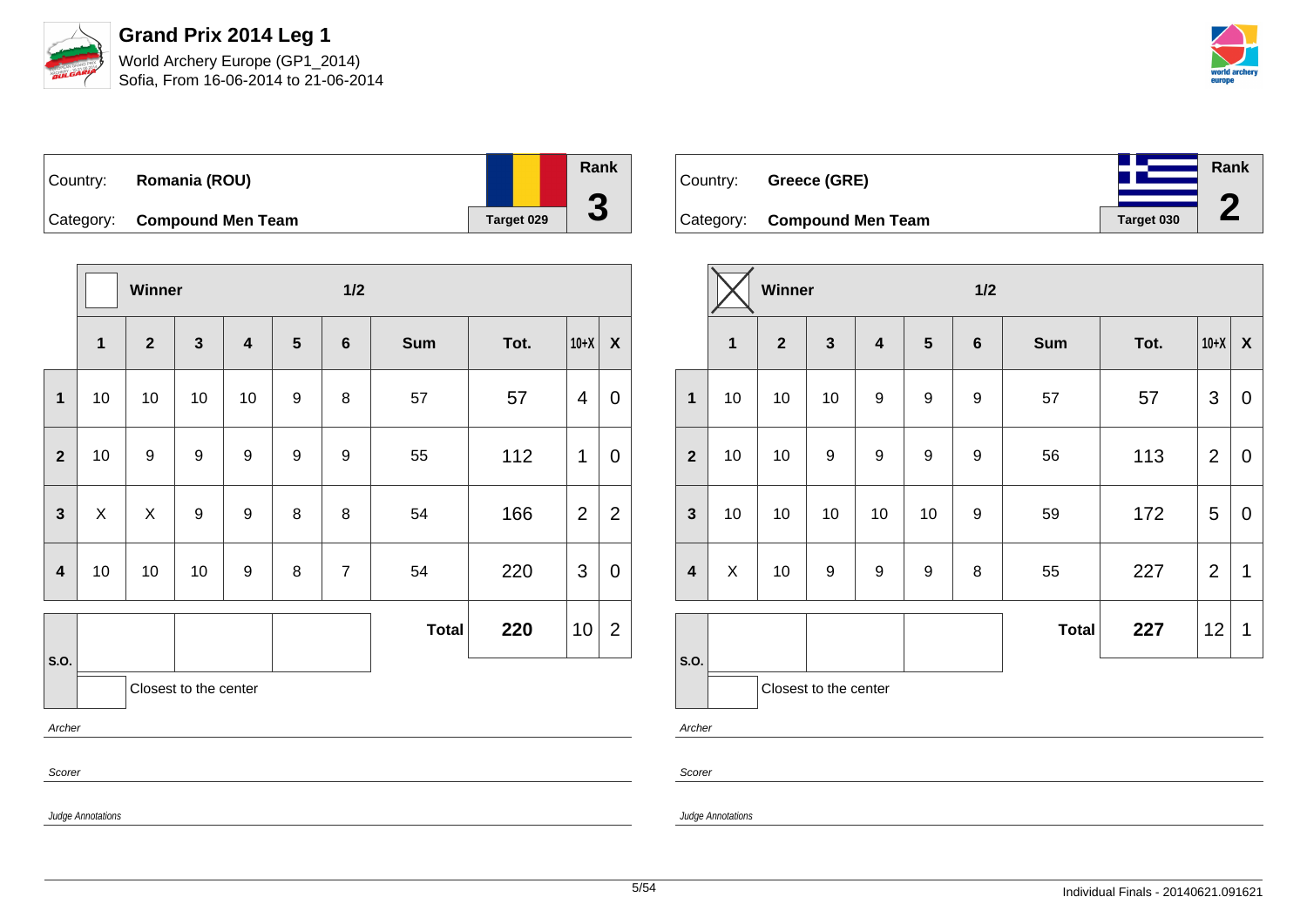



| Country: | Qatar (QAT)                 |            | Rank |
|----------|-----------------------------|------------|------|
|          | Category: Compound Men Team | Target 027 | 5    |

|                |                   | Winner           |                       |                         |                  | <b>Bronze</b>  |              |      |                |                  |
|----------------|-------------------|------------------|-----------------------|-------------------------|------------------|----------------|--------------|------|----------------|------------------|
|                | $\mathbf 1$       | $\overline{2}$   | $\mathbf{3}$          | $\overline{\mathbf{4}}$ | $5\phantom{1}$   | $6\phantom{1}$ | <b>Sum</b>   | Tot. | $10+X$         | $\boldsymbol{X}$ |
| $\mathbf{1}$   | 10                | $\boldsymbol{9}$ | $\boldsymbol{9}$      | $\boldsymbol{9}$        | $\boldsymbol{9}$ | $\overline{7}$ | 53           | 53   | 1              | $\overline{0}$   |
| $\overline{2}$ | 10                | 10               | 9                     | 8                       | 8                | 8              | 53           | 106  | $\overline{2}$ | $\mathbf 0$      |
| $\mathbf{3}$   | X                 | X                | 10                    | 9                       | 9                | 9              | 57           | 163  | 3              | $\overline{2}$   |
| $\overline{4}$ | 10                | 10               | 9                     | $\boldsymbol{9}$        | 9                | 8              | 55           | 218  | $\overline{2}$ | $\mathbf 0$      |
|                |                   |                  |                       |                         |                  |                | <b>Total</b> | 218  | 8              | $\overline{2}$   |
| S.O.           |                   |                  | Closest to the center |                         |                  |                |              |      |                |                  |
| Archer         |                   |                  |                       |                         |                  |                |              |      |                |                  |
|                | Scorer            |                  |                       |                         |                  |                |              |      |                |                  |
|                | Judge Annotations |                  |                       |                         |                  |                |              |      |                |                  |

| Country: | Romania (ROU)               |                   | Rank<br>m |
|----------|-----------------------------|-------------------|-----------|
|          | Category: Compound Men Team | <b>Target 028</b> | J         |

|                         |                       | Winner         |                  |                         |                | <b>Bronze</b>  |              |      |                |                    |  |  |
|-------------------------|-----------------------|----------------|------------------|-------------------------|----------------|----------------|--------------|------|----------------|--------------------|--|--|
|                         | $\mathbf{1}$          | $\overline{2}$ | $\mathbf{3}$     | $\overline{\mathbf{4}}$ | $5\phantom{1}$ | $\bf 6$        | <b>Sum</b>   | Tot. | $10+X$         | $\pmb{\mathsf{X}}$ |  |  |
| 1                       | 10                    | 9              | $\boldsymbol{9}$ | $\boldsymbol{9}$        | 8              | 8              | 53           | 53   | 1              | $\mathbf 0$        |  |  |
| $\overline{\mathbf{2}}$ | X                     | 10             | 10               | 9                       | 9              | 8              | 56           | 109  | $\mathfrak{S}$ | $\mathbf{1}$       |  |  |
| $\mathbf{3}$            | 10                    | 9              | 9                | 8                       | $\overline{7}$ | $\overline{7}$ | 50           | 159  | 1              | $\mathbf 0$        |  |  |
| $\overline{\mathbf{4}}$ | $\boldsymbol{9}$      | 9              | $\boldsymbol{9}$ | 8                       | 8              | 8              | 51           | 210  | $\pmb{0}$      | $\mathbf 0$        |  |  |
|                         |                       |                |                  |                         |                |                | <b>Total</b> | 210  | 5              | 1                  |  |  |
| S.O.                    | Closest to the center |                |                  |                         |                |                |              |      |                |                    |  |  |
| Archer                  |                       |                |                  |                         |                |                |              |      |                |                    |  |  |

Scorer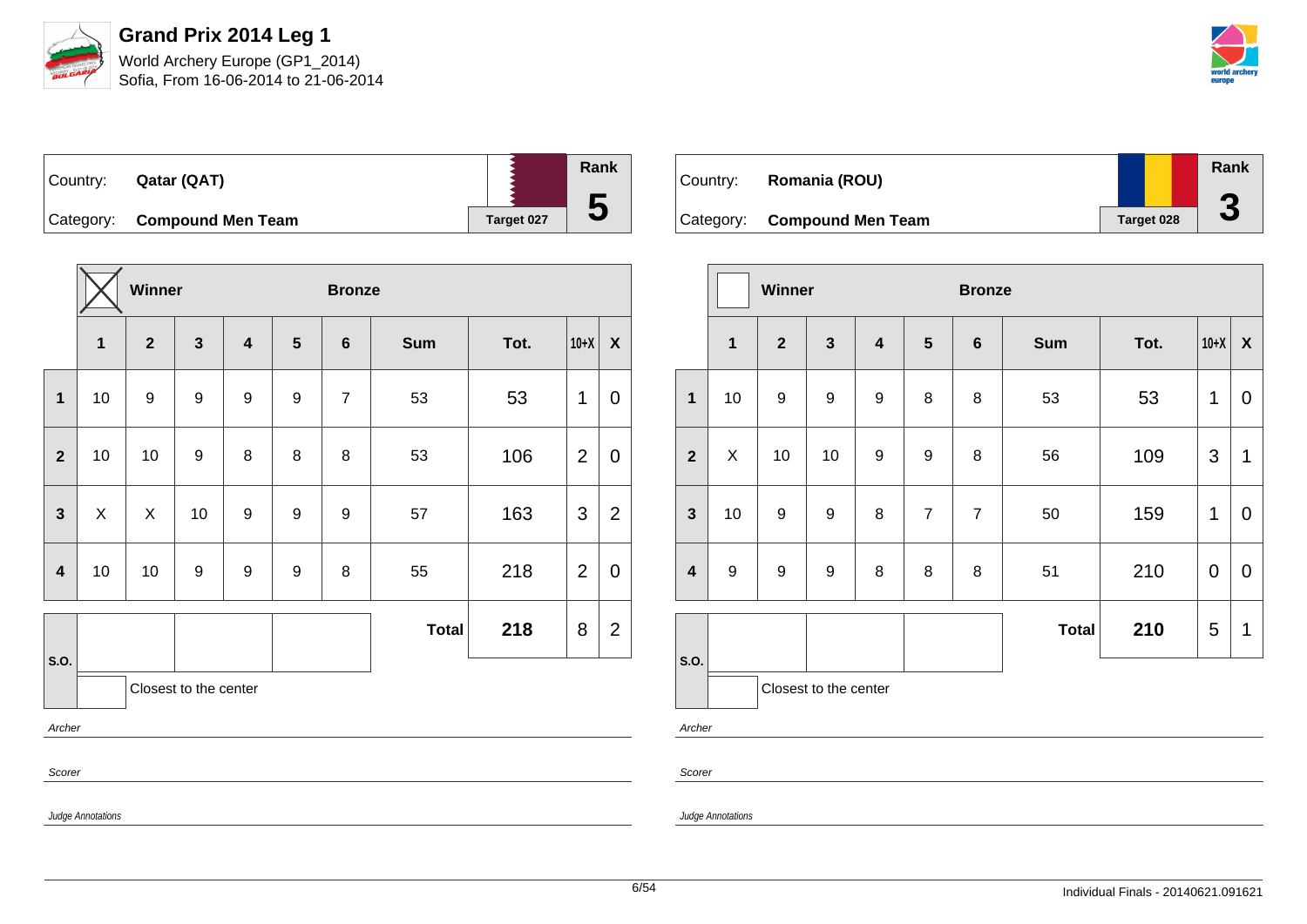



**Rank**

**2**

| Country: Turkey (TUR)       |            | Rank |
|-----------------------------|------------|------|
| Category: Compound Men Team | Target 027 |      |

|                         |                   | Winner           |                       |                         |                         | Gold    |              |      |                |             |
|-------------------------|-------------------|------------------|-----------------------|-------------------------|-------------------------|---------|--------------|------|----------------|-------------|
|                         | $\mathbf{1}$      | $\boldsymbol{2}$ | $\mathbf{3}$          | $\overline{\mathbf{4}}$ | $\overline{\mathbf{5}}$ | $\bf 6$ | <b>Sum</b>   | Tot. | $10+X$         | X           |
| 1                       | $\boldsymbol{9}$  | $\boldsymbol{9}$ | 9                     | 8                       | 8                       | 10      | 53           | 53   | 1              | 0           |
| $\mathbf{2}$            | 10                | 9                | 9                     | 9                       | 9                       | 9       | 55           | 108  | 1              | 0           |
| $\overline{\mathbf{3}}$ | 10                | $\boldsymbol{9}$ | 10                    | 10                      | 9                       | 9       | 57           | 165  | 3              | 0           |
| $\overline{\mathbf{4}}$ | $\boldsymbol{9}$  | $\boldsymbol{9}$ | $\boldsymbol{9}$      | 10                      | 9                       | 10      | 56           | 221  | $\overline{2}$ | $\mathbf 0$ |
|                         |                   |                  |                       |                         |                         |         | <b>Total</b> | 221  | $\overline{7}$ | 0           |
| S.O.                    |                   |                  | Closest to the center |                         |                         |         |              |      |                |             |
| Archer                  |                   |                  |                       |                         |                         |         |              |      |                |             |
|                         | Scorer            |                  |                       |                         |                         |         |              |      |                |             |
|                         | Judge Annotations |                  |                       |                         |                         |         |              |      |                |             |

| Country: Greece (GRE)       |            |
|-----------------------------|------------|
| Category: Compound Men Team | Target 028 |

|                  | Winner |                |                         |                         |                  | Gold    |              |      |                         |                           |
|------------------|--------|----------------|-------------------------|-------------------------|------------------|---------|--------------|------|-------------------------|---------------------------|
|                  | 1      | $\overline{2}$ | $\overline{\mathbf{3}}$ | $\overline{\mathbf{4}}$ | $5\phantom{1}$   | $\bf 6$ | <b>Sum</b>   | Tot. | $10+X$                  | $\boldsymbol{\mathsf{X}}$ |
| $\mathbf{1}$     | 10     | 10             | 10                      | $\boldsymbol{9}$        | 10               | 9       | 58           | 58   | 4                       | $\pmb{0}$                 |
| $\overline{2}$   | 10     | $\overline{7}$ | 10                      | 10                      | 9                | 10      | 56           | 114  | $\overline{\mathbf{4}}$ | 0                         |
| $\mathbf{3}$     | 10     | 10             | 10                      | $\boldsymbol{9}$        | 9                | 9       | 57           | 171  | $\mathfrak{S}$          | $\boldsymbol{0}$          |
| $\boldsymbol{4}$ | 5      | 10             | 10                      | $\boldsymbol{9}$        | $\boldsymbol{9}$ | 9       | 52           | 223  | $\overline{2}$          | $\pmb{0}$                 |
|                  |        |                |                         |                         |                  |         | <b>Total</b> | 223  | 13                      | $\boldsymbol{0}$          |
| S.O.             |        |                | Closest to the center   |                         |                  |         |              |      |                         |                           |
| Archer           |        |                |                         |                         |                  |         |              |      |                         |                           |

Scorer

Judge Annotations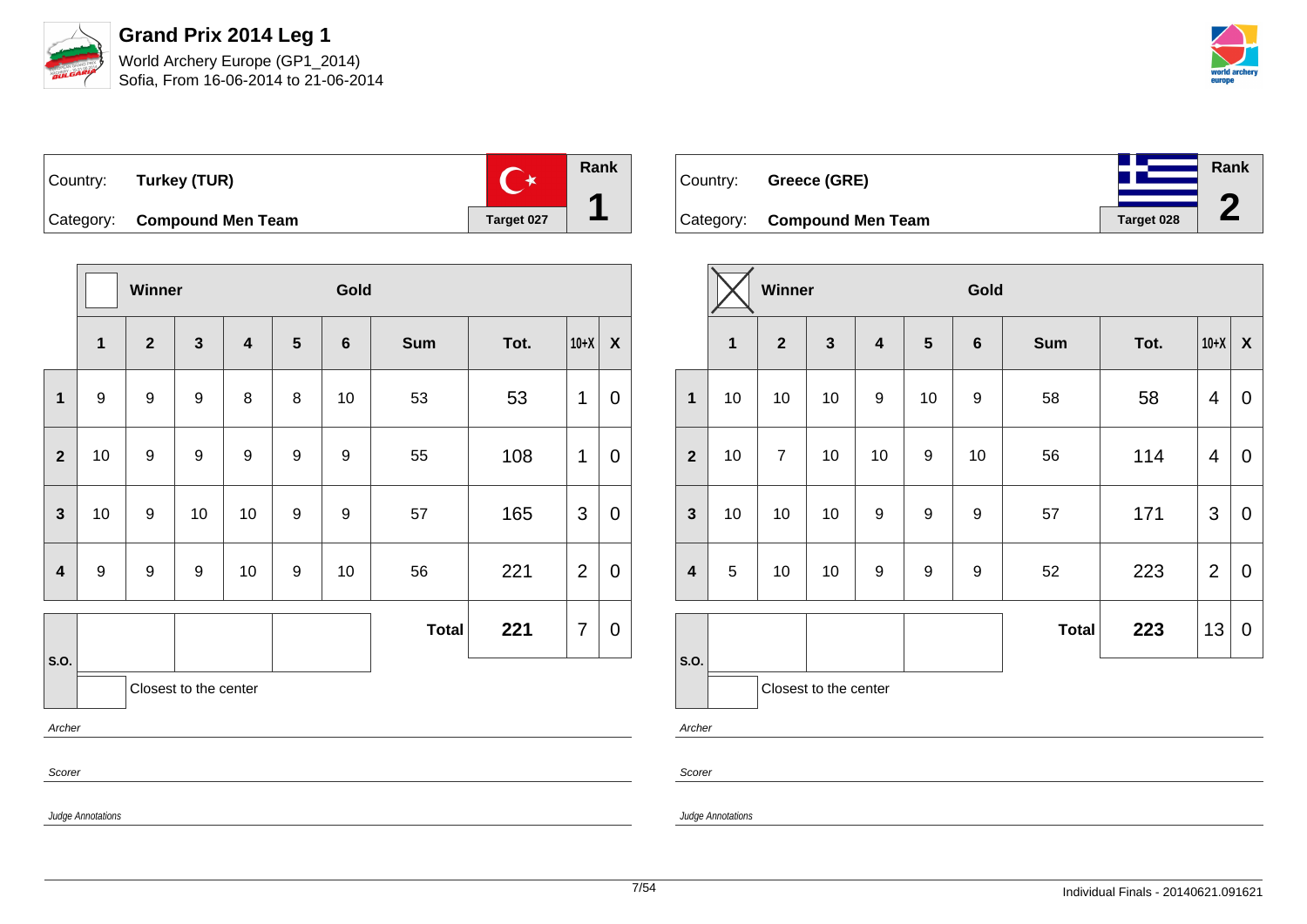



**Rank**  $\frac{1}{\sqrt{2}}$ Country: **Israel (ISR) 9** Category: **Compound Mixed Team Target 019** 

|                         |                       | Winner           |                  | 1/8              |              |      |                |                           |
|-------------------------|-----------------------|------------------|------------------|------------------|--------------|------|----------------|---------------------------|
|                         | $\mathbf{1}$          | $\mathbf{2}$     | $\mathbf{3}$     | 4                | <b>Sum</b>   | Tot. | $10+X$         | $\boldsymbol{\mathsf{X}}$ |
| 1                       | $\pmb{\times}$        | $10$             | $10$             | $\boldsymbol{9}$ | 39           | 39   | 3              | 1                         |
| $\overline{2}$          | 10                    | 10               | 10               | 8                | 38           | 77   | 3              | $\mathbf 0$               |
| $\mathbf{3}$            | $\boldsymbol{9}$      | $\boldsymbol{9}$ | $\boldsymbol{9}$ | 8                | 35           | 112  | 0              | $\mathbf 0$               |
| $\overline{\mathbf{4}}$ | 10                    | 10               | $\boldsymbol{9}$ | $\boldsymbol{9}$ | 38           | 150  | $\overline{2}$ | $\mathbf 0$               |
|                         |                       |                  |                  |                  | <b>Total</b> | 150  | 8              | 1                         |
| S.O.                    | Closest to the center |                  |                  |                  |              |      |                |                           |
| Archer                  |                       |                  |                  |                  |              |      |                |                           |
| Scorer                  |                       |                  |                  |                  |              |      |                |                           |

|          |                               |            | Rank |
|----------|-------------------------------|------------|------|
| Country: | <b>Bulgaria (BUL)</b>         |            |      |
|          | Category: Compound Mixed Team | Target 020 |      |

|                         |              | Winner<br>1/8         |                  |                         |              |      |                |                  |  |
|-------------------------|--------------|-----------------------|------------------|-------------------------|--------------|------|----------------|------------------|--|
|                         | $\mathbf{1}$ | $\mathbf{2}$          | $\mathbf{3}$     | $\overline{\mathbf{4}}$ | <b>Sum</b>   | Tot. | $10+X$         | $\boldsymbol{X}$ |  |
| $\mathbf{1}$            | 10           | $\boldsymbol{9}$      | $\boldsymbol{9}$ | $\overline{7}$          | 35           | 35   | 1              | 0                |  |
| $\overline{2}$          | 10           | $\boldsymbol{9}$      | 8                | 8                       | 35           | 70   | 1              | $\overline{0}$   |  |
| $\mathbf{3}$            | 10           | $\boldsymbol{9}$      | 8                | $\bf 8$                 | 35           | 105  | 1              | 0                |  |
| $\overline{\mathbf{4}}$ | $10\,$       | $\boldsymbol{9}$      | $\boldsymbol{9}$ | $\boldsymbol{9}$        | 37           | 142  | 1              | 0                |  |
|                         |              |                       |                  |                         | <b>Total</b> | 142  | $\overline{4}$ | $\mathbf 0$      |  |
| S.O.                    |              | Closest to the center |                  |                         |              |      |                |                  |  |

Archer

Scorer

Judge Annotations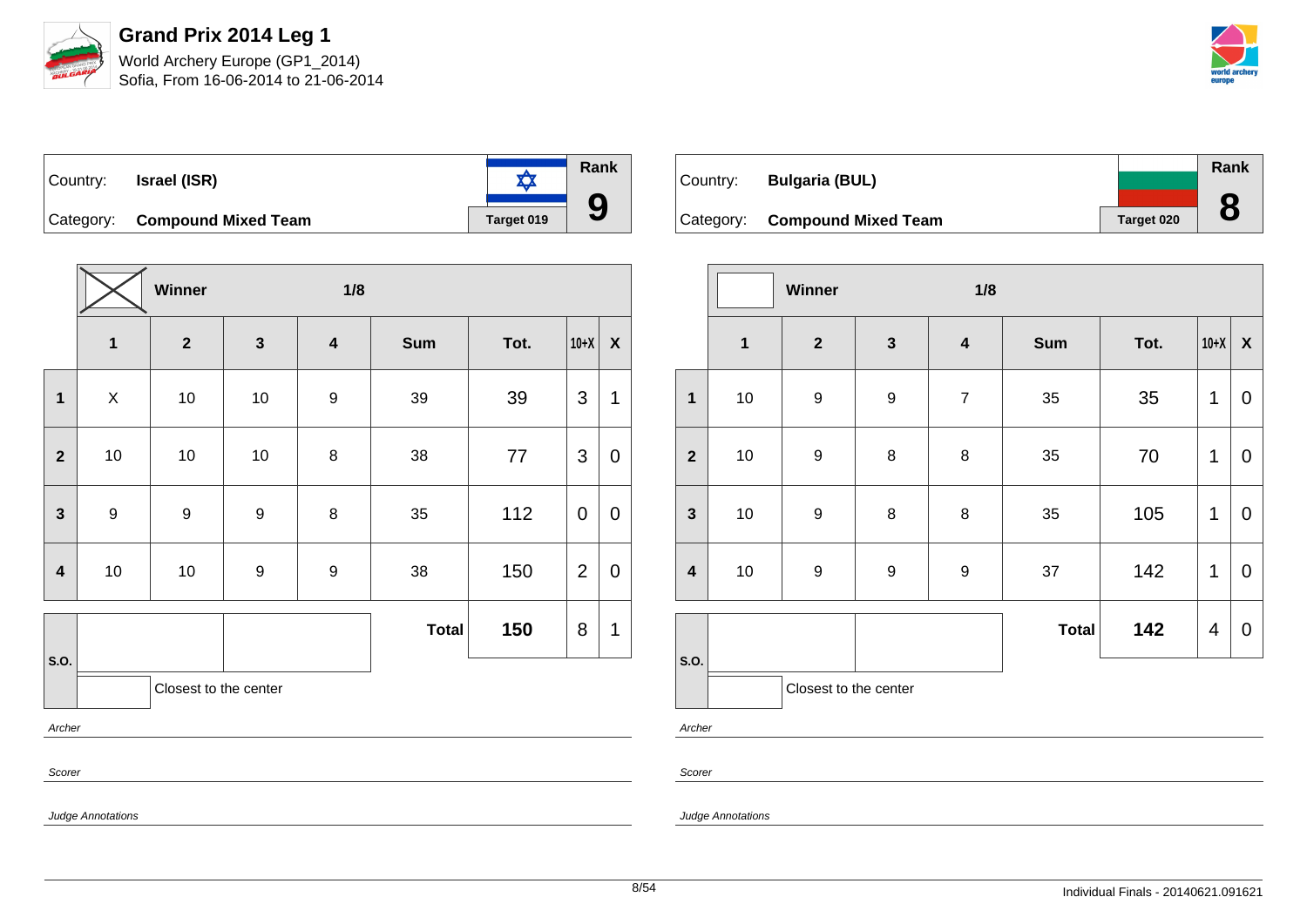

Sofia, From 16-06-2014 to 21-06-2014



**Rank**  $\bullet$ Country: **Slovenia (SLO) 1** Category: **Compound Mixed Team Target 021** 

|                         |                       | Winner           |                  | 1/4                     |              |      |                |              |
|-------------------------|-----------------------|------------------|------------------|-------------------------|--------------|------|----------------|--------------|
|                         | $\mathbf{1}$          | $\mathbf{2}$     | $\mathbf{3}$     | $\overline{\mathbf{4}}$ | Sum          | Tot. | $10+X$         | $\pmb{\chi}$ |
| 1                       | 10                    | $\boldsymbol{9}$ | $\boldsymbol{9}$ | $\bf 8$                 | 36           | 36   | $\mathbf 1$    | $\mathbf 0$  |
| $\mathbf{2}$            | $10$                  | $\boldsymbol{9}$ | 9                | $\boldsymbol{9}$        | 37           | 73   | 1              | $\mathbf 0$  |
| $\mathbf{3}$            | 10                    | 10               | $\boldsymbol{9}$ | $\boldsymbol{9}$        | 38           | 111  | $\overline{2}$ | $\mathbf 0$  |
| $\overline{\mathbf{4}}$ | $\pmb{\times}$        | 10               | 9                | 8                       | 37           | 148  | $\overline{2}$ | $\mathbf{1}$ |
|                         |                       |                  |                  |                         | <b>Total</b> | 148  | $\,6$          | $\mathbf{1}$ |
| S.O.                    | Closest to the center |                  |                  |                         |              |      |                |              |
| Archer                  |                       |                  |                  |                         |              |      |                |              |
| Scorer                  |                       |                  |                  |                         |              |      |                |              |

| Country: | <b>Israel (ISR)</b>           |            | <b>Rank</b> |
|----------|-------------------------------|------------|-------------|
|          | Category: Compound Mixed Team | Target 022 |             |

|                         |                  | Winner                |              | 1/4                     |              |      |             |                    |
|-------------------------|------------------|-----------------------|--------------|-------------------------|--------------|------|-------------|--------------------|
|                         | $\mathbf 1$      | $\mathbf{2}$          | $\mathbf{3}$ | $\overline{\mathbf{4}}$ | Sum          | Tot. | $10+X$      | $\pmb{\mathsf{X}}$ |
| 1                       | $10$             | $\boldsymbol{9}$      | $\mathsf g$  | $\boldsymbol{9}$        | 37           | 37   | 1           | $\pmb{0}$          |
| $\overline{2}$          | 10               | $\boldsymbol{9}$      | $\bf 8$      | $\bf 8$                 | 35           | 72   | $\mathbf 1$ | $\pmb{0}$          |
| $\mathbf{3}$            | $\boldsymbol{9}$ | $\boldsymbol{9}$      | $\,8\,$      | $\bf 8$                 | 34           | 106  | $\mathbf 0$ | $\mathbf 0$        |
| $\overline{\mathbf{4}}$ | $10$             | 8                     | 8            | $\overline{7}$          | 33           | 139  | 1           | $\mathbf 0$        |
|                         |                  |                       |              |                         | <b>Total</b> | 139  | 3           | $\pmb{0}$          |
| S.O.                    |                  | Closest to the center |              |                         |              |      |             |                    |

Archer

Scorer

Judge Annotations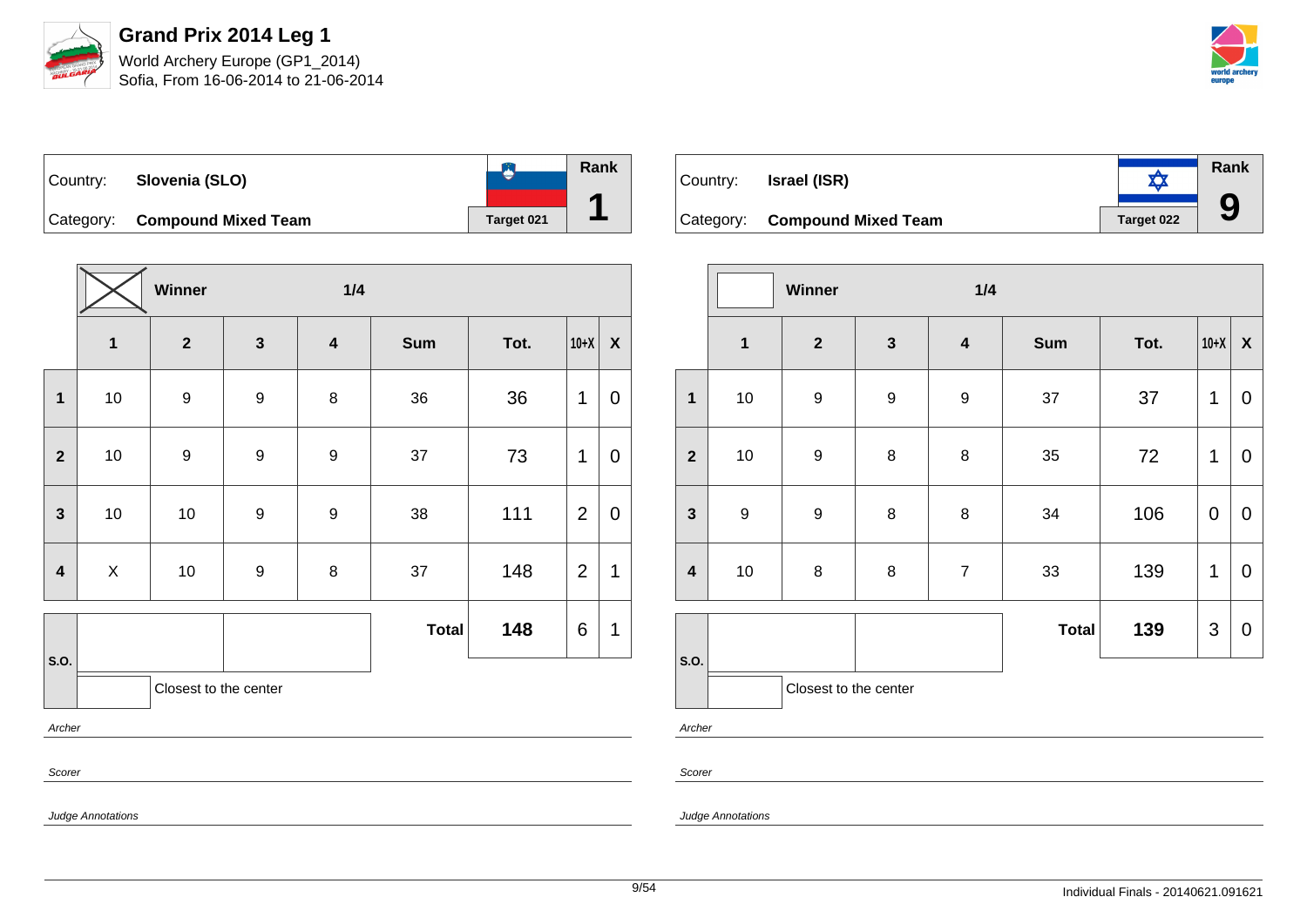

Sofia, From 16-06-2014 to 21-06-2014



| Country: | Denmark (DEN)                 |  |            | Rank |
|----------|-------------------------------|--|------------|------|
|          |                               |  |            |      |
|          | Category: Compound Mixed Team |  | Target 023 | b    |

|                         |                           | Winner                  |                         | 1/4                     |              |      |                 |                           |
|-------------------------|---------------------------|-------------------------|-------------------------|-------------------------|--------------|------|-----------------|---------------------------|
|                         | $\overline{1}$            | $\overline{\mathbf{2}}$ | $\overline{\mathbf{3}}$ | $\overline{\mathbf{4}}$ | <b>Sum</b>   | Tot. | $10+X$          | $\boldsymbol{\mathsf{X}}$ |
| 1                       | $\mathsf X$               | 10                      | 10                      | $\boldsymbol{9}$        | 39           | 39   | 3               | 1                         |
| $\mathbf{2}$            | $\boldsymbol{\mathsf{X}}$ | $10$                    | $\boldsymbol{9}$        | $\bf 8$                 | 37           | 76   | $\overline{2}$  | 1                         |
| $\mathbf{3}$            | $\pmb{\times}$            | 10                      | $10$                    | $\boldsymbol{9}$        | 39           | 115  | 3               | 1                         |
| $\overline{\mathbf{4}}$ | X                         | 10                      | $\boldsymbol{9}$        | 8                       | 37           | 152  | $\overline{2}$  | $\mathbf 1$               |
|                         |                           |                         |                         |                         | <b>Total</b> | 152  | 10 <sup>1</sup> | $\overline{\mathcal{A}}$  |
| S.O.                    |                           | Closest to the center   |                         |                         |              |      |                 |                           |
| Archer                  |                           |                         |                         |                         |              |      |                 |                           |
| Scorer                  |                           |                         |                         |                         |              |      |                 |                           |

| ∣Country: | <b>Russian Federation (RUS)</b> |            | Rank |
|-----------|---------------------------------|------------|------|
|           | Category: Compound Mixed Team   | Target 024 |      |

|                         | 1/4<br>Winner           |                       |                  |                         |              |      |                |                           |
|-------------------------|-------------------------|-----------------------|------------------|-------------------------|--------------|------|----------------|---------------------------|
|                         | $\overline{\mathbf{1}}$ | $\mathbf{2}$          | $\mathbf{3}$     | $\overline{\mathbf{4}}$ | <b>Sum</b>   | Tot. | $10+X$         | $\boldsymbol{\mathsf{X}}$ |
| $\mathbf{1}$            | 8                       | 8                     | 8                | $\bf 8$                 | 32           | 32   | $\mathbf 0$    | 0                         |
| $\overline{2}$          | $\boldsymbol{9}$        | $\boldsymbol{9}$      | $\boldsymbol{9}$ | $\boldsymbol{9}$        | 36           | 68   | $\pmb{0}$      | $\mathbf 0$               |
| $\mathbf{3}$            | X                       | $\boldsymbol{9}$      | 8                | $\bf 8$                 | 35           | 103  | 1              | 1                         |
| $\overline{\mathbf{4}}$ | 10                      | 10                    | $\boldsymbol{9}$ | $\boldsymbol{9}$        | 38           | 141  | $\overline{2}$ | 0                         |
|                         |                         |                       |                  |                         | <b>Total</b> | 141  | $\mathfrak{S}$ | 1                         |
| S.O.                    |                         | Closest to the center |                  |                         |              |      |                |                           |

Archer

Scorer

Judge Annotations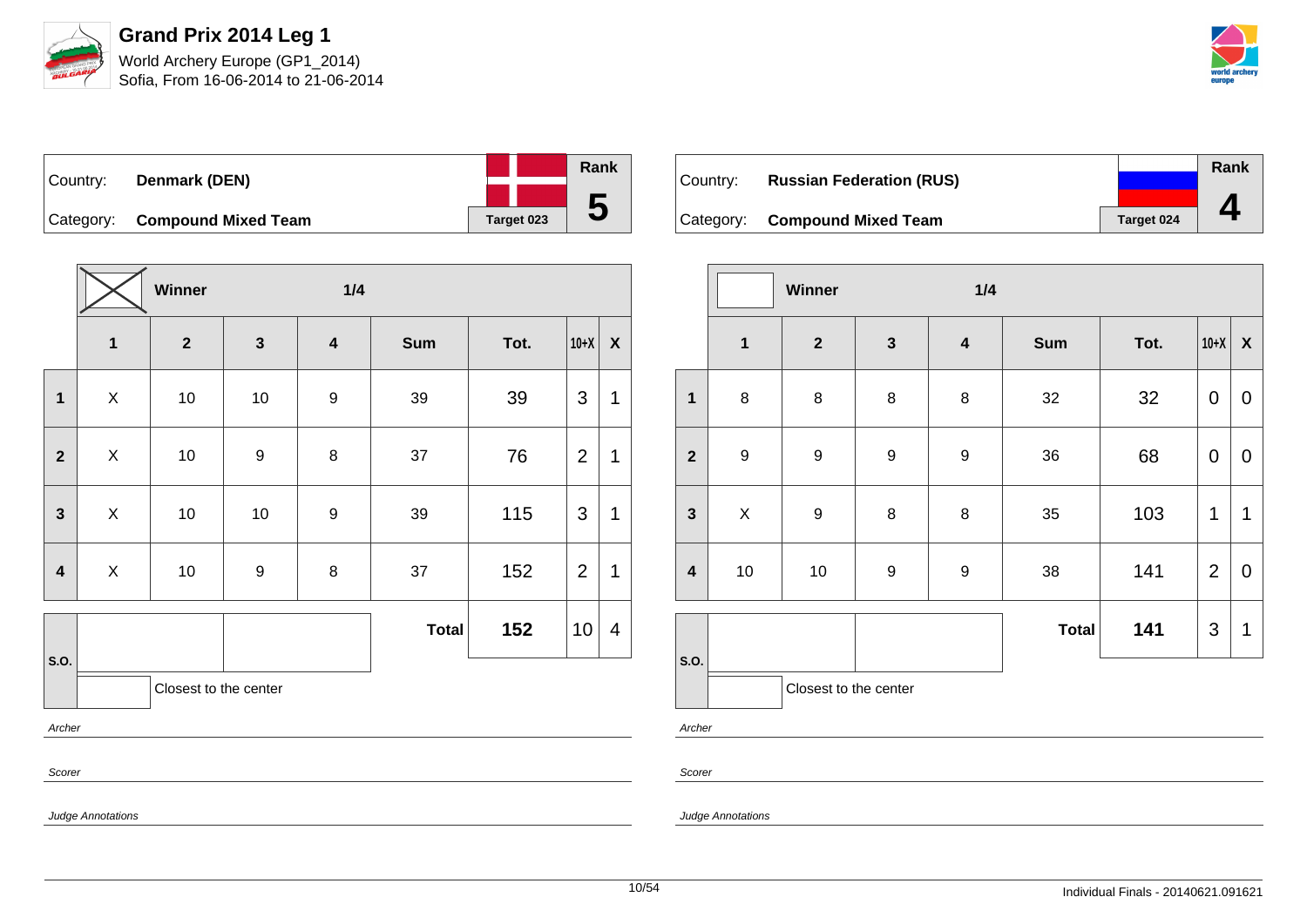



| Country: | Slovakia (SVK)                | 中          | Rank |
|----------|-------------------------------|------------|------|
|          | Category: Compound Mixed Team | Target 025 | J    |

|                         |                           | Winner                |                         | 1/4                     |              |      |                |                    |
|-------------------------|---------------------------|-----------------------|-------------------------|-------------------------|--------------|------|----------------|--------------------|
|                         | $\overline{\mathbf{1}}$   | $\overline{2}$        | $\overline{\mathbf{3}}$ | $\overline{\mathbf{4}}$ | <b>Sum</b>   | Tot. | $10+X$         | $\pmb{\mathsf{X}}$ |
| $\mathbf{1}$            | 10                        | $\boldsymbol{9}$      | 9                       | $\overline{7}$          | 35           | 35   | 1              | $\mathbf 0$        |
| $\mathbf{2}$            | $\boldsymbol{\mathsf{X}}$ | $\boldsymbol{9}$      | $\boldsymbol{9}$        | $\bf 8$                 | 36           | 71   | 1              | 1                  |
| $\mathbf{3}$            | X                         | $\mathsf X$           | $\boldsymbol{9}$        | 9                       | 38           | 109  | $\overline{2}$ | $\overline{2}$     |
| $\overline{\mathbf{4}}$ | 10                        | $10$                  | 9                       | $\bf 8$                 | 37           | 146  | $\overline{2}$ | $\pmb{0}$          |
| S.O.                    |                           | $\boldsymbol{9}$      | $\boldsymbol{9}$        |                         | <b>Total</b> | 146  | 6              | $\mathfrak{S}$     |
|                         |                           | Closest to the center |                         |                         |              |      |                |                    |
| Archer                  |                           |                       |                         |                         |              |      |                |                    |
| Scorer                  |                           |                       |                         |                         |              |      |                |                    |

| Country: <b>Poland (POL)</b>  |            | <b>Rank</b> |
|-------------------------------|------------|-------------|
|                               |            |             |
| Category: Compound Mixed Team | Target 026 |             |

|                         | Winner<br>1/4    |                       |                  |                  |              |      |                |                  |
|-------------------------|------------------|-----------------------|------------------|------------------|--------------|------|----------------|------------------|
|                         | $\mathbf{1}$     | $\overline{2}$        | $\mathbf{3}$     | $\boldsymbol{4}$ | <b>Sum</b>   | Tot. | $10+X$         | $\boldsymbol{X}$ |
| $\mathbf{1}$            | Χ                | $\sf X$               | $\mathsf g$      | $\boldsymbol{9}$ | 38           | 38   | $\overline{2}$ | $\overline{2}$   |
| $\overline{2}$          | $\mathsf{X}$     | $\boldsymbol{9}$      | $\boldsymbol{9}$ | $\boldsymbol{9}$ | 37           | 75   | $\mathbf 1$    | 1                |
| $\mathbf{3}$            | $\boldsymbol{9}$ | $\mathsf g$           | $\mathsf g$      | $\boldsymbol{9}$ | 36           | 111  | $\mathbf 0$    | $\mathbf 0$      |
| $\overline{\mathbf{4}}$ | $10$             | 9                     | 8                | 8                | 35           | 146  | 1              | $\mathbf 0$      |
|                         |                  | $10*$                 | 8                |                  | <b>Total</b> | 146  | 4              | $\mathfrak{S}$   |
| S.O.                    |                  | Closest to the center |                  |                  |              |      |                |                  |

Archer

Scorer

Judge Annotations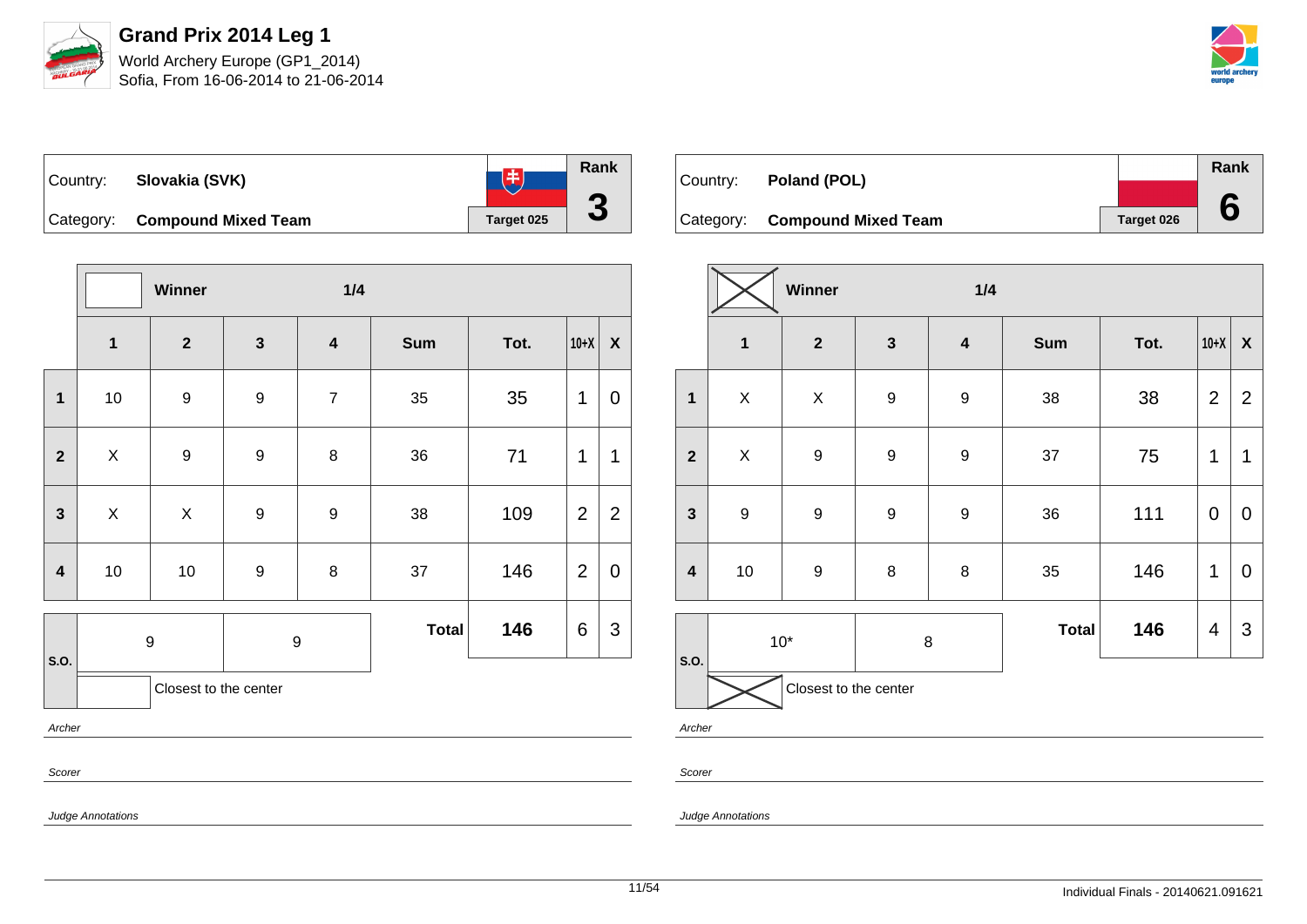

Sofia, From 16-06-2014 to 21-06-2014



| Country: | <b>Belgium (BEL)</b>          |            | Rank |
|----------|-------------------------------|------------|------|
|          | Category: Compound Mixed Team | Target 027 |      |

|                |                  | Winner                |                  | 1/4                     |              |      |                |                  |
|----------------|------------------|-----------------------|------------------|-------------------------|--------------|------|----------------|------------------|
|                | $\mathbf{1}$     | $\overline{2}$        | $\mathbf{3}$     | $\overline{\mathbf{4}}$ | <b>Sum</b>   | Tot. | $10+X$         | $\boldsymbol{X}$ |
| $\mathbf{1}$   | $\boldsymbol{9}$ | $\boldsymbol{9}$      | 8                | 8                       | 34           | 34   | $\mathbf 0$    | $\mathbf 0$      |
| $\overline{2}$ | 10               | 10                    | $\boldsymbol{9}$ | $\overline{7}$          | 36           | 70   | $\overline{2}$ | $\mathbf 0$      |
| $\mathbf{3}$   | 10               | $\boldsymbol{9}$      | $\boldsymbol{9}$ | 8                       | 36           | 106  | 1              | $\mathbf 0$      |
| 4              | 10               | 10                    | $\boldsymbol{9}$ | 9                       | 38           | 144  | $\overline{2}$ | $\mathbf 0$      |
|                |                  |                       |                  |                         | <b>Total</b> | 144  | 5              | $\mathbf 0$      |
| S.O.           |                  | Closest to the center |                  |                         |              |      |                |                  |
| Archer         |                  |                       |                  |                         |              |      |                |                  |
| Scorer         |                  |                       |                  |                         |              |      |                |                  |

| Country: | Croatia (CRO)                 | ∞          | <b>Rank</b> |
|----------|-------------------------------|------------|-------------|
|          | Category: Compound Mixed Team | Target 028 |             |

|                         |              | Winner                |                  | 1/4              |              |      |                |                    |  |  |  |
|-------------------------|--------------|-----------------------|------------------|------------------|--------------|------|----------------|--------------------|--|--|--|
|                         | $\mathbf{1}$ | $\mathbf{2}$          | $\mathbf{3}$     | $\boldsymbol{4}$ | <b>Sum</b>   | Tot. | $10+X$         | $\pmb{\mathsf{X}}$ |  |  |  |
| $\overline{\mathbf{1}}$ | $10$         | $10$                  | 8                | $\bf 8$          | 36           | 36   | $\overline{2}$ | $\mathbf 0$        |  |  |  |
| $\overline{2}$          | X            | $10$                  | $\boldsymbol{9}$ | $\boldsymbol{9}$ | 38           | 74   | $\overline{2}$ | 1                  |  |  |  |
| $\mathbf{3}$            | X            | Χ                     | $10$             | $\boldsymbol{9}$ | 39           | 113  | $\mathfrak{S}$ | $\overline{2}$     |  |  |  |
| $\overline{\mathbf{4}}$ | $\mathsf X$  | $\mathsf X$           | $10$             | $\boldsymbol{9}$ | 39           | 152  | $\mathfrak{S}$ | $\overline{2}$     |  |  |  |
|                         |              |                       |                  |                  | <b>Total</b> | 152  | 10             | 5                  |  |  |  |
| S.O.                    |              | Closest to the center |                  |                  |              |      |                |                    |  |  |  |

Archer

Scorer

Judge Annotations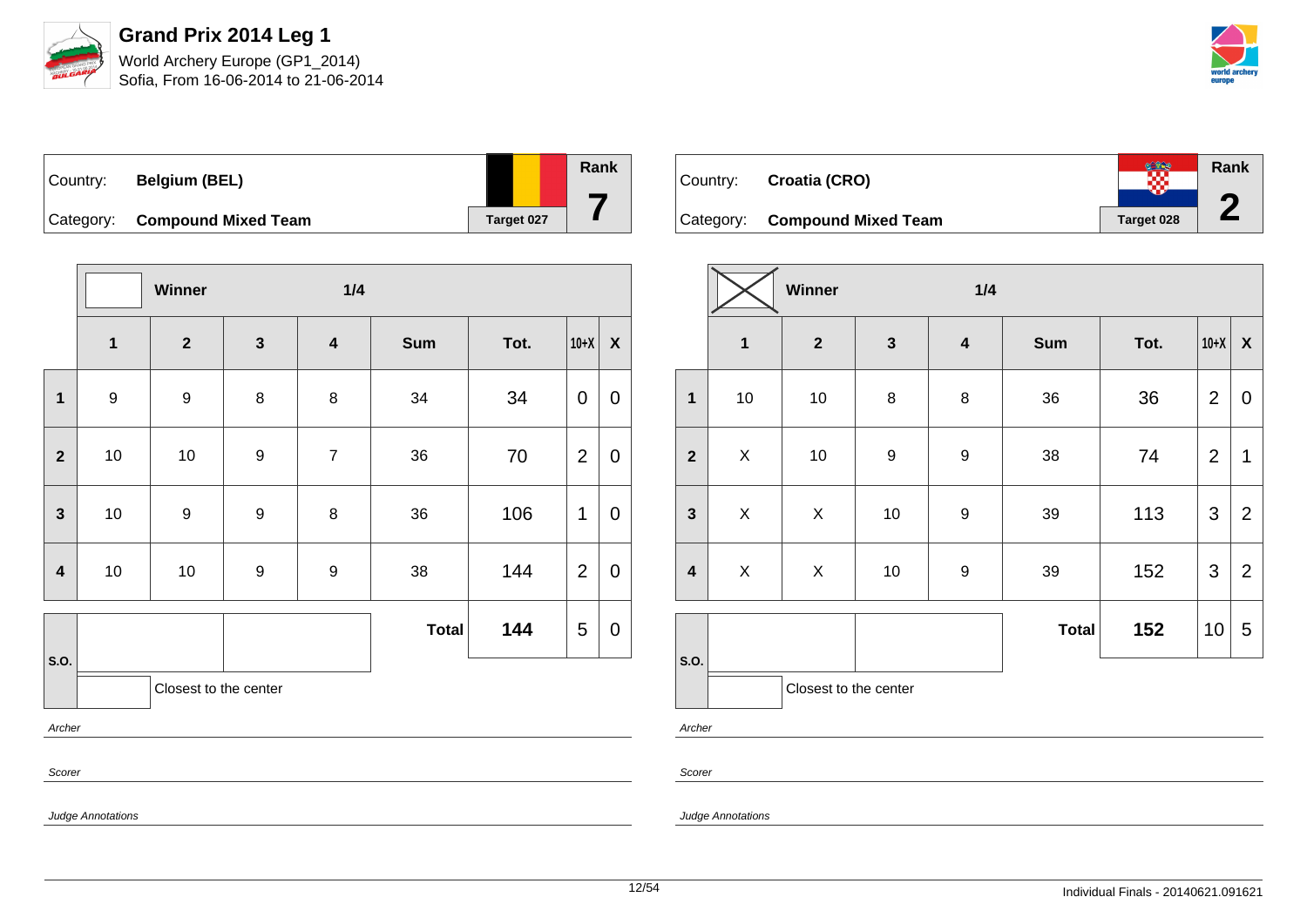

Sofia, From 16-06-2014 to 21-06-2014



**Rank**  $\bullet$ Country: **Slovenia (SLO) 1** Category: **Compound Mixed Team Target 023** 

|                | Winner<br>$1/2$           |                       |                         |                         |              |      |                |                |
|----------------|---------------------------|-----------------------|-------------------------|-------------------------|--------------|------|----------------|----------------|
|                | $\mathbf{1}$              | $\mathbf{2}$          | $\overline{\mathbf{3}}$ | $\overline{\mathbf{4}}$ | <b>Sum</b>   | Tot. | $10+X$         | $\pmb{\chi}$   |
| 1              | $\boldsymbol{\mathsf{X}}$ | X                     | 10                      | 10                      | 40           | 40   | $\overline{4}$ | $\overline{2}$ |
| $\mathbf{2}$   | X                         | 10                    | $10$                    | $\boldsymbol{9}$        | 39           | 79   | $\mathfrak{S}$ | 1              |
| $\overline{3}$ | X                         | $\boldsymbol{9}$      | 8                       | $\bf 8$                 | 35           | 114  | 1              | 1              |
| 4              | 10                        | 10                    | 10                      | 9                       | 39           | 153  | $\mathfrak{S}$ | $\mathbf 0$    |
|                |                           |                       |                         |                         | <b>Total</b> | 153  | 11             | 4              |
| S.O.           |                           | Closest to the center |                         |                         |              |      |                |                |
| Archer         |                           |                       |                         |                         |              |      |                |                |
| Scorer         |                           |                       |                         |                         |              |      |                |                |

| Country: | Denmark (DEN)                 |                   | Rank |
|----------|-------------------------------|-------------------|------|
|          |                               |                   |      |
|          | Category: Compound Mixed Team | <b>Target 024</b> | b    |

|                         |                         | Winner                |                  | 1/2                     |              |      |                |                    |
|-------------------------|-------------------------|-----------------------|------------------|-------------------------|--------------|------|----------------|--------------------|
|                         | $\overline{\mathbf{1}}$ | $\mathbf{2}$          | $\mathbf{3}$     | $\overline{\mathbf{4}}$ | <b>Sum</b>   | Tot. | $10+X$         | $\pmb{\mathsf{X}}$ |
| $\mathbf{1}$            | $\mathsf X$             | 10                    | $10$             | 9                       | 39           | 39   | 3              | 1                  |
| $\overline{2}$          | $\boldsymbol{9}$        | $\boldsymbol{9}$      | 8                | 8                       | 34           | 73   | $\mathbf 0$    | $\mathbf 0$        |
| $\mathbf{3}$            | $10$                    | 10                    | $10$             | $\boldsymbol{9}$        | 39           | 112  | 3              | $\mathbf 0$        |
| $\overline{\mathbf{4}}$ | $10$                    | 10                    | $\boldsymbol{9}$ | $\boldsymbol{9}$        | 38           | 150  | $\overline{2}$ | $\mathbf 0$        |
|                         |                         |                       |                  |                         | <b>Total</b> | 150  | 8              | 1                  |
| S.O.                    |                         | Closest to the center |                  |                         |              |      |                |                    |

Archer

Scorer

Judge Annotations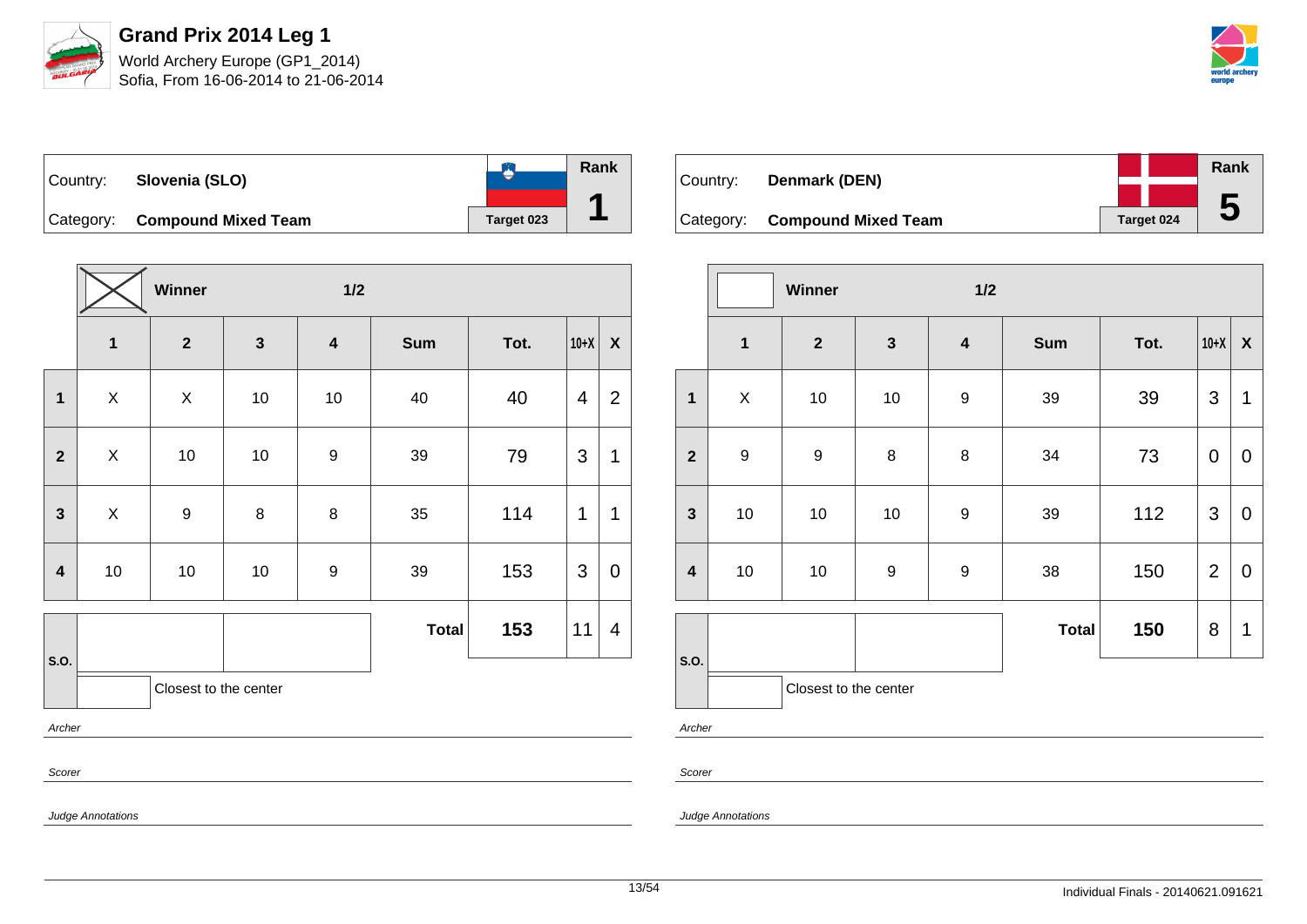

Sofia, From 16-06-2014 to 21-06-2014



| Country: | Poland (POL)                  |            | Rank |
|----------|-------------------------------|------------|------|
|          |                               |            |      |
|          | Category: Compound Mixed Team | Target 025 |      |

|                         |                       | Winner           |                  | $1/2$            |              |      |                |                  |
|-------------------------|-----------------------|------------------|------------------|------------------|--------------|------|----------------|------------------|
|                         | $\mathbf{1}$          | $\mathbf{2}$     | $\mathbf{3}$     | $\boldsymbol{4}$ | <b>Sum</b>   | Tot. | $10+X$         | $\boldsymbol{X}$ |
| $\mathbf{1}$            | X                     | 9                | $\boldsymbol{9}$ | 9                | 37           | 37   | $\mathbf 1$    | 1                |
| $\mathbf{2}$            | 10                    | $\boldsymbol{9}$ | $\boldsymbol{9}$ | 8                | 36           | 73   | 1              | 0                |
| $\mathbf{3}$            | 10                    | $\boldsymbol{9}$ | 9                | 8                | 36           | 109  | $\mathbf 1$    | $\mathbf 0$      |
| $\overline{\mathbf{4}}$ | X                     | 10               | 9                | 8                | 37           | 146  | $\overline{2}$ | 1                |
|                         |                       |                  |                  |                  | <b>Total</b> | 146  | 5              | $\overline{2}$   |
| S.O.                    | Closest to the center |                  |                  |                  |              |      |                |                  |
| Archer                  |                       |                  |                  |                  |              |      |                |                  |
| Scorer                  |                       |                  |                  |                  |              |      |                |                  |

| Country: | Croatia (CRO)                 |                   | <b>Rank</b> |
|----------|-------------------------------|-------------------|-------------|
|          | Category: Compound Mixed Team | <b>Target 026</b> |             |

|                         | Winner<br>1/2           |              |                  |                         |              |      |                |                           |
|-------------------------|-------------------------|--------------|------------------|-------------------------|--------------|------|----------------|---------------------------|
|                         | $\overline{\mathbf{1}}$ | $\mathbf{2}$ | $\mathbf{3}$     | $\overline{\mathbf{4}}$ | <b>Sum</b>   | Tot. | $10+X$         | $\boldsymbol{\mathsf{X}}$ |
| $\mathbf 1$             | $\pmb{\times}$          | X            | $10$             | 10                      | 40           | 40   | $\overline{4}$ | $\overline{2}$            |
| $\overline{2}$          | $10$                    | 9            | $\boldsymbol{9}$ | $\boldsymbol{9}$        | 37           | 77   | 1              | $\mathbf 0$               |
| $\mathbf{3}$            | X                       | $10$         | $\boldsymbol{9}$ | $\boldsymbol{9}$        | 38           | 115  | $\overline{2}$ | 1                         |
| $\overline{\mathbf{4}}$ | $\mathsf X$             | $10$         | $10$             | 9                       | 39           | 154  | $\mathfrak{S}$ | $\mathbf 1$               |
|                         |                         |              |                  |                         | <b>Total</b> | 154  | 10             | $\overline{4}$            |
| S.O.                    | Closest to the center   |              |                  |                         |              |      |                |                           |
| Archer                  |                         |              |                  |                         |              |      |                |                           |

Scorer

Judge Annotations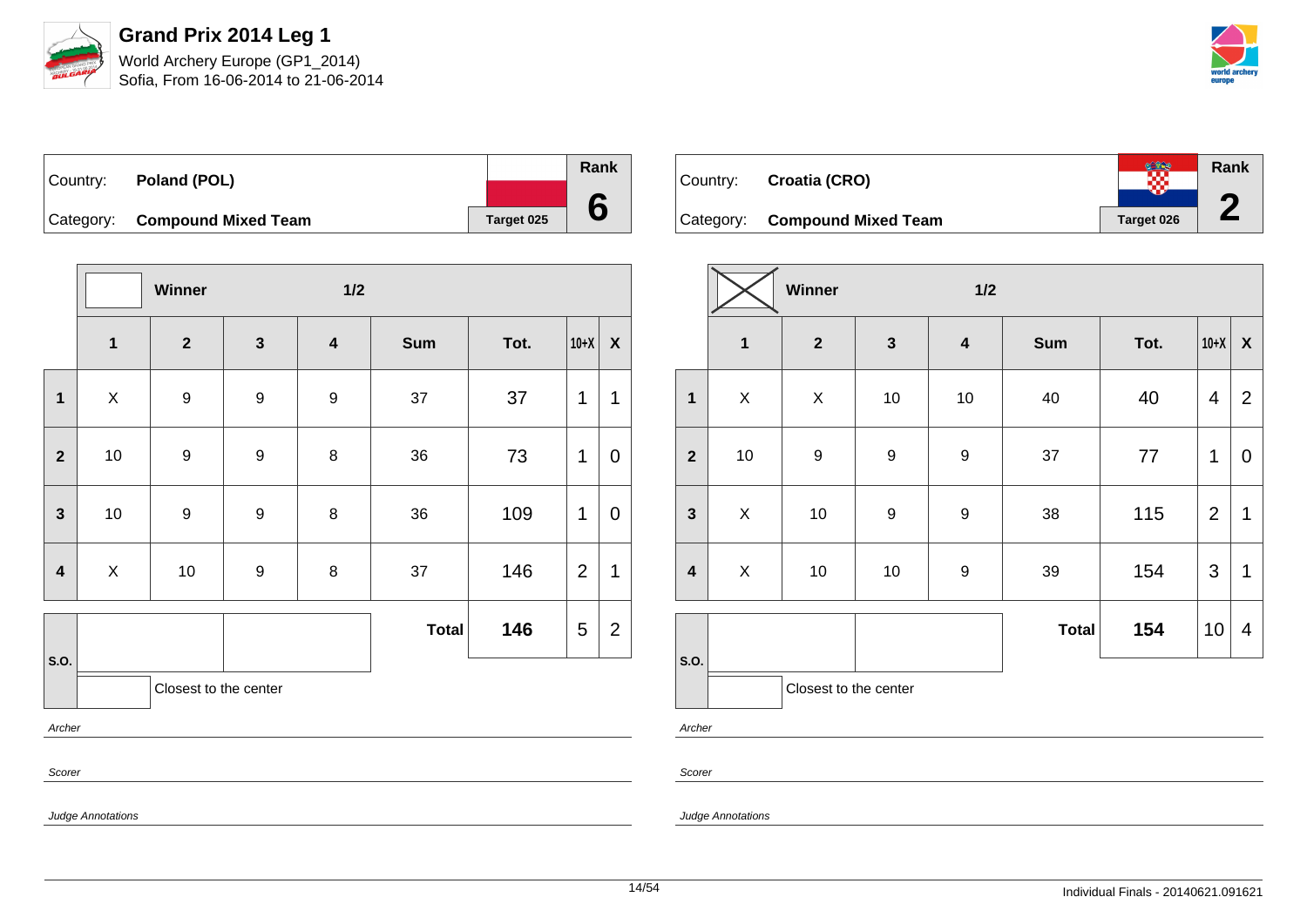

Sofia, From 16-06-2014 to 21-06-2014



| Country: | Denmark (DEN)                 |            | Rank |
|----------|-------------------------------|------------|------|
|          |                               |            |      |
|          | Category: Compound Mixed Team | Target 024 | b    |

|                         | Winner<br><b>Bronze</b> |                         |                  |                         |              |      |                |                |
|-------------------------|-------------------------|-------------------------|------------------|-------------------------|--------------|------|----------------|----------------|
|                         | $\overline{\mathbf{1}}$ | $\overline{\mathbf{2}}$ | $\mathbf{3}$     | $\overline{\mathbf{4}}$ | <b>Sum</b>   | Tot. | $10+X$         | $\pmb{\chi}$   |
| $\mathbf{1}$            | $\pmb{\times}$          | X                       | 10               | 9                       | 39           | 39   | 3              | $\overline{2}$ |
| $\overline{\mathbf{2}}$ | $\pmb{\times}$          | 10                      | $\boldsymbol{9}$ | 8                       | 37           | 76   | $\overline{2}$ | 1              |
| $\mathbf{3}$            | 9                       | $\boldsymbol{9}$        | $\boldsymbol{9}$ | $\boldsymbol{9}$        | 36           | 112  | $\mathbf 0$    | $\mathbf 0$    |
| $\overline{\mathbf{4}}$ | $10\,$                  | 10                      | $\boldsymbol{9}$ | $\boldsymbol{9}$        | 38           | 150  | $\overline{2}$ | $\pmb{0}$      |
|                         |                         |                         |                  |                         | <b>Total</b> | 150  | $\overline{7}$ | 3              |
| S.O.                    |                         | Closest to the center   |                  |                         |              |      |                |                |
| Archer                  |                         |                         |                  |                         |              |      |                |                |
| Scorer                  |                         |                         |                  |                         |              |      |                |                |

| Country: | Poland (POL)                  |            | Rank |
|----------|-------------------------------|------------|------|
|          |                               |            |      |
|          | Category: Compound Mixed Team | Target 025 |      |

|                         | Winner<br><b>Bronze</b> |                       |                  |                  |              |      |                |                           |
|-------------------------|-------------------------|-----------------------|------------------|------------------|--------------|------|----------------|---------------------------|
|                         | $\mathbf{1}$            | $\boldsymbol{2}$      | $\mathbf{3}$     | $\boldsymbol{4}$ | <b>Sum</b>   | Tot. | $10+X$         | $\boldsymbol{\mathsf{X}}$ |
| $\mathbf{1}$            | $\boldsymbol{9}$        | $\boldsymbol{9}$      | 8                | $\overline{7}$   | 33           | 33   | $\pmb{0}$      | 0                         |
| $\overline{2}$          | $\mathsf{X}$            | 10                    | 10               | $\boldsymbol{9}$ | 39           | 72   | 3              | 1                         |
| $\overline{\mathbf{3}}$ | 10                      | $\boldsymbol{9}$      | $\boldsymbol{9}$ | $\overline{7}$   | 35           | 107  | 1              | $\mathbf 0$               |
| $\overline{\mathbf{4}}$ | $\pmb{\times}$          | $\mathsf X$           | 10               | $\boldsymbol{9}$ | 39           | 146  | $\mathfrak{S}$ | $\overline{2}$            |
|                         |                         |                       |                  |                  | <b>Total</b> | 146  | $\overline{7}$ | 3                         |
| S.O.                    |                         | Closest to the center |                  |                  |              |      |                |                           |

Archer

Scorer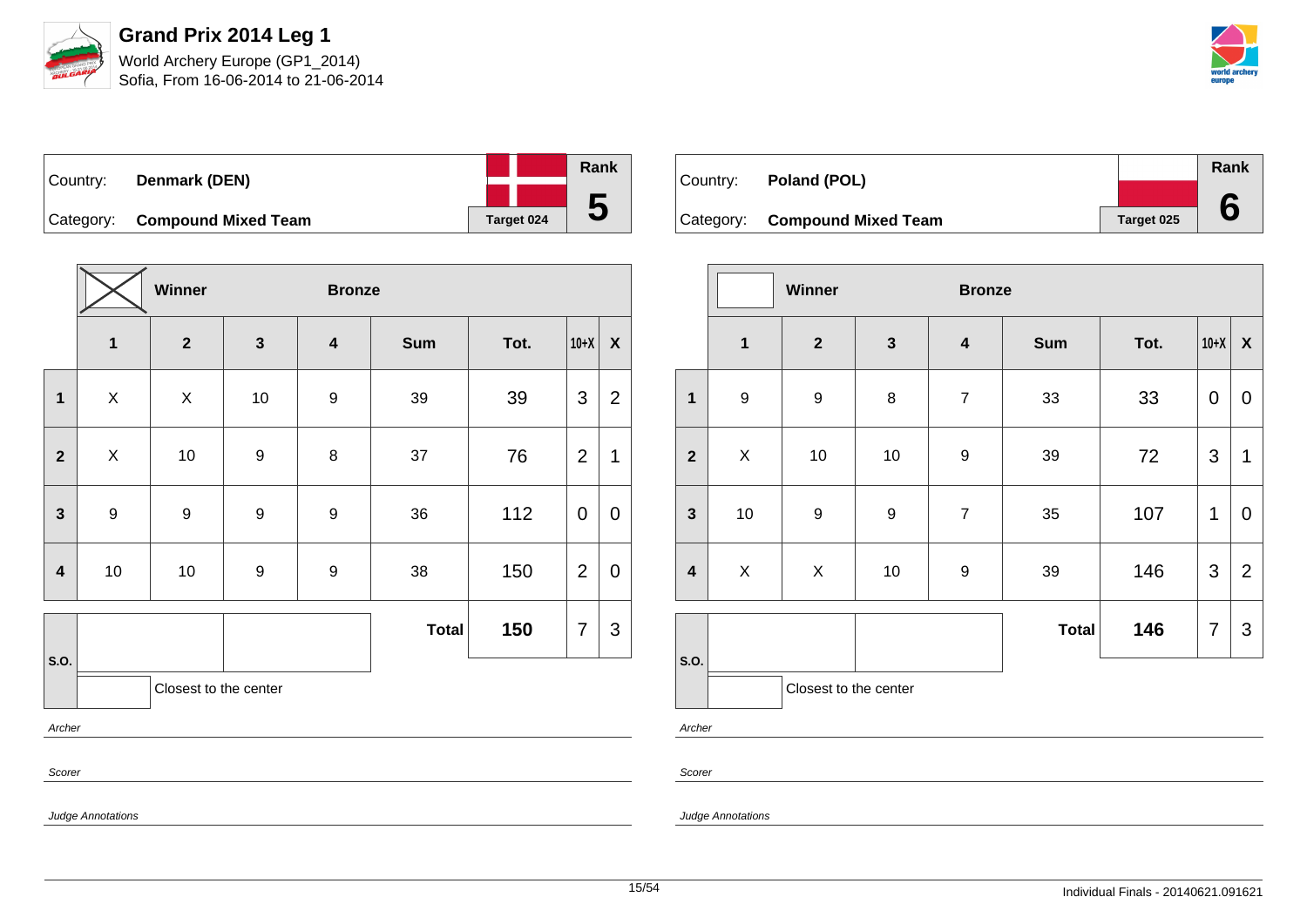

Sofia, From 16-06-2014 to 21-06-2014



| Country: | Slovenia (SLO)                |                   | Rank |
|----------|-------------------------------|-------------------|------|
|          | Category: Compound Mixed Team | <b>Target 001</b> |      |

|                         |                  | Winner                |                  | Gold                    |              |      |                |                  |
|-------------------------|------------------|-----------------------|------------------|-------------------------|--------------|------|----------------|------------------|
|                         | $\mathbf{1}$     | $\mathbf{2}$          | $\mathbf{3}$     | $\overline{\mathbf{4}}$ | <b>Sum</b>   | Tot. | $10+X$         | $\boldsymbol{X}$ |
| 1                       | 10               | 9                     | $\boldsymbol{9}$ | 10                      | 38           | 38   | $\overline{2}$ | $\pmb{0}$        |
| $\overline{2}$          | $\boldsymbol{9}$ | $\bf 8$               | $\boldsymbol{9}$ | 10                      | 36           | 74   | 1              | $\overline{0}$   |
| $\mathbf{3}$            | 10               | 9                     | $\boldsymbol{9}$ | 9                       | 37           | 111  | $\mathbf 1$    | 0                |
| $\overline{\mathbf{4}}$ | 10               | $\boldsymbol{9}$      | $\boldsymbol{9}$ | $\boldsymbol{9}$        | 37           | 148  | 1              | $\mathbf 0$      |
|                         |                  |                       |                  |                         | <b>Total</b> | 148  | 5              | $\pmb{0}$        |
| S.O.                    |                  | Closest to the center |                  |                         |              |      |                |                  |
| Archer                  |                  |                       |                  |                         |              |      |                |                  |
| Scorer                  |                  |                       |                  |                         |              |      |                |                  |

| Country: | Croatia (CRO)                        | ∞          | <b>Rank</b> |
|----------|--------------------------------------|------------|-------------|
|          | Category: <b>Compound Mixed Team</b> | Target 002 |             |

|                         |                  | Winner                |                  | Gold                    |              |      |                |                           |
|-------------------------|------------------|-----------------------|------------------|-------------------------|--------------|------|----------------|---------------------------|
|                         | $\mathbf{1}$     | $\mathbf{2}$          | $\mathbf{3}$     | $\overline{\mathbf{4}}$ | <b>Sum</b>   | Tot. | $10+X$         | $\boldsymbol{\mathsf{X}}$ |
| $\mathbf{1}$            | $10$             | $\boldsymbol{9}$      | 8                | $\boldsymbol{9}$        | 36           | 36   | 1              | $\mathbf 0$               |
| $\mathbf{2}$            | 10               | $\boldsymbol{9}$      | 10               | $\boldsymbol{9}$        | 38           | 74   | $\overline{2}$ | $\mathbf 0$               |
| $\mathbf{3}$            | 10               | 10                    | 10               | $\boldsymbol{9}$        | 39           | 113  | $\mathfrak{S}$ | $\pmb{0}$                 |
| $\overline{\mathbf{4}}$ | $\boldsymbol{9}$ | 10                    | $\boldsymbol{9}$ | $\boldsymbol{9}$        | 37           | 150  | 1              | 0                         |
|                         |                  |                       |                  |                         | <b>Total</b> | 150  | 7              | $\mathbf 0$               |
| S.O.                    |                  | Closest to the center |                  |                         |              |      |                |                           |

Archer

Scorer

Judge Annotations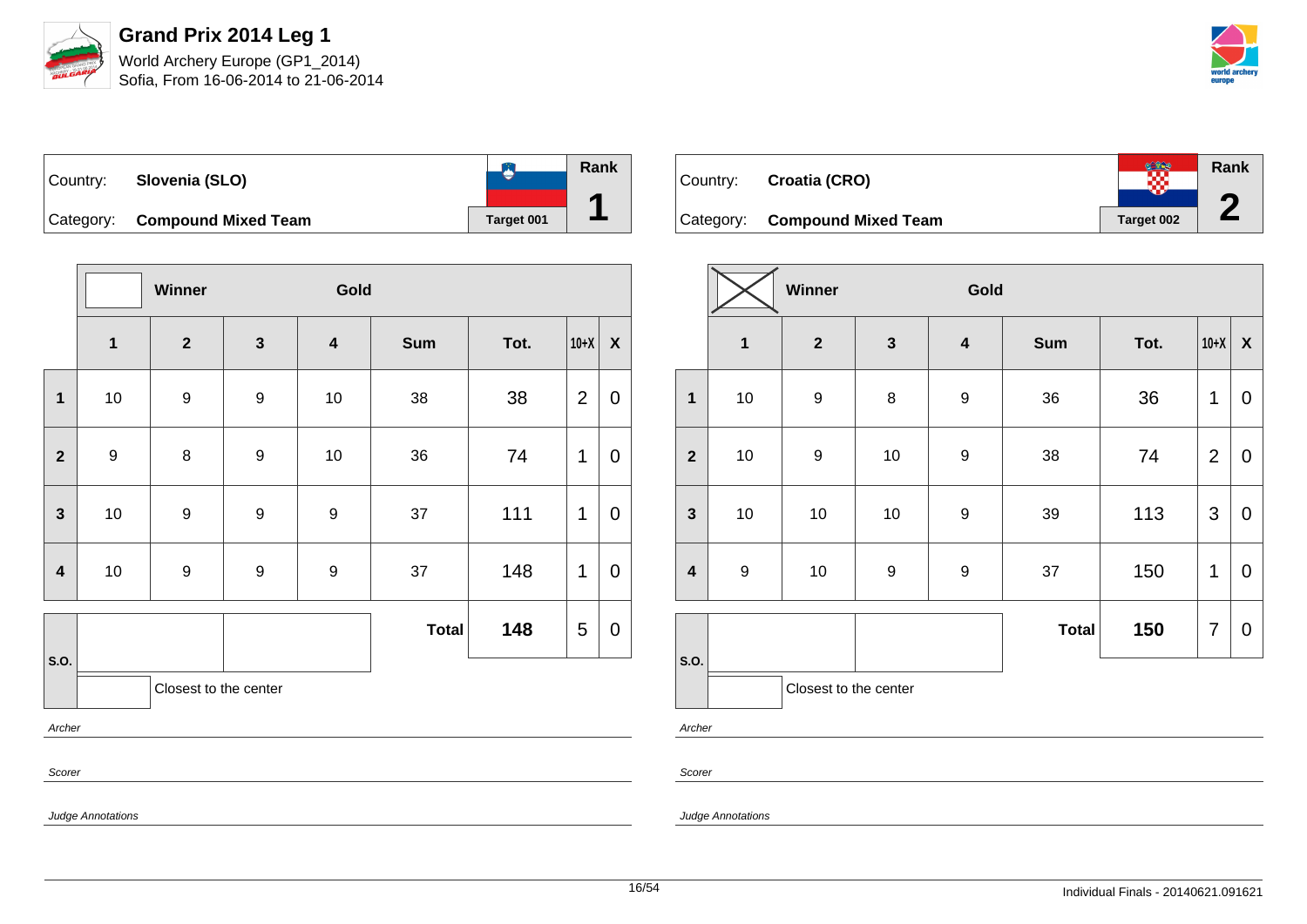

Sofia, From 16-06-2014 to 21-06-2014



| Country: | <b>Belarus (BLR)</b>       |            | Rank |
|----------|----------------------------|------------|------|
|          | Category: Recurve Men Team | Target 001 |      |

|        |                   |              |                         |                       | 1/8            |                  |      |             |             |                                               |                                   |  |
|--------|-------------------|--------------|-------------------------|-----------------------|----------------|------------------|------|-------------|-------------|-----------------------------------------------|-----------------------------------|--|
| 1      | $\overline{2}$    | $\mathbf{3}$ | $\overline{\mathbf{4}}$ | 5                     | $6\phantom{1}$ | <b>Set Total</b> | Tot. |             |             |                                               |                                   |  |
| 10     | 10                | 10           | 10                      | 9                     | $\overline{7}$ | 56               | 56   |             | $\mathbf 1$ | $\mathbf 0$                                   | $\mathbf{2}$                      |  |
| 10     | 10                | 10           | 10                      | 10                    | 9              | 59               | 115  |             | 1           | 0                                             | $\overline{\mathbf{4}}$           |  |
| 10     | 10                | 10           | 9                       | 9                     | 9              | 57               | 172  |             | 1           | 0                                             | $6\phantom{1}$                    |  |
|        |                   |              |                         |                       |                |                  |      | $\mathbf 2$ | $\mathbf 1$ | 0                                             |                                   |  |
|        |                   |              |                         |                       |                |                  |      |             |             |                                               | 6                                 |  |
|        |                   |              |                         |                       |                |                  |      |             |             |                                               |                                   |  |
| Archer |                   |              |                         |                       |                |                  |      |             |             |                                               |                                   |  |
| Scorer |                   |              |                         |                       |                |                  |      |             |             |                                               |                                   |  |
|        | Ludes Annotations |              | Winner                  | Closest to the center |                |                  |      |             |             | $\odot$<br>$\Large{\textbf{2}}$<br>$\Large 2$ | Set Points   Tot.<br><b>Total</b> |  |

| Country: | Qatar (QAT)                |            | Rank |
|----------|----------------------------|------------|------|
|          |                            |            |      |
|          | Category: Recurve Men Team | Target 002 | 16   |

|                         |                                                | Winner           |                       |                         |                | 1/8            |                  |      |                         |   |                                                |                  |  |
|-------------------------|------------------------------------------------|------------------|-----------------------|-------------------------|----------------|----------------|------------------|------|-------------------------|---|------------------------------------------------|------------------|--|
|                         | $\mathbf{1}$<br>$\overline{2}$<br>$\mathbf{3}$ |                  |                       | $\overline{\mathbf{4}}$ | $5\phantom{1}$ | $\bf 6$        | <b>Set Total</b> | Tot. | Set Points   Tot.       |   |                                                |                  |  |
| $\mathbf{1}$            | 10                                             | $\boldsymbol{9}$ | 8                     | 8                       | 8              | $\overline{7}$ | 50               | 50   | $\overline{\mathbf{2}}$ | 1 | $\left( \text{\textbf{0}}\right)$              | $\pmb{0}$        |  |
| $\overline{2}$          | X                                              | $\boldsymbol{9}$ | 8                     | 8                       | $\overline{7}$ | $\overline{7}$ | 49               | 99   | $\mathbf 2$             | 1 | $\left( \mathbf{0}\right)$                     | $\pmb{0}$        |  |
| $\mathbf{3}$            | X                                              | 10               | 8                     | 8                       | 8              | $\overline{4}$ | 48               | 147  | $\overline{\mathbf{2}}$ | 1 | $\left( \begin{matrix} 0 \end{matrix} \right)$ | $\pmb{0}$        |  |
| $\overline{\mathbf{4}}$ |                                                |                  |                       |                         |                |                |                  |      | $\mathbf 2$             | 1 | $\boldsymbol{0}$                               |                  |  |
| S.O.                    |                                                |                  |                       |                         |                |                |                  |      |                         |   | <b>Total</b>                                   | $\boldsymbol{0}$ |  |
|                         |                                                |                  | Closest to the center |                         |                |                |                  |      |                         |   |                                                |                  |  |
| Archer                  |                                                |                  |                       |                         |                |                |                  |      |                         |   |                                                |                  |  |

Scorer

Judge Annotations

Judge Annotations

17/54 Individual Finals - 20140621.091621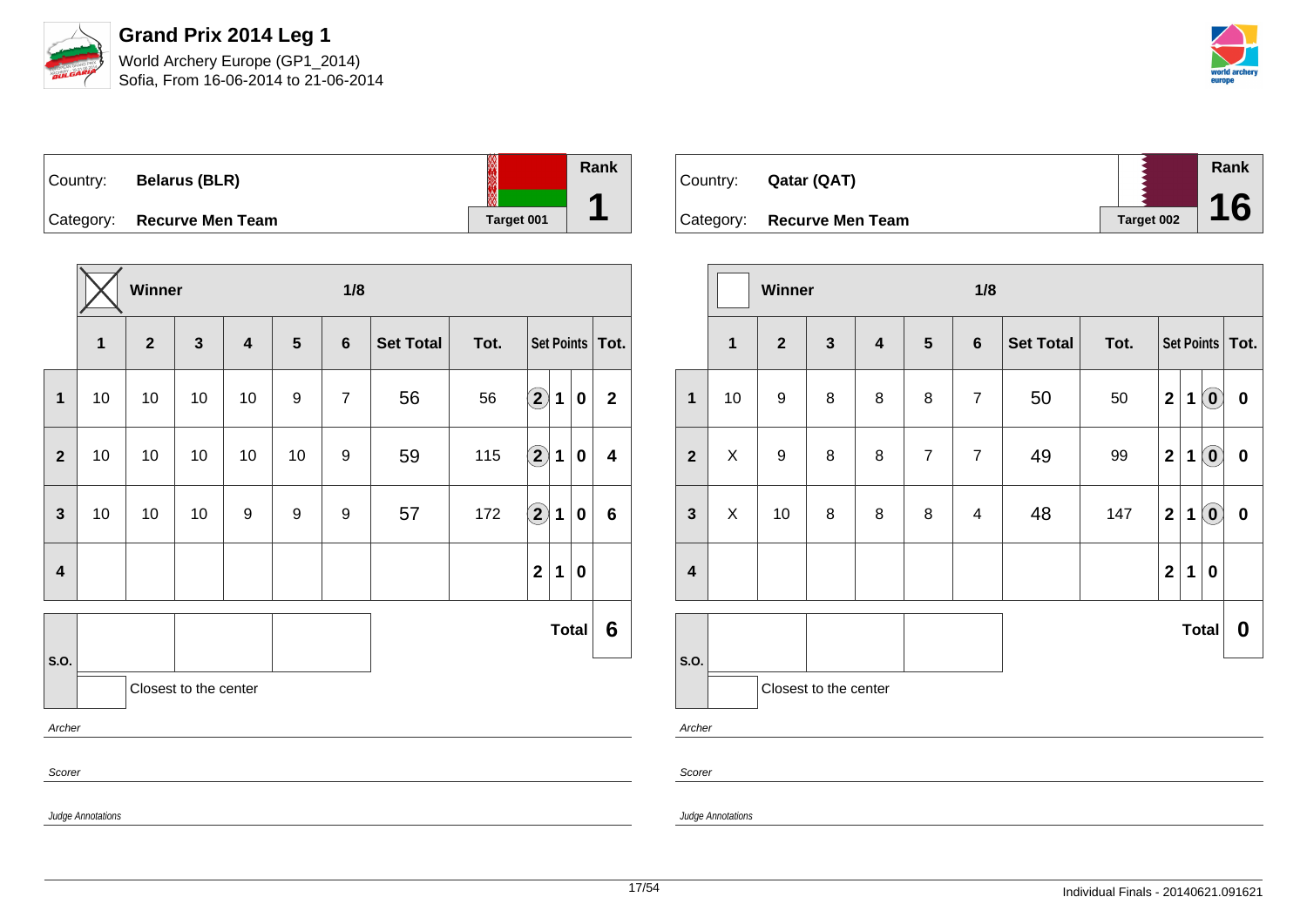



| Country:  | <b>Malaysia (MAS)</b>   | <b>AVZ</b> | Rank |
|-----------|-------------------------|------------|------|
|           |                         |            |      |
| Category: | <b>Recurve Men Team</b> | Target 003 |      |

|                         |                   | Winner                  |                       |                         |                  | 1/8             |                  |      |                      |   |                                                     |                         |
|-------------------------|-------------------|-------------------------|-----------------------|-------------------------|------------------|-----------------|------------------|------|----------------------|---|-----------------------------------------------------|-------------------------|
|                         | $\mathbf{1}$      | $\overline{\mathbf{2}}$ | $\mathbf{3}$          | $\overline{\mathbf{4}}$ | 5                | $6\phantom{1}$  | <b>Set Total</b> | Tot. |                      |   |                                                     | Set Points Tot.         |
| 1                       | 10                | 10                      | $\boldsymbol{9}$      | 9                       | 8                | 8               | 54               | 54   | $\mathbf{2}$         | 1 | $\left( \begin{matrix} 0 \\ 0 \end{matrix} \right)$ | $\pmb{0}$               |
| $\mathbf{2}$            | 10                | 9                       | 9                     | 8                       | 8                | $6\phantom{1}6$ | 50               | 104  | $\Large 2$           | 1 | 0                                                   | $\mathbf 2$             |
| $\mathbf{3}$            | 10                | 9                       | 9                     | 8                       | 8                | $\overline{7}$  | 51               | 155  | $\Large{\textbf{2}}$ | 1 | 0                                                   | $\overline{\mathbf{4}}$ |
| $\overline{\mathbf{4}}$ | 10                | 9                       | $\boldsymbol{9}$      | 8                       | 8                | $\overline{7}$  | 51               | 206  | $\mathbf{2}$         | 1 | $\left( \mathbf{0}\right)$                          | $\overline{\mathbf{4}}$ |
|                         |                   | $10$                    |                       | 10                      | $\boldsymbol{9}$ |                 |                  |      |                      |   | <b>Total</b>                                        | 4                       |
| S.O.                    |                   |                         | Closest to the center |                         |                  |                 |                  |      |                      |   |                                                     |                         |
| Archer                  |                   |                         |                       |                         |                  |                 |                  |      |                      |   |                                                     |                         |
| Scorer                  |                   |                         |                       |                         |                  |                 |                  |      |                      |   |                                                     |                         |
|                         | Judge Annotations |                         |                       |                         |                  |                 |                  |      |                      |   |                                                     |                         |

| Country: Turkey (TUR)      |            | Rank |
|----------------------------|------------|------|
| Category: Recurve Men Team | Target 004 |      |

|                         |                       | Winner                  |                  |                         |                  | 1/8              |                  |      |                            |             |                                                |                         |  |  |
|-------------------------|-----------------------|-------------------------|------------------|-------------------------|------------------|------------------|------------------|------|----------------------------|-------------|------------------------------------------------|-------------------------|--|--|
|                         | 1                     | $\overline{\mathbf{2}}$ | $\mathbf{3}$     | $\overline{\mathbf{4}}$ | $5\phantom{1}$   | $6\phantom{1}$   | <b>Set Total</b> | Tot. |                            |             |                                                | Set Points   Tot.       |  |  |
| $\mathbf{1}$            | 10                    | 10                      | 10               | 9                       | $\boldsymbol{9}$ | 9                | 57               | 57   | $\odot$                    | 1           | $\bf{0}$                                       | $\mathbf 2$             |  |  |
| $\overline{\mathbf{2}}$ | 9                     | $\boldsymbol{9}$        | 9                | 9                       | $\overline{7}$   | 5                | 48               | 105  | $\mathbf 2$                | 1           | $\left( \mathbf{0}\right)$                     | $\mathbf{2}$            |  |  |
| $\mathbf{3}$            | Χ                     | $\boldsymbol{9}$        | 8                | 8                       | $\overline{7}$   | $\overline{7}$   | 49               | 154  | $\mathbf 2$                | $\mathbf 1$ | $\left( \begin{matrix} 0 \end{matrix} \right)$ | $\mathbf{2}$            |  |  |
| $\overline{\mathbf{4}}$ | X                     | $\sf X$                 | $\boldsymbol{9}$ | $\boldsymbol{9}$        | $\boldsymbol{9}$ | $\boldsymbol{9}$ | 56               | 210  | $\left( \mathbf{2}\right)$ | 1           | 0                                              | $\overline{\mathbf{4}}$ |  |  |
| S.O.                    |                       | $10*$                   | $10$             |                         | $\boldsymbol{9}$ |                  |                  |      |                            |             | <b>Total</b>                                   | 5                       |  |  |
|                         | Closest to the center |                         |                  |                         |                  |                  |                  |      |                            |             |                                                |                         |  |  |
| Archer                  |                       |                         |                  |                         |                  |                  |                  |      |                            |             |                                                |                         |  |  |
| Scorer                  |                       |                         |                  |                         |                  |                  |                  |      |                            |             |                                                |                         |  |  |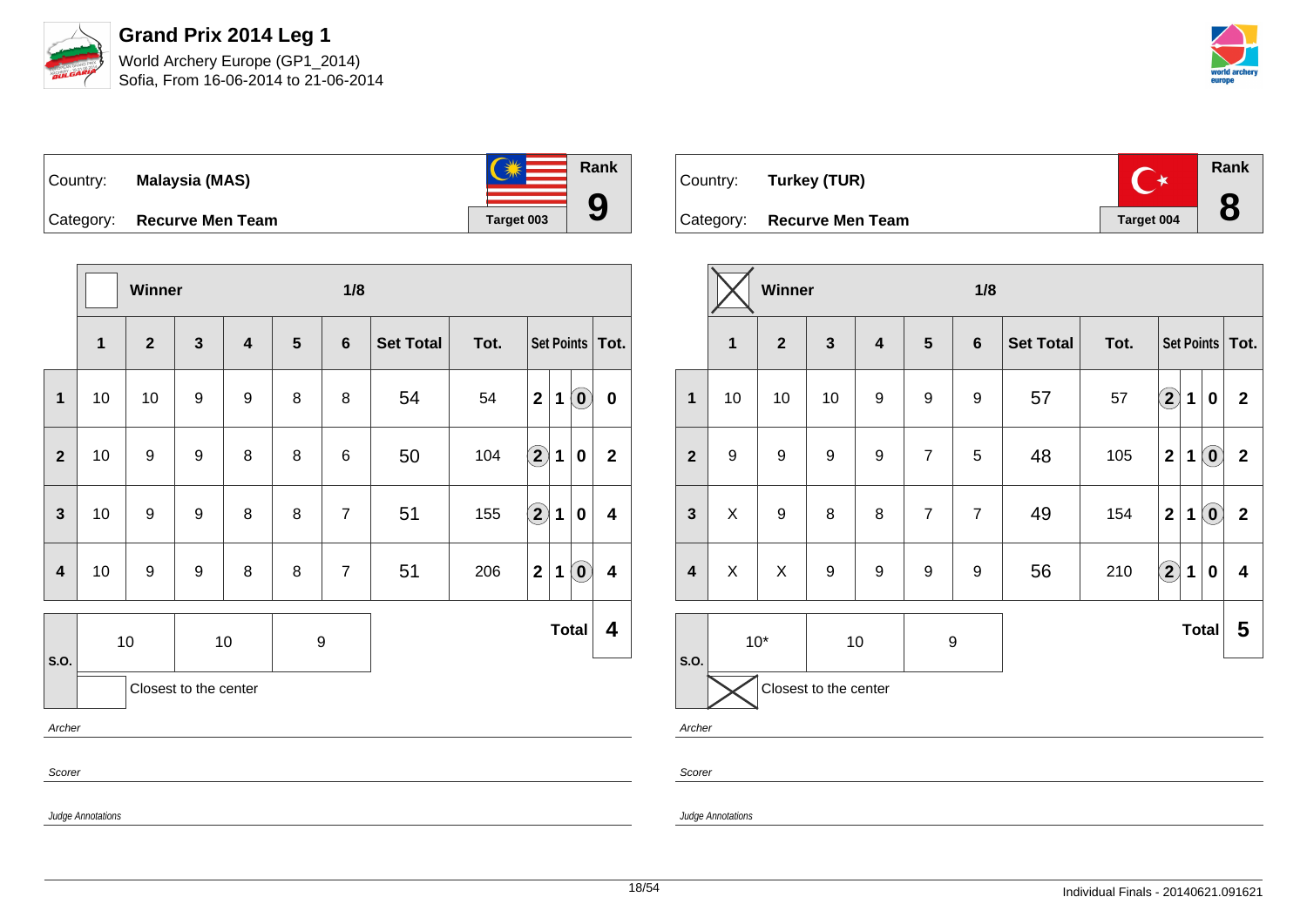

Sofia, From 16-06-2014 to 21-06-2014



Country: **Russian Federation (RUS)** Category: **Recurve Men Team Tanget 005** 

|                         |                   | Winner       |                       |                         |                | 1/8            |                  |                           |                            |             |              |                |
|-------------------------|-------------------|--------------|-----------------------|-------------------------|----------------|----------------|------------------|---------------------------|----------------------------|-------------|--------------|----------------|
|                         | 1                 | $\mathbf{2}$ | $\mathbf{3}$          | $\overline{\mathbf{4}}$ | $5\phantom{1}$ | $6\phantom{1}$ | <b>Set Total</b> | Tot.<br>Set Points   Tot. |                            |             |              |                |
| 1                       | 10                | 10           | 9                     | 9                       | 9              | 9              | 56               | 56                        | $\left( \bf{2}\right)$     | $\mathbf 1$ | 0            | $\mathbf{2}$   |
| $\mathbf{2}$            | 10                | 9            | 9                     | 9                       | 8              | $\overline{7}$ | 52               | 108                       | $\Large 2$                 | 1           | 0            | 4              |
| $\mathbf{3}$            | 10                | 10           | 9                     | 8                       | $\overline{7}$ | $\,6$          | 50               | 158                       | $\left( \mathbf{2}\right)$ | 1           | 0            | 6              |
| $\overline{\mathbf{4}}$ |                   |              |                       |                         |                |                |                  |                           | $\mathbf{2}$               | 1           | 0            |                |
|                         |                   |              |                       |                         |                |                |                  |                           |                            |             | <b>Total</b> | $6\phantom{1}$ |
| S.O.                    |                   |              | Closest to the center |                         |                |                |                  |                           |                            |             |              |                |
| Archer                  |                   |              |                       |                         |                |                |                  |                           |                            |             |              |                |
| Scorer                  |                   |              |                       |                         |                |                |                  |                           |                            |             |              |                |
|                         | Judge Annotations |              |                       |                         |                |                |                  |                           |                            |             |              |                |

**Rank** E Country: **Serbia (SRB) 12** Category: **Recurve Men Team Tanget 006** 

|                         |                                                           | Winner           |                       |                         | 1/8            |                |                  |      |                         |             |                                                |                  |
|-------------------------|-----------------------------------------------------------|------------------|-----------------------|-------------------------|----------------|----------------|------------------|------|-------------------------|-------------|------------------------------------------------|------------------|
|                         | $\overline{2}$<br>$\mathbf{3}$<br>$\overline{\mathbf{1}}$ |                  |                       | $\overline{\mathbf{4}}$ | $5\phantom{1}$ | $6\phantom{1}$ | <b>Set Total</b> | Tot. | Set Points   Tot.       |             |                                                |                  |
| $\mathbf{1}$            | 10                                                        | 10               | $\boldsymbol{9}$      | $\boldsymbol{9}$        | 9              | 8              | 55               | 55   | $\mathbf{2}$            | $\mathbf 1$ | $\left( \begin{matrix} 0 \end{matrix} \right)$ | $\pmb{0}$        |
| $\overline{2}$          | X                                                         | 10               | 8                     | 8                       | $\overline{7}$ | 6              | 49               | 104  | $\mathbf 2$             | 1           | $\left( \mathbf{0}\right)$                     | $\bf{0}$         |
| $\mathbf{3}$            | 10                                                        | $\boldsymbol{9}$ | $\boldsymbol{9}$      | 8                       | $\overline{7}$ | 6              | 49               | 153  | $\mathbf{2}$            | 1           | $\left( \begin{matrix} 0 \end{matrix} \right)$ | $\pmb{0}$        |
| $\overline{\mathbf{4}}$ |                                                           |                  |                       |                         |                |                |                  |      | $\overline{\mathbf{2}}$ | 1           | 0                                              |                  |
|                         |                                                           |                  |                       |                         |                |                |                  |      |                         |             | <b>Total</b>                                   | $\boldsymbol{0}$ |
| S.O.                    |                                                           |                  | Closest to the center |                         |                |                |                  |      |                         |             |                                                |                  |
| Archer                  |                                                           |                  |                       |                         |                |                |                  |      |                         |             |                                                |                  |

Judge Annotations

Scorer

**Rank**

**5**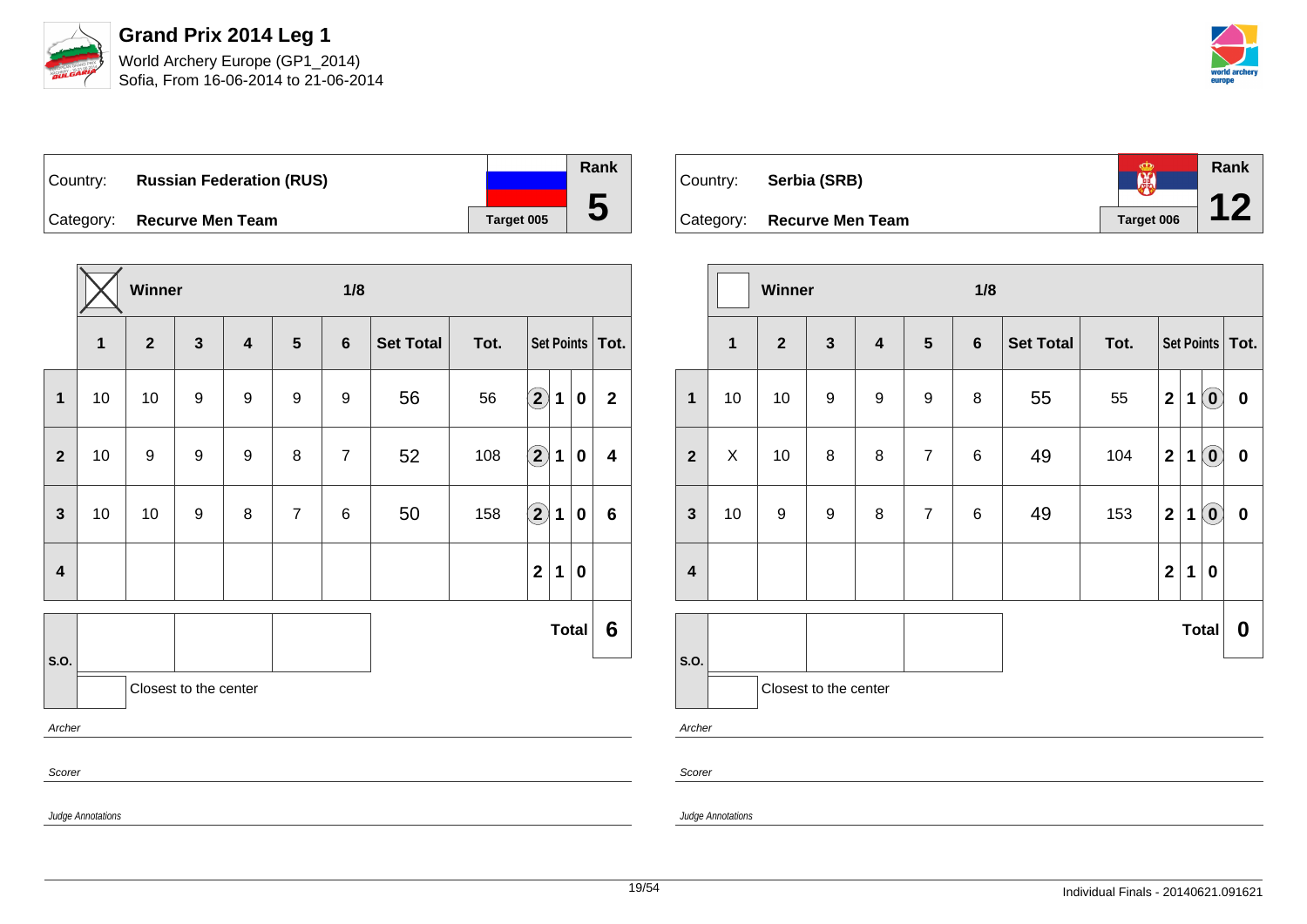



**Rank** 电 Country: **Slovakia (SVK) 13** Category: **Recurve Men Team Target 007** 

|                |                   | Winner         |                       |                         |                | 1/8            |                  |                           |              |   |                            |           |
|----------------|-------------------|----------------|-----------------------|-------------------------|----------------|----------------|------------------|---------------------------|--------------|---|----------------------------|-----------|
|                | $\mathbf{1}$      | $\overline{2}$ | $\mathbf{3}$          | $\overline{\mathbf{4}}$ | 5              | $6\phantom{a}$ | <b>Set Total</b> | Tot.<br>Set Points   Tot. |              |   |                            |           |
| $\mathbf 1$    | $\boldsymbol{9}$  | $\bf 8$        | $\bf 8$               | 8                       | $\overline{7}$ | $\overline{7}$ | 47               | 47                        | $\mathbf{2}$ | 1 | $\left( \mathbf{0}\right)$ | $\pmb{0}$ |
| $\overline{2}$ | $\boldsymbol{9}$  | 9              | 9                     | 8                       | 8              | 8              | 51               | 98                        | $\mathbf{2}$ | 1 | $\left( \mathbf{0}\right)$ | $\pmb{0}$ |
| $\mathbf{3}$   | 9                 | 9              | 9                     | 8                       | $\overline{7}$ | $\overline{7}$ | 49               | 147                       | $\mathbf{2}$ | 1 | $\left( \mathbf{0}\right)$ | $\pmb{0}$ |
| $\overline{4}$ |                   |                |                       |                         |                |                |                  |                           | $\mathbf{2}$ | 1 | $\boldsymbol{0}$           |           |
|                |                   |                |                       |                         |                |                |                  |                           |              |   | <b>Total</b>               | 0         |
| S.O.           |                   |                | Closest to the center |                         |                |                |                  |                           |              |   |                            |           |
| Archer         |                   |                |                       |                         |                |                |                  |                           |              |   |                            |           |
| Scorer         |                   |                |                       |                         |                |                |                  |                           |              |   |                            |           |
|                | Judge Annotations |                |                       |                         |                |                |                  |                           |              |   |                            |           |

| Country: | Denmark (DEN)              |            | Rank |
|----------|----------------------------|------------|------|
|          |                            |            |      |
|          | Category: Recurve Men Team | Target 008 |      |

|                         |              | Winner         |                         |                         |                  | 1/8              |                  |      |                            |              |                  |                   |
|-------------------------|--------------|----------------|-------------------------|-------------------------|------------------|------------------|------------------|------|----------------------------|--------------|------------------|-------------------|
|                         | $\mathbf{1}$ | $\overline{2}$ | $\overline{\mathbf{3}}$ | $\overline{\mathbf{4}}$ | $5\phantom{1}$   | $6\phantom{1}$   | <b>Set Total</b> | Tot. |                            |              |                  | Set Points   Tot. |
| $\mathbf{1}$            | X            | 10             | 10                      | $\boldsymbol{9}$        | $\boldsymbol{9}$ | 9                | 57               | 57   | $\bf \overline{2}$         | 1            | $\boldsymbol{0}$ | $\mathbf{2}$      |
| $\mathbf{2}$            | 10           | 9              | 9                       | $\boldsymbol{9}$        | 9                | $\overline{7}$   | 53               | 110  | $\Large{2}$                | 1            | $\mathbf 0$      | 4                 |
| $\mathbf{3}$            | 10           | 10             | 10                      | 10                      | $\boldsymbol{9}$ | $\boldsymbol{9}$ | 58               | 168  | $\left( \mathbf{2}\right)$ | 1            | $\bf{0}$         | $\bf 6$           |
| $\overline{\mathbf{4}}$ |              |                |                         |                         |                  |                  |                  |      | $\overline{\mathbf{2}}$    | 1            | $\mathbf 0$      |                   |
|                         |              |                |                         |                         |                  |                  |                  |      |                            | <b>Total</b> |                  | $6\phantom{1}6$   |
| S.O.                    |              |                | Closest to the center   |                         |                  |                  |                  |      |                            |              |                  |                   |
| Archer                  |              |                |                         |                         |                  |                  |                  |      |                            |              |                  |                   |

Scorer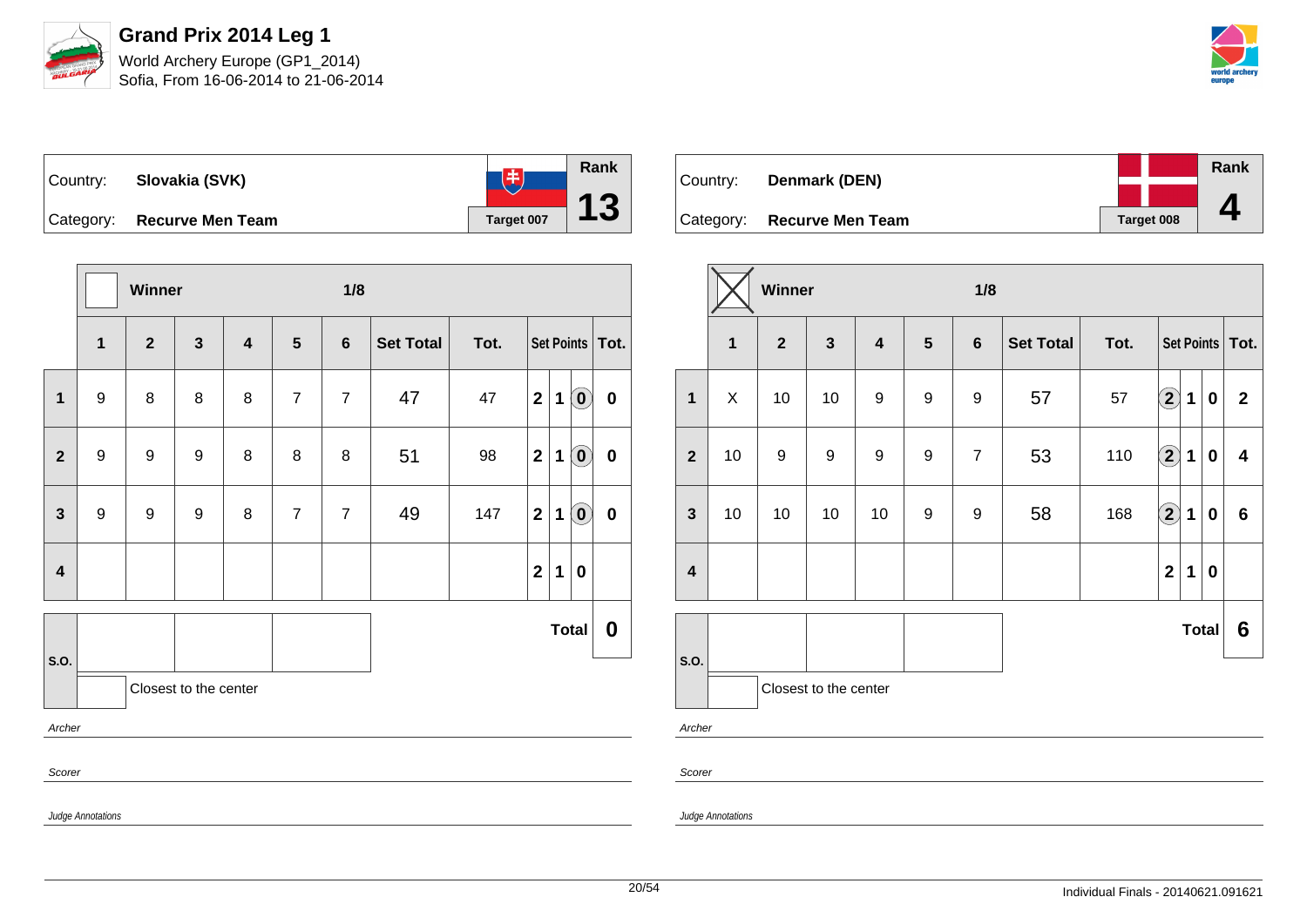

Sofia, From 16-06-2014 to 21-06-2014



**Rank**  $\bullet$ Country: **Slovenia (SLO) 3** Category: **Recurve Men Team Tanget 009** 

|                         |                   | Winner       |                       |                         |   | 1/8            |                  |      |                                            |                |
|-------------------------|-------------------|--------------|-----------------------|-------------------------|---|----------------|------------------|------|--------------------------------------------|----------------|
|                         | $\mathbf{1}$      | $\mathbf{2}$ | $\mathbf{3}$          | $\overline{\mathbf{4}}$ | 5 | $6\phantom{1}$ | <b>Set Total</b> | Tot. | Set Points   Tot.                          |                |
| $\mathbf{1}$            | X                 | 10           | 10                    | 9                       | 9 | 8              | 56               | 56   | $\bigcirc$<br>1<br>$\bf{0}$                | $\overline{2}$ |
| $\mathbf{2}$            | 5                 | M            | M                     | M                       | M | M              | 5                | 61   | $\overline{2}$<br>$\ddot{\mathbf{0}}$<br>1 | $\mathbf 2$    |
| $\mathbf{3}$            | 10                | 10           | 9                     | 9                       | 8 | $\,6$          | 52               | 113  | $\left( 1\right)$<br>$\mathbf{2}$<br>0     | 3              |
| $\overline{\mathbf{4}}$ | $\pmb{\times}$    | 10           | 9                     | 8                       | 8 | 8              | 53               | 166  | $\bigcirc \!\! 2$<br>$\mathbf 1$<br>0      | 5              |
|                         |                   |              |                       |                         |   |                |                  |      | <b>Total</b>                               | 5              |
| S.O.                    |                   |              | Closest to the center |                         |   |                |                  |      |                                            |                |
| Archer                  |                   |              |                       |                         |   |                |                  |      |                                            |                |
| Scorer                  |                   |              |                       |                         |   |                |                  |      |                                            |                |
|                         | Judge Annotations |              |                       |                         |   |                |                  |      |                                            |                |

| Country: <b>Armenia (ARM)</b> |            | Rank |
|-------------------------------|------------|------|
|                               |            |      |
| Category: Recurve Men Team    | Target 010 | 14   |

|              |              | Winner         |                       |                         |                | 1/8            |                  |      |                         |                   |                                                |                   |
|--------------|--------------|----------------|-----------------------|-------------------------|----------------|----------------|------------------|------|-------------------------|-------------------|------------------------------------------------|-------------------|
|              | $\mathbf{1}$ | $\overline{2}$ | $\mathbf{3}$          | $\overline{\mathbf{4}}$ | $5\phantom{1}$ | $6\phantom{1}$ | <b>Set Total</b> | Tot. |                         |                   |                                                | Set Points   Tot. |
| $\mathbf 1$  | 9            | 9              | $\boldsymbol{9}$      | 9                       | 8              | $\overline{7}$ | 51               | 51   | $\overline{\mathbf{2}}$ | $\mathbf 1$       | $\left( \mathbf{0}\right)$                     | $\pmb{0}$         |
| $\mathbf{2}$ | 10           | 9              | 9                     | 9                       | 8              | 8              | 53               | 104  | $\bigcirc$              | 1                 | 0                                              | $\boldsymbol{2}$  |
| $\mathbf{3}$ | X            | X              | 9                     | 9                       | 9              | 5              | 52               | 156  | $\mathbf 2$             | $\left( 1\right)$ | 0                                              | $\mathbf{3}$      |
| 4            | 9            | 9              | $\boldsymbol{9}$      | 8                       | 8              | 6              | 49               | 205  | $\mathbf 2$             | $\mathbf 1$       | $\left( \begin{matrix} 0 \end{matrix} \right)$ | $\mathbf{3}$      |
| S.O.         |              |                |                       |                         |                |                |                  |      |                         |                   | Total                                          | $\mathbf 3$       |
|              |              |                | Closest to the center |                         |                |                |                  |      |                         |                   |                                                |                   |
| Archer       |              |                |                       |                         |                |                |                  |      |                         |                   |                                                |                   |
| Scorer       |              |                |                       |                         |                |                |                  |      |                         |                   |                                                |                   |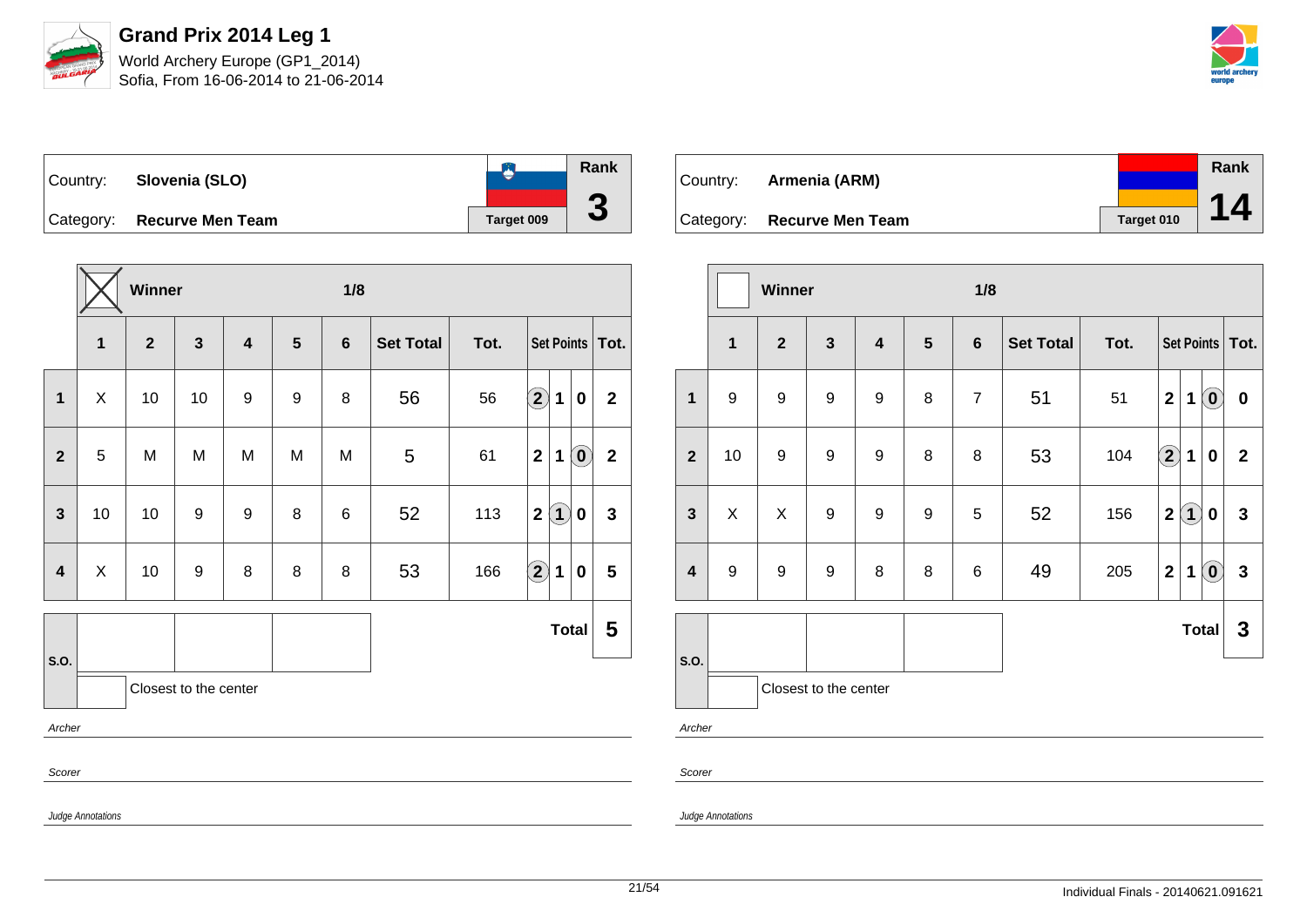



|                            |            | $+$ $+$ Rank |
|----------------------------|------------|--------------|
| Country: Georgia (GEO)     |            | $+$ $+$ 44   |
| Category: Recurve Men Team | Target 011 |              |

|                         |                   | Winner         |                       |                         |                  | 1/8            |                  |      |                    |             |                            |                   |
|-------------------------|-------------------|----------------|-----------------------|-------------------------|------------------|----------------|------------------|------|--------------------|-------------|----------------------------|-------------------|
|                         | $\mathbf{1}$      | $\overline{2}$ | $\mathbf{3}$          | $\overline{\mathbf{4}}$ | 5                | $6\phantom{1}$ | <b>Set Total</b> | Tot. |                    |             |                            | Set Points   Tot. |
| 1                       | X                 | 10             | $\boldsymbol{9}$      | 9                       | $\boldsymbol{9}$ | 9              | 56               | 56   | $\bf \overline{2}$ | 1           | 0                          | $\mathbf{2}$      |
| $\mathbf{2}$            | 10                | 10             | 9                     | 8                       | $\overline{7}$   | $\overline{7}$ | 51               | 107  | $\mathbf{2}$       | $\mathbf 1$ | $\left( \mathbf{0}\right)$ | $\mathbf{2}$      |
| $\overline{\mathbf{3}}$ | 10                | 10             | $\boldsymbol{9}$      | 9                       | 9                | 8              | 55               | 162  | $\mathbf{2}$       | $\bf(1)$    | 0                          | $\mathbf{3}$      |
| $\overline{\mathbf{4}}$ | $\boldsymbol{9}$  | 8              | $\overline{7}$        | $\overline{7}$          | $\overline{7}$   | $\overline{7}$ | 45               | 207  | $\mathbf{2}$       | $\mathbf 1$ | $\left( \mathbf{0}\right)$ | $\mathbf{3}$      |
|                         |                   |                |                       |                         |                  |                |                  |      |                    |             | <b>Total</b>               | $\mathbf{3}$      |
| S.O.                    |                   |                | Closest to the center |                         |                  |                |                  |      |                    |             |                            |                   |
| Archer                  |                   |                |                       |                         |                  |                |                  |      |                    |             |                            |                   |
| Scorer                  |                   |                |                       |                         |                  |                |                  |      |                    |             |                            |                   |
|                         | Judge Annotations |                |                       |                         |                  |                |                  |      |                    |             |                            |                   |

| Country: <b>Poland (POL)</b> |            | Rank |
|------------------------------|------------|------|
|                              |            |      |
| Category: Recurve Men Team   | Target 012 |      |

|                         |              | Winner           |                       |                         |                  | 1/8            |                  |      |                                       |                            |              |
|-------------------------|--------------|------------------|-----------------------|-------------------------|------------------|----------------|------------------|------|---------------------------------------|----------------------------|--------------|
|                         | $\mathbf{1}$ | $\overline{2}$   | $\mathbf{3}$          | $\overline{\mathbf{4}}$ | $5\phantom{1}$   | $6\phantom{1}$ | <b>Set Total</b> | Tot. | Set Points   Tot.                     |                            |              |
| $\mathbf 1$             | 10           | 10               | 10                    | 9                       | 8                | 8              | 55               | 55   | $\boldsymbol{2}$<br>1                 | $\left( \mathbf{0}\right)$ | $\pmb{0}$    |
| $\boldsymbol{2}$        | 10           | 10               | 9                     | $\boldsymbol{9}$        | 9                | 8              | 55               | 110  | $\hat{\mathbf{2}}$<br>1               | 0                          | $\mathbf{2}$ |
| $\mathbf{3}$            | 10           | $\boldsymbol{9}$ | $\boldsymbol{9}$      | $\boldsymbol{9}$        | $\boldsymbol{9}$ | 9              | 55               | 165  | $\left( 1\right)$<br>$\boldsymbol{2}$ | 0                          | $\mathbf{3}$ |
| $\overline{\mathbf{4}}$ | 9            | 9                | $\boldsymbol{9}$      | $\boldsymbol{9}$        | 9                | 9              | 54               | 219  | $\bf \overline{2}$<br>1               | $\pmb{0}$                  | 5            |
|                         |              |                  |                       |                         |                  |                |                  |      |                                       | <b>Total</b>               | 5            |
| S.O.                    |              |                  | Closest to the center |                         |                  |                |                  |      |                                       |                            |              |
| Archer                  |              |                  |                       |                         |                  |                |                  |      |                                       |                            |              |
| Scorer                  |              |                  |                       |                         |                  |                |                  |      |                                       |                            |              |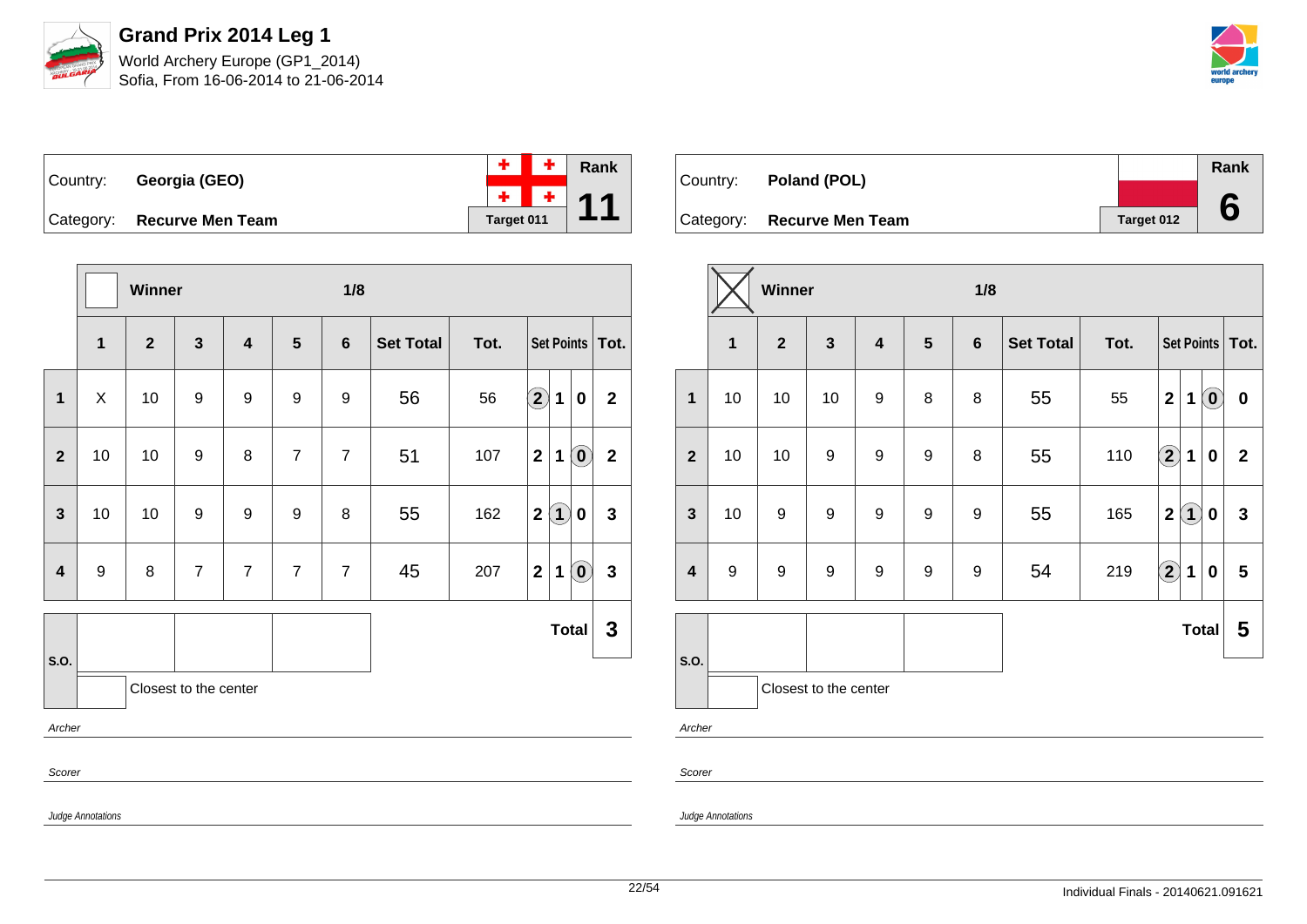

| Country: Azerbaijan (AZE)  | 半          | Rank |
|----------------------------|------------|------|
| Category: Recurve Men Team | Target 013 |      |

|                         |                   | Winner           |                       |                         |   | 1/8            |                  |      |                      |              |                            |                         |
|-------------------------|-------------------|------------------|-----------------------|-------------------------|---|----------------|------------------|------|----------------------|--------------|----------------------------|-------------------------|
|                         | $\mathbf{1}$      | $\mathbf{2}$     | $\mathbf{3}$          | $\overline{\mathbf{4}}$ | 5 | $6\phantom{1}$ | <b>Set Total</b> | Tot. |                      |              |                            | Set Points   Tot.       |
| 1                       | X                 | X                | 10                    | 9                       | 8 | $\overline{7}$ | 54               | 54   | $\mathbf{2}$         | $\mathbf{1}$ | 0                          | $\mathbf{2}$            |
| $\overline{2}$          | 10                | 9                | 9                     | 9                       | 9 | 8              | 54               | 108  | $\overline{2}$       | $\mathbf 1$  | $\left( \mathbf{0}\right)$ | $\mathbf{2}$            |
| $\overline{\mathbf{3}}$ | 10                | 10               | 9                     | 9                       | 9 | 8              | 55               | 163  | $\Large{\textbf{2}}$ | $\mathbf{1}$ | 0                          | $\overline{\mathbf{4}}$ |
| $\overline{\mathbf{4}}$ | 10                | $\boldsymbol{9}$ | $\boldsymbol{9}$      | 8                       | 8 | 8              | 52               | 215  | $\mathbf{2}$         | $\mathbf 1$  | $\left( \mathbf{0}\right)$ | $\overline{\mathbf{4}}$ |
|                         | 8                 |                  |                       | 8                       |   | $\overline{7}$ |                  |      |                      |              | <b>Total</b>               | 4                       |
| S.O.                    |                   |                  | Closest to the center |                         |   |                |                  |      |                      |              |                            |                         |
| Archer                  |                   |                  |                       |                         |   |                |                  |      |                      |              |                            |                         |
| Scorer                  |                   |                  |                       |                         |   |                |                  |      |                      |              |                            |                         |
|                         | Judge Annotations |                  |                       |                         |   |                |                  |      |                      |              |                            |                         |

|          |                            |            | <b>Rank</b> |
|----------|----------------------------|------------|-------------|
| Country: | <b>Bulgaria (BUL)</b>      |            |             |
|          |                            |            | <b>10</b>   |
|          | Category: Recurve Men Team | Target 014 |             |

|                         |                                                | Winner           |                  |                         |                  | 1/8            |                  |      |                                                            |                         |
|-------------------------|------------------------------------------------|------------------|------------------|-------------------------|------------------|----------------|------------------|------|------------------------------------------------------------|-------------------------|
|                         | $\overline{2}$<br>$\mathbf{3}$<br>$\mathbf{1}$ |                  |                  | $\overline{\mathbf{4}}$ | $5\phantom{1}$   | $6\phantom{1}$ | <b>Set Total</b> | Tot. | Set Points   Tot.                                          |                         |
| $\mathbf{1}$            | 10                                             | 10               | $\boldsymbol{9}$ | $\boldsymbol{9}$        | 8                | $\overline{7}$ | 53               | 53   | $\left( \mathbf{0}\right)$<br>$\overline{\mathbf{2}}$<br>1 | $\pmb{0}$               |
| $\overline{2}$          | 10                                             | 10               | $\boldsymbol{9}$ | 9                       | 9                | 8              | 55               | 108  | $\bf (2)$<br>1<br>0                                        | $\mathbf{2}$            |
| $\mathbf{3}$            | 10                                             | $\boldsymbol{9}$ | 8                | 8                       | 8                | 6              | 49               | 157  | $\overline{\mathbf{2}}$<br>$\left( \mathbf{0}\right)$<br>1 | $\overline{2}$          |
| $\overline{\mathbf{4}}$ | X                                              | 10               | 10               | $\boldsymbol{9}$        | $\boldsymbol{9}$ | $\overline{7}$ | 55               | 212  | $\bigcirc \!\! 2$<br>1<br>$\bf{0}$                         | $\overline{\mathbf{4}}$ |
| S.O.                    | $\boldsymbol{9}$                               |                  | $\bf 8$          |                         | 8                |                |                  |      | <b>Total</b>                                               | 5                       |
| Closest to the center   |                                                |                  |                  |                         |                  |                |                  |      |                                                            |                         |

Archer

Scorer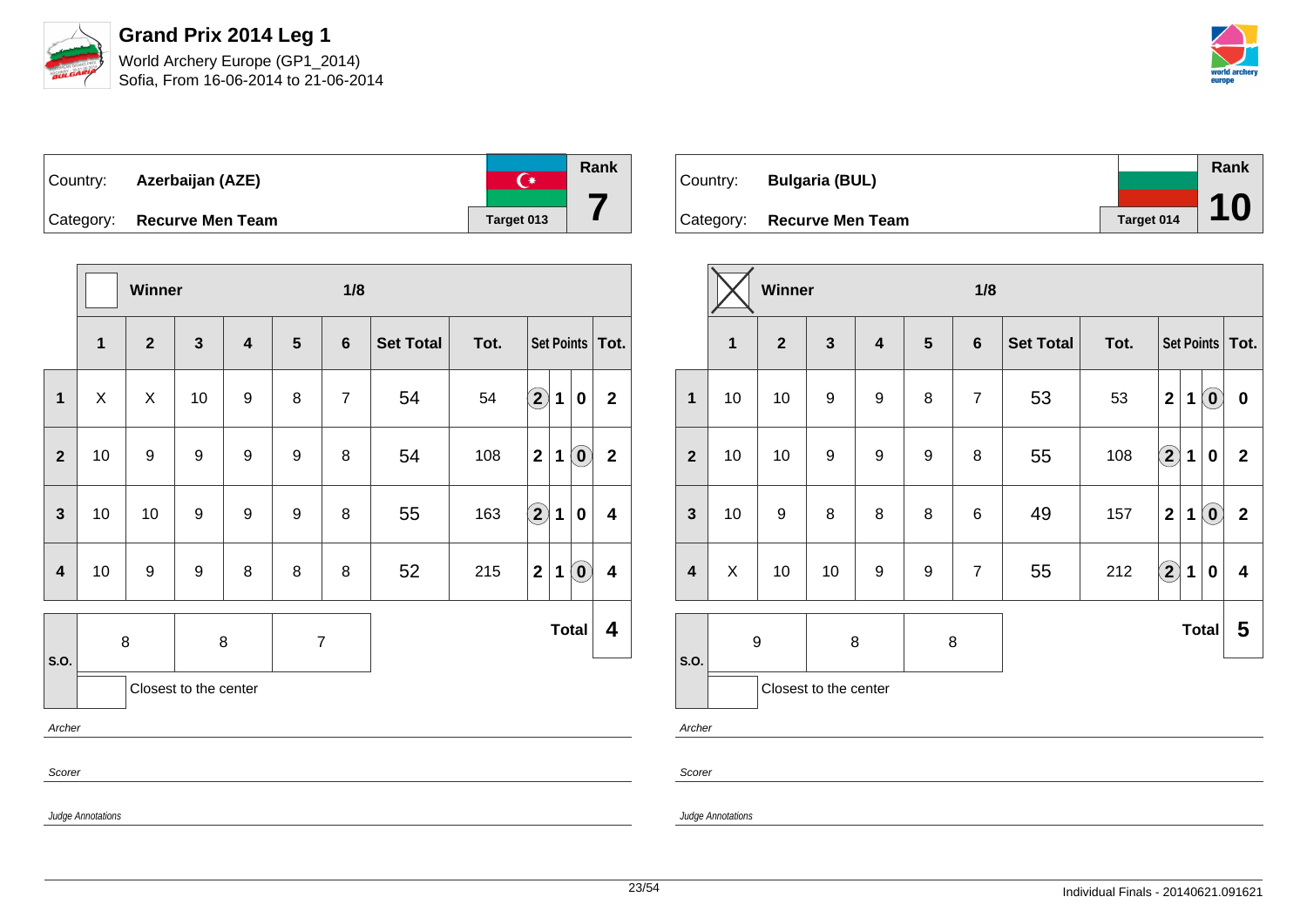



|           | Country: Greece (GRE)   |            | <b>Rank</b> |
|-----------|-------------------------|------------|-------------|
|           |                         |            |             |
| Category: | <b>Recurve Men Team</b> | Target 015 |             |

|                         |                   | Winner       |                         |                         |                 | 1/8            |           |      |                |             |                                                |                 |  |  |
|-------------------------|-------------------|--------------|-------------------------|-------------------------|-----------------|----------------|-----------|------|----------------|-------------|------------------------------------------------|-----------------|--|--|
|                         | $\mathbf{1}$      | $\mathbf{2}$ | $\overline{\mathbf{3}}$ | $\overline{\mathbf{4}}$ | $5\phantom{.0}$ | $6\phantom{1}$ | Set Total | Tot. |                |             |                                                | Set Points Tot. |  |  |
| $\mathbf{1}$            | 10                | 8            | $\overline{7}$          | 6                       | 6               | 6              | 43        | 43   | $\overline{2}$ | 1           | $\left( \mathbf{0}\right)$                     | $\mathbf 0$     |  |  |
| $\mathbf{2}$            | $\boldsymbol{9}$  | 9            | 9                       | 9                       | 8               | $\overline{7}$ | 51        | 94   | $\mathbf{2}$   | $\bf(1)$    | $\boldsymbol{0}$                               | 1               |  |  |
| $\mathbf{3}$            | X                 | X            | 9                       | 8                       | 8               | 6              | 51        | 145  | $\mathbf{2}$   | 1           | $\left[ \begin{matrix} 0 \end{matrix} \right]$ | 1               |  |  |
| $\overline{\mathbf{4}}$ |                   |              |                         |                         |                 |                |           |      | $\mathbf{2}$   | $\mathbf 1$ | $\mathbf 0$                                    |                 |  |  |
|                         |                   |              |                         |                         |                 |                |           |      |                |             | <b>Total</b>                                   | 1               |  |  |
| S.O.                    |                   |              | Closest to the center   |                         |                 |                |           |      |                |             |                                                |                 |  |  |
| Archer                  |                   |              |                         |                         |                 |                |           |      |                |             |                                                |                 |  |  |
| Scorer                  |                   |              |                         |                         |                 |                |           |      |                |             |                                                |                 |  |  |
|                         | Judge Annotations |              |                         |                         |                 |                |           |      |                |             |                                                |                 |  |  |

| Country: | Italy (ITA)                |            | Rank |
|----------|----------------------------|------------|------|
|          | Category: Recurve Men Team | Target 016 |      |

|                         |                                                           | Winner           |                  |                         |                | 1/8            |                  |      |                            |                   |                  |                   |
|-------------------------|-----------------------------------------------------------|------------------|------------------|-------------------------|----------------|----------------|------------------|------|----------------------------|-------------------|------------------|-------------------|
|                         | $\overline{\mathbf{3}}$<br>$\overline{2}$<br>$\mathbf{1}$ |                  |                  | $\overline{\mathbf{4}}$ | $5\phantom{1}$ | $6\phantom{1}$ | <b>Set Total</b> | Tot. |                            |                   |                  | Set Points   Tot. |
| $\mathbf{1}$            | X                                                         | 10               | 9                | $\boldsymbol{9}$        | 9              | 8              | 55               | 55   | $\left( \mathbf{2}\right)$ | 1                 | 0                | $\overline{2}$    |
| $\overline{\mathbf{2}}$ | $\boldsymbol{9}$                                          | $\boldsymbol{9}$ | $\boldsymbol{9}$ | 8                       | 8              | 8              | 51               | 106  | $\overline{\mathbf{2}}$    | $\left( 1\right)$ | 0                | $\mathbf{3}$      |
| $\mathbf{3}$            | 10                                                        | 10               | 9                | 9                       | 9              | 8              | 55               | 161  | $\left( \mathbf{2}\right)$ | 1                 | 0                | 5                 |
| $\overline{\mathbf{4}}$ |                                                           |                  |                  |                         |                |                |                  |      | $\mathbf{2}$               | 1                 | $\boldsymbol{0}$ |                   |
| S.O.                    |                                                           |                  |                  |                         |                |                |                  |      |                            | <b>Total</b>      |                  | 5                 |
|                         | Closest to the center                                     |                  |                  |                         |                |                |                  |      |                            |                   |                  |                   |
| Archer                  |                                                           |                  |                  |                         |                |                |                  |      |                            |                   |                  |                   |

Scorer

Judge Annotations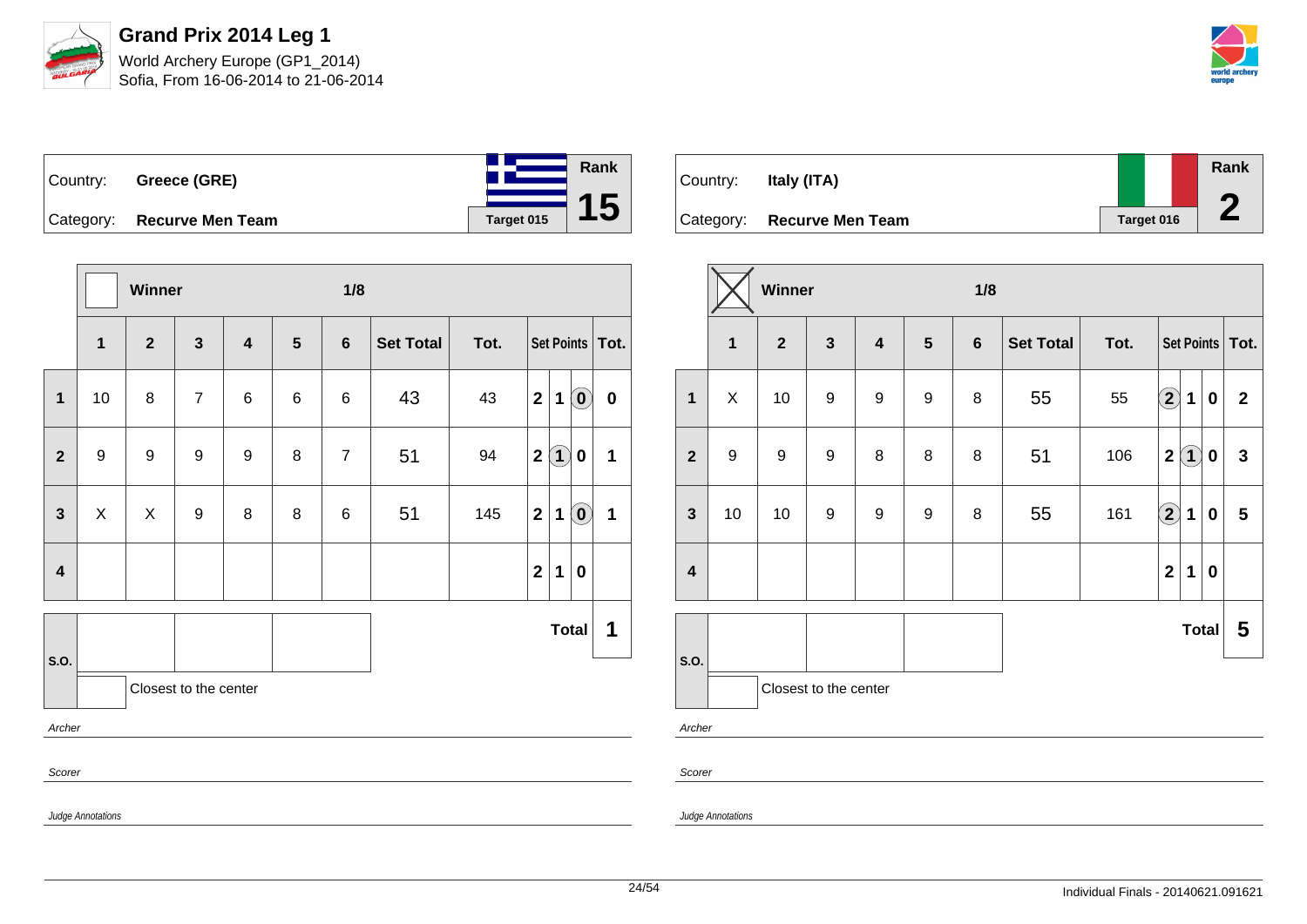

Sofia, From 16-06-2014 to 21-06-2014



| Country:  | <b>Belarus (BLR)</b>    | ₩          | Rank |
|-----------|-------------------------|------------|------|
| Category: | <b>Recurve Men Team</b> | Target 005 |      |

|                |                   | Winner       |                       |                         |                  | 1/4            |                  |      |                                                 |   |  |
|----------------|-------------------|--------------|-----------------------|-------------------------|------------------|----------------|------------------|------|-------------------------------------------------|---|--|
|                | 1                 | $\mathbf{2}$ | $\mathbf{3}$          | $\overline{\mathbf{4}}$ | 5                | $6\phantom{1}$ | <b>Set Total</b> | Tot. | Set Points   Tot.                               |   |  |
| 1              | 10                | 10           | 10                    | 9                       | 9                | 9              | 57               | 57   | $\bf(1)$<br>$\mathbf 2$<br>0                    | 1 |  |
| $\overline{2}$ | 10                | 10           | 8                     | 8                       | 8                | $\overline{7}$ | 51               | 108  | $\mathbf{2}$<br>$\left( \mathbf{0}\right)$<br>1 | 1 |  |
| $\mathbf{3}$   | 10                | 10           | $\boldsymbol{9}$      | 9                       | 8                | 8              | 54               | 162  | $\bigcirc$<br>$\mathbf{1}$<br>0                 | 3 |  |
| $\overline{4}$ | 10                | 10           | 10                    | 9                       | $\boldsymbol{9}$ | 9              | 57               | 219  | $\bigcirc$<br>$\mathbf 1$<br>$\bf{0}$           | 5 |  |
|                |                   |              |                       |                         |                  |                |                  |      | <b>Total</b>                                    | 5 |  |
| S.O.           |                   |              | Closest to the center |                         |                  |                |                  |      |                                                 |   |  |
|                | Archer            |              |                       |                         |                  |                |                  |      |                                                 |   |  |
|                | Scorer            |              |                       |                         |                  |                |                  |      |                                                 |   |  |
|                | Judge Annotations |              |                       |                         |                  |                |                  |      |                                                 |   |  |

| Country: Turkey (TUR)      |            | <b>Rank</b> |
|----------------------------|------------|-------------|
| Category: Recurve Men Team | Target 006 |             |

|                         |                                                           | Winner           |                  |   |                | 1/4             |                  |      |                         |             |                            |                   |
|-------------------------|-----------------------------------------------------------|------------------|------------------|---|----------------|-----------------|------------------|------|-------------------------|-------------|----------------------------|-------------------|
|                         | $\overline{\mathbf{1}}$<br>$\overline{2}$<br>$\mathbf{3}$ |                  |                  | 4 | $5\phantom{1}$ | $6\phantom{1}6$ | <b>Set Total</b> | Tot. |                         |             |                            | Set Points   Tot. |
| $\mathbf{1}$            | X                                                         | 10               | 10               | 9 | 9              | 9               | 57               | 57   | $\mathbf{2}$            | $\bf(1)$    | $\bf{0}$                   | $\mathbf 1$       |
| $\mathbf{2}$            | X                                                         | $\mathsf X$      | $\boldsymbol{9}$ | 9 | 9              | $\,6$           | 53               | 110  | $\Large 2$              | 1           | 0                          | $\mathbf{3}$      |
| $\overline{\mathbf{3}}$ | 9                                                         | $\boldsymbol{9}$ | 9                | 9 | 8              | $\overline{7}$  | 51               | 161  | $\mathbf 2$             | $\mathbf 1$ | $\left( \mathbf{0}\right)$ | $\mathbf{3}$      |
| $\overline{\mathbf{4}}$ | $\mathsf X$                                               | $\boldsymbol{9}$ | 8                | 8 | 8              | $\overline{4}$  | 47               | 208  | $\overline{\mathbf{2}}$ | 1           | $\left( \mathbf{0}\right)$ | $\mathbf{3}$      |
|                         |                                                           |                  |                  |   |                |                 |                  |      |                         |             | <b>Total</b>               | 3                 |
| S.O.                    | Closest to the center                                     |                  |                  |   |                |                 |                  |      |                         |             |                            |                   |
| Archer                  |                                                           |                  |                  |   |                |                 |                  |      |                         |             |                            |                   |
| Scorer                  |                                                           |                  |                  |   |                |                 |                  |      |                         |             |                            |                   |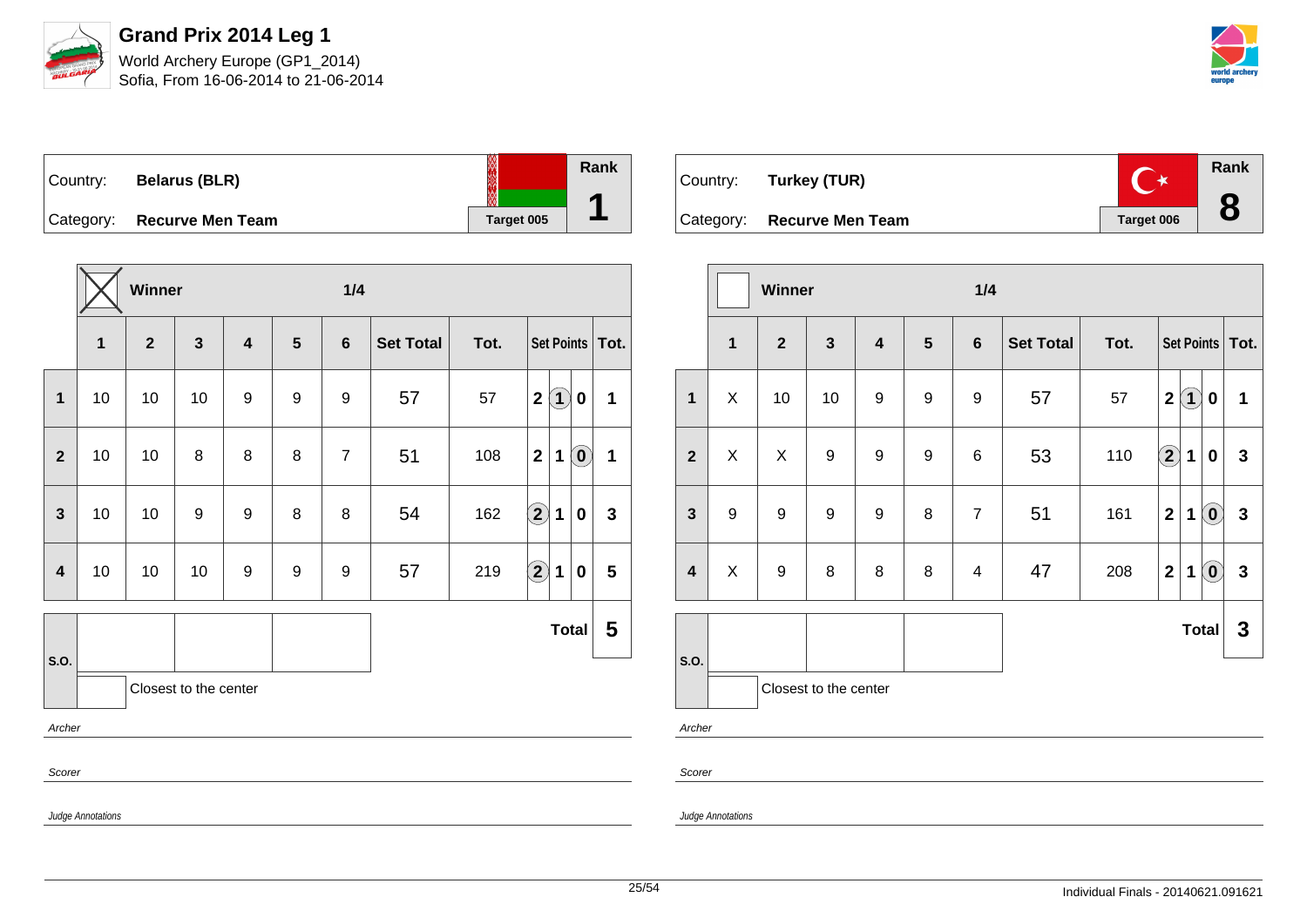

Sofia, From 16-06-2014 to 21-06-2014



Country: **Russian Federation (RUS)** Category: **Recurve Men Team Tanget 007** 

|                         |                   | Winner           |                       |                         |                  | 1/4            |                  |      |                      |             |                                                |                         |
|-------------------------|-------------------|------------------|-----------------------|-------------------------|------------------|----------------|------------------|------|----------------------|-------------|------------------------------------------------|-------------------------|
|                         | $\mathbf{1}$      | $\mathbf{2}$     | $\mathbf{3}$          | $\overline{\mathbf{4}}$ | 5                | $6\phantom{1}$ | <b>Set Total</b> | Tot. | Set Points   Tot.    |             |                                                |                         |
| $\mathbf{1}$            | 9                 | $\boldsymbol{9}$ | $\boldsymbol{9}$      | $\boldsymbol{9}$        | $\boldsymbol{9}$ | 9              | 54               | 54   | $\bigcirc$           | 1           | 0                                              | $\mathbf 2$             |
| $\mathbf{2}$            | 9                 | $\boldsymbol{9}$ | 9                     | 8                       | 8                | 8              | 51               | 105  | $\mathbf 2$          | 1           | $\left( \begin{matrix} 0 \end{matrix} \right)$ | $\mathbf{2}$            |
| $\mathbf{3}$            | X                 | $\boldsymbol{9}$ | 9                     | 8                       | $\overline{7}$   | $\overline{7}$ | 50               | 155  | $\mathbf 2$          | $\mathbf 1$ | $\left( \begin{matrix} 0 \end{matrix} \right)$ | $\mathbf 2$             |
| $\overline{\mathbf{4}}$ | 10                | 10               | 9                     | $\boldsymbol{9}$        | $\boldsymbol{9}$ | $\overline{7}$ | 54               | 209  | $\Large{\textbf{2}}$ | 1           | 0                                              | $\overline{\mathbf{4}}$ |
|                         | $10*$             |                  | 8                     |                         | $\bf 8$          |                |                  |      |                      |             | <b>Total</b>                                   | 5                       |
| S.O.                    |                   |                  | Closest to the center |                         |                  |                |                  |      |                      |             |                                                |                         |
|                         | Archer            |                  |                       |                         |                  |                |                  |      |                      |             |                                                |                         |
|                         | Scorer            |                  |                       |                         |                  |                |                  |      |                      |             |                                                |                         |
|                         | Judge Annotations |                  |                       |                         |                  |                |                  |      |                      |             |                                                |                         |

| Country:  | Denmark (DEN)           |            | Rank |
|-----------|-------------------------|------------|------|
|           |                         |            |      |
| Category: | <b>Recurve Men Team</b> | Target 008 |      |

|                         |                                                           | <b>Winner</b>         |                  |                                                             |                | 1/4              |      |            |                         |             |                            |                         |
|-------------------------|-----------------------------------------------------------|-----------------------|------------------|-------------------------------------------------------------|----------------|------------------|------|------------|-------------------------|-------------|----------------------------|-------------------------|
|                         | $\overline{\mathbf{3}}$<br>$\mathbf{1}$<br>$\overline{2}$ |                       |                  | $\overline{\mathbf{4}}$<br>$5\phantom{1}$<br>$6\phantom{1}$ |                | <b>Set Total</b> | Tot. | Set Points |                         |             | Tot.                       |                         |
| $\mathbf{1}$            | 9                                                         | 9                     | 9                | $\overline{7}$                                              | $\overline{7}$ | $\overline{7}$   | 48   | 48         | $\overline{\mathbf{2}}$ | 1           | $\left( \mathbf{0}\right)$ | $\pmb{0}$               |
| $\overline{2}$          | X                                                         | X                     | $\boldsymbol{9}$ | $\boldsymbol{9}$                                            | 8              | 8                | 54   | 102        | $\mathbf{2}$            | $\mathbf 1$ | $\bf{0}$                   | $\overline{2}$          |
| $\mathbf{3}$            | X                                                         | 10                    | $\boldsymbol{9}$ | $\boldsymbol{9}$                                            | 8              | $\overline{7}$   | 53   | 155        | $\bigcirc \!\! 2$       | $\mathbf 1$ | $\bf{0}$                   | $\overline{\mathbf{4}}$ |
| $\overline{\mathbf{4}}$ | 9                                                         | 9                     | 9                | 9                                                           | $\overline{7}$ | 6                | 49   | 204        | $\overline{\mathbf{2}}$ | 1           | $\left( \mathbf{0}\right)$ | 4                       |
| S.O.                    | $10$                                                      |                       | $\bf 8$          | 8                                                           |                |                  |      |            | <b>Total</b>            |             | 4                          |                         |
|                         |                                                           | Closest to the center |                  |                                                             |                |                  |      |            |                         |             |                            |                         |

Archer

Scorer

Judge Annotations

**Rank**

**5**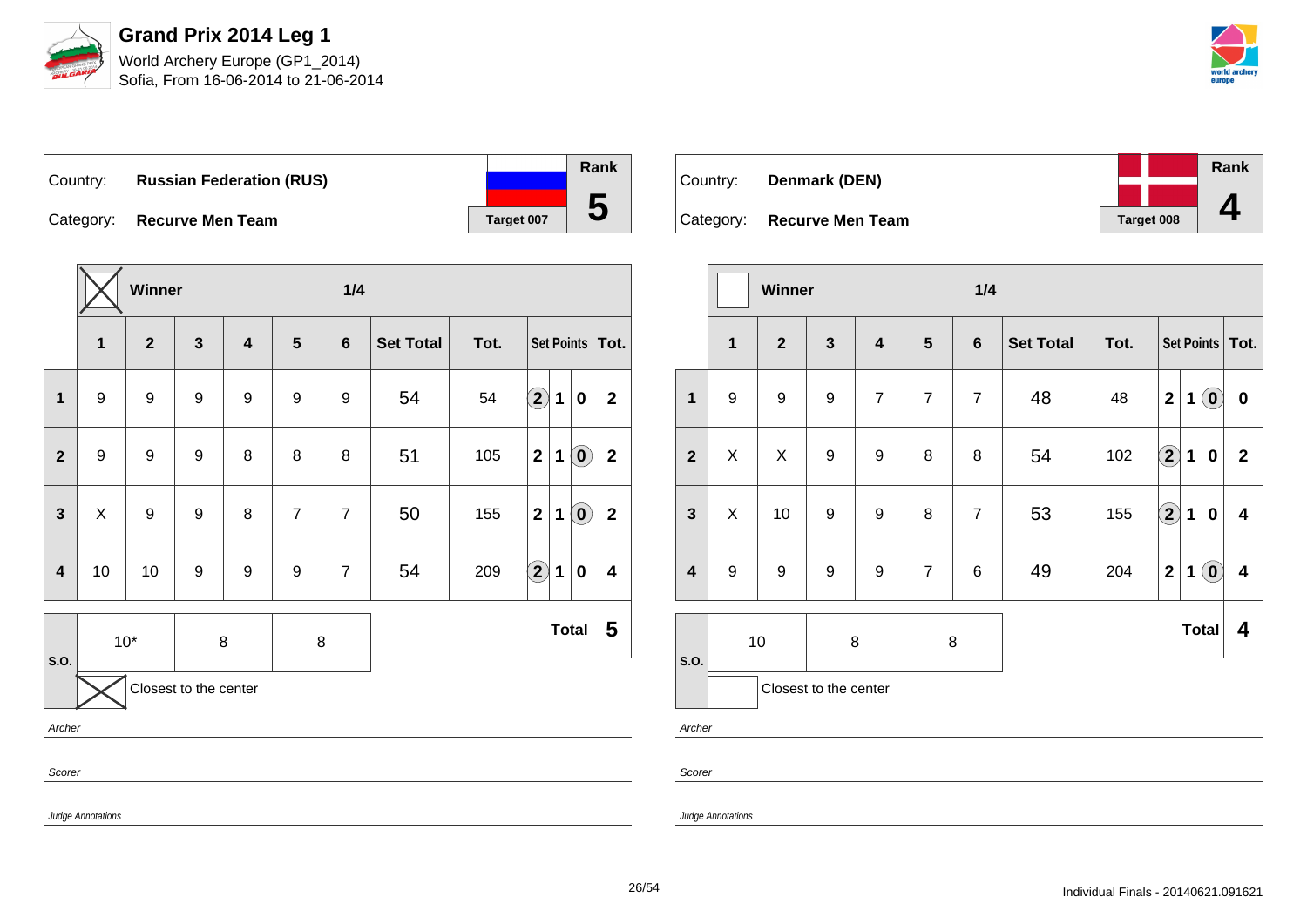

Sofia, From 16-06-2014 to 21-06-2014



**Rank**  $\bullet$ Country: **Slovenia (SLO) 3** Category: **Recurve Men Team Tanget 009** 

|                         |                          | Winner           |              |                         |                 | 1/4            |                  |      |                                                           |                |  |
|-------------------------|--------------------------|------------------|--------------|-------------------------|-----------------|----------------|------------------|------|-----------------------------------------------------------|----------------|--|
|                         | $\mathbf{1}$             | $\overline{2}$   | $\mathbf{3}$ | $\overline{\mathbf{4}}$ | $5\phantom{.0}$ | $6\phantom{1}$ | <b>Set Total</b> | Tot. | Set Points   Tot.                                         |                |  |
| $\mathbf 1$             | $\boldsymbol{9}$         | $\boldsymbol{9}$ | 8            | 8                       | 8               | 8              | 50               | 50   | $\mathbf{2}$<br>$\left( \mathbf{0}\right)$<br>$\mathbf 1$ | $\mathbf 0$    |  |
| $\mathbf{2}$            | 10                       | 10               | 10           | 9                       | 9               | 8              | 56               | 106  | $\Large 2$<br>$\mathbf 1$<br>0                            | $\overline{2}$ |  |
| $\mathbf{3}$            | 10                       | 10               | 9            | 9                       | 9               | 9              | 56               | 162  | $\bf (2)$<br>1<br>0                                       | 4              |  |
| $\overline{\mathbf{4}}$ | 10                       | $\boldsymbol{9}$ | 9            | 9                       | 9               | 8              | 54               | 216  | $\Large{\textbf{2}}$<br>$\mathbf 1$<br>0                  | 6              |  |
|                         |                          |                  |              |                         |                 |                |                  |      | <b>Total</b>                                              | 6              |  |
| S.O.                    | Closest to the center    |                  |              |                         |                 |                |                  |      |                                                           |                |  |
|                         | Archer                   |                  |              |                         |                 |                |                  |      |                                                           |                |  |
| Scorer                  |                          |                  |              |                         |                 |                |                  |      |                                                           |                |  |
|                         | <b>Judge Annotations</b> |                  |              |                         |                 |                |                  |      |                                                           |                |  |

| Country: Poland (POL)      |            | Rank |
|----------------------------|------------|------|
|                            |            |      |
| Category: Recurve Men Team | Target 010 |      |

|                         |                         | Winner           |                       |                         |                 | 1/4            |                  |      |                         |              |                                   |                |
|-------------------------|-------------------------|------------------|-----------------------|-------------------------|-----------------|----------------|------------------|------|-------------------------|--------------|-----------------------------------|----------------|
|                         | $\overline{\mathbf{1}}$ | $\boldsymbol{2}$ | $\mathbf{3}$          | $\overline{\mathbf{4}}$ | $5\phantom{.0}$ | $6\phantom{1}$ | <b>Set Total</b> | Tot. | Set Points   Tot.       |              |                                   |                |
| $\overline{\mathbf{1}}$ | 10                      | 9                | $\boldsymbol{9}$      | 8                       | 8               | 8              | 52               | 52   | $\Large{\textbf{2}}$    | $\mathbf{1}$ | $\mathbf 0$                       | $\overline{2}$ |
| $\mathbf{2}$            | 10                      | 10               | $\boldsymbol{9}$      | 9                       | 8               | 8              | 54               | 106  | $\overline{\mathbf{2}}$ | 1            | $\left( \text{\textbf{0}}\right)$ | $\mathbf{2}$   |
| $\mathbf{3}$            | 10                      | 9                | 9                     | 8                       | $\overline{7}$  | $\,6$          | 49               | 155  | $\mathbf{2}$            | 1            | $\left( \mathbf{0}\right)$        | $\mathbf{2}$   |
| $\overline{\mathbf{4}}$ | $\boldsymbol{9}$        | $\boldsymbol{9}$ | $\boldsymbol{9}$      | 9                       | 9               | $\overline{7}$ | 52               | 207  | $\mathbf 2$             | 1            | $\left( \mathbf{0}\right)$        | $\overline{2}$ |
|                         |                         |                  |                       |                         |                 |                |                  |      |                         |              | <b>Total</b>                      | $\overline{2}$ |
| S.O.                    |                         |                  | Closest to the center |                         |                 |                |                  |      |                         |              |                                   |                |
| Archer                  |                         |                  |                       |                         |                 |                |                  |      |                         |              |                                   |                |
| Scorer                  |                         |                  |                       |                         |                 |                |                  |      |                         |              |                                   |                |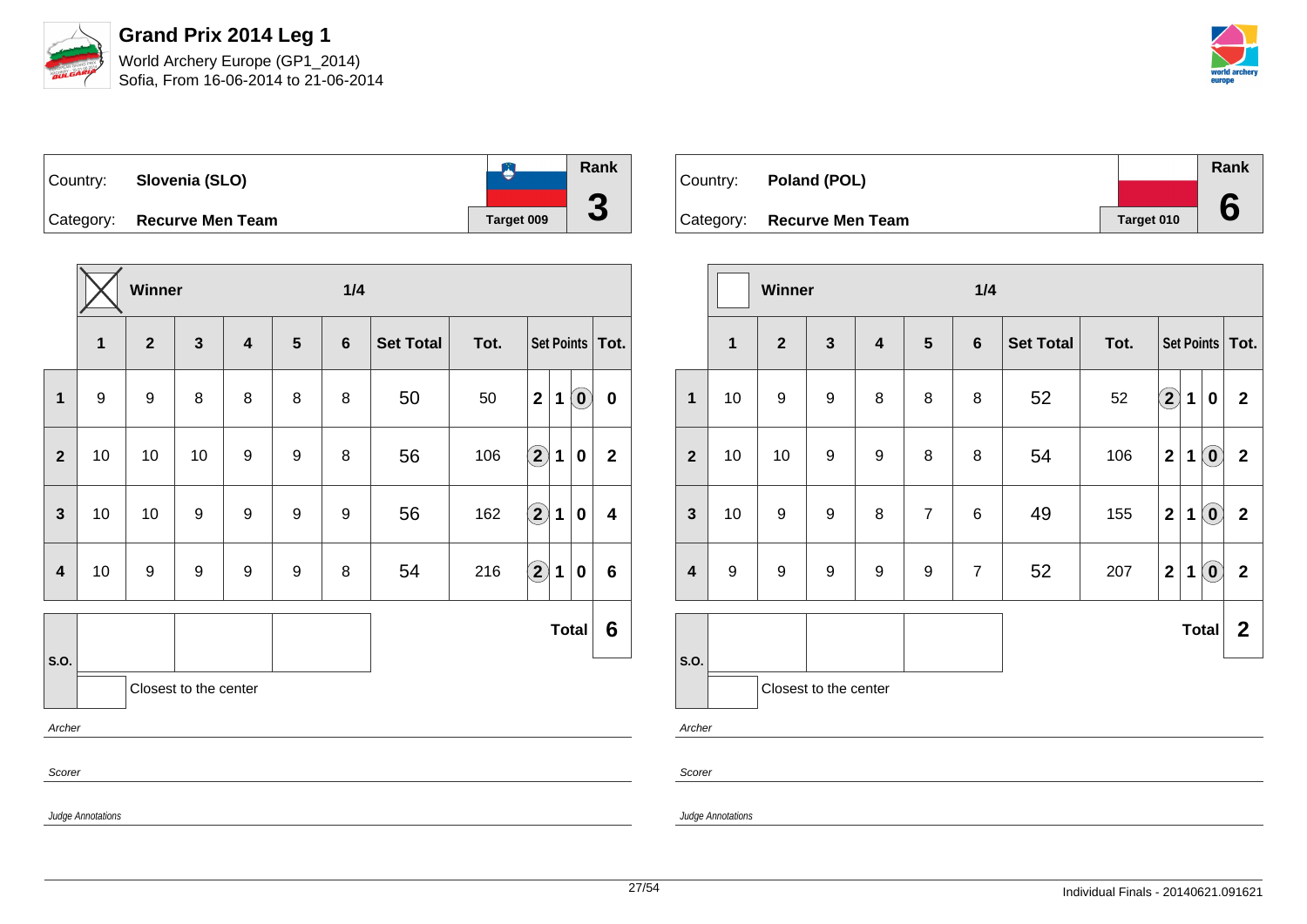

Sofia, From 16-06-2014 to 21-06-2014



Country: **Bulgaria (BUL)** Category: **Recurve Men Team Target 011 Rank 10**

|                         |                   | Winner                |                  |                         |                | 1/4            |                  |      |                      |                   |                            |              |
|-------------------------|-------------------|-----------------------|------------------|-------------------------|----------------|----------------|------------------|------|----------------------|-------------------|----------------------------|--------------|
|                         | $\mathbf{1}$      | $\mathbf{2}$          | $\mathbf{3}$     | $\overline{\mathbf{4}}$ | $5\phantom{1}$ | $6\phantom{1}$ | <b>Set Total</b> | Tot. |                      | Set Points   Tot. |                            |              |
| $\mathbf{1}$            | $\boldsymbol{9}$  | $\boldsymbol{9}$      | $\boldsymbol{9}$ | 9                       | 9              | 8              | 53               | 53   | $\mathbf{2}$         | $\left( 1\right)$ | 0                          | 1            |
| $\overline{2}$          | 10                | 10                    | $\boldsymbol{9}$ | 8                       | 8              | $\overline{7}$ | 52               | 105  | $\mathbf{2}$         | $\mathbf{1}$      | $\odot$                    | $\mathbf 1$  |
| $\mathbf{3}$            | $\mathsf X$       | 10                    | $\boldsymbol{9}$ | $\boldsymbol{9}$        | 8              | $\overline{7}$ | 53               | 158  | $\Large{\textbf{2}}$ | $\mathbf 1$       | 0                          | $\mathbf{3}$ |
| $\overline{\mathbf{4}}$ | $\boldsymbol{9}$  | $\boldsymbol{9}$      | 8                | 8                       | 8              | $\overline{7}$ | 49               | 207  | $\mathbf 2$          | $\mathbf{1}$      | $\left( \text{\o} \right)$ | $\mathbf{3}$ |
|                         |                   |                       |                  |                         |                |                |                  |      |                      |                   | <b>Total</b>               | $\mathbf 3$  |
| S.O.                    |                   | Closest to the center |                  |                         |                |                |                  |      |                      |                   |                            |              |
| Archer                  |                   |                       |                  |                         |                |                |                  |      |                      |                   |                            |              |
| Scorer                  |                   |                       |                  |                         |                |                |                  |      |                      |                   |                            |              |
|                         | Judge Annotations |                       |                  |                         |                |                |                  |      |                      |                   |                            |              |

| Country: | Italy (ITA)                |                   | Rank |
|----------|----------------------------|-------------------|------|
|          | Category: Recurve Men Team | <b>Target 012</b> |      |

|                         |              | Winner       |                       |                         |                | 1/4            |                  |      |               |                   |                            |                         |
|-------------------------|--------------|--------------|-----------------------|-------------------------|----------------|----------------|------------------|------|---------------|-------------------|----------------------------|-------------------------|
|                         | $\mathbf{1}$ | $\mathbf{2}$ | $\mathbf{3}$          | $\overline{\mathbf{4}}$ | $5\phantom{1}$ | $6\phantom{1}$ | <b>Set Total</b> | Tot. |               | Set Points   Tot. |                            |                         |
| $\mathbf{1}$            | X            | 10           | 9                     | $\boldsymbol{9}$        | 9              | 6              | 53               | 53   | 2(1)          |                   | 0                          | $\mathbf{1}$            |
| $\mathbf{2}$            | X            | 10           | $\boldsymbol{9}$      | $\boldsymbol{9}$        | 8              | $\overline{7}$ | 53               | 106  | $\boxed{2}$ 1 |                   | 0                          | $\overline{\mathbf{3}}$ |
| $\overline{\mathbf{3}}$ | X            | X            | 10                    | 8                       | 8              | M              | 46               | 152  | $\mathbf{2}$  | 1                 | $\left( \mathbf{0}\right)$ | $\mathbf{3}$            |
| $\overline{\mathbf{4}}$ | X            | 10           | 10                    | 9                       | 9              | 8              | 56               | 208  | $\boxed{2}$   | $\mathbf 1$       | $\bf{0}$                   | $5\phantom{.0}$         |
|                         |              |              |                       |                         |                |                |                  |      |               |                   | <b>Total</b>               | 5                       |
| S.O.                    |              |              | Closest to the center |                         |                |                |                  |      |               |                   |                            |                         |
| Archer                  |              |              |                       |                         |                |                |                  |      |               |                   |                            |                         |
| Scorer                  |              |              |                       |                         |                |                |                  |      |               |                   |                            |                         |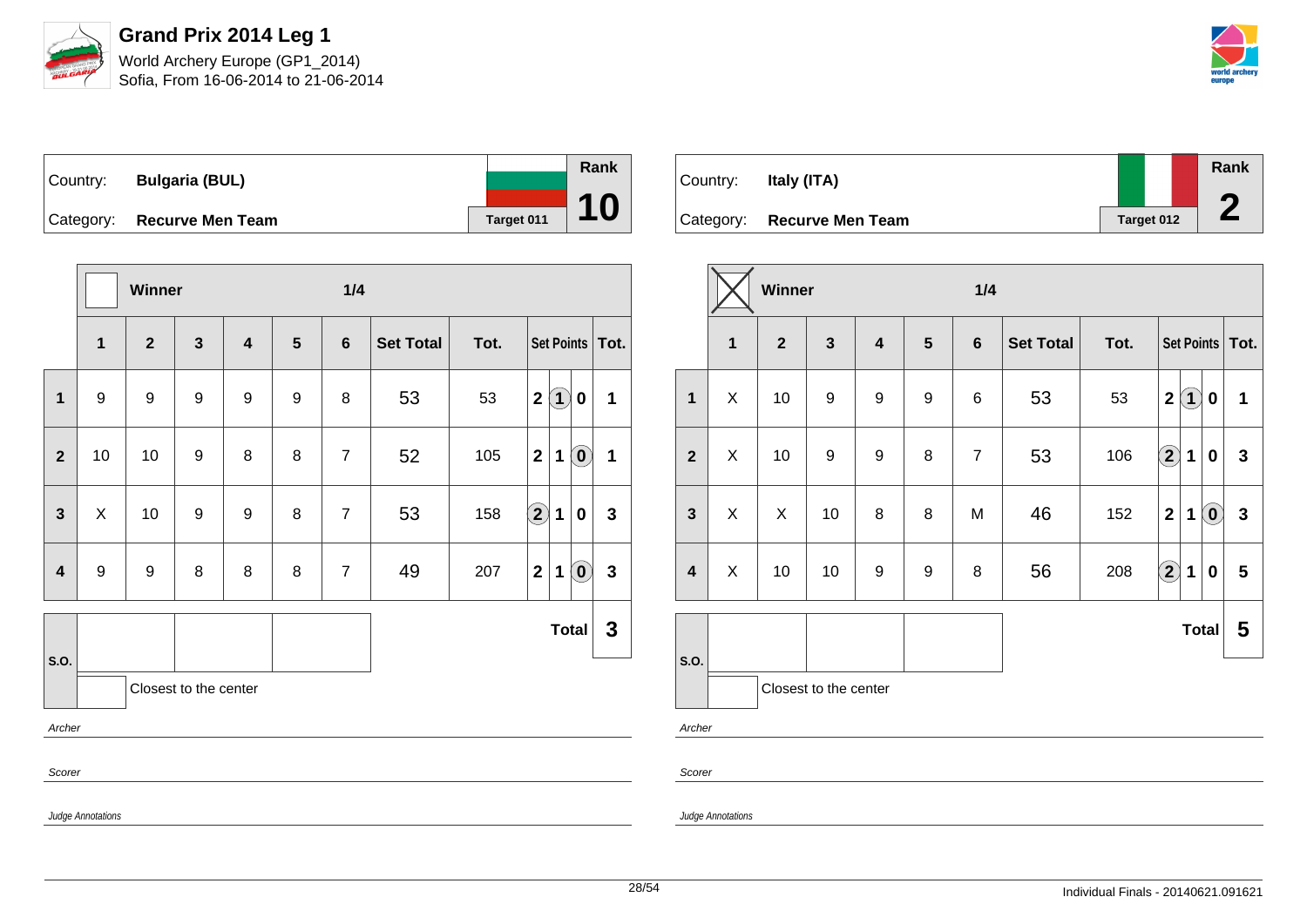

Sofia, From 16-06-2014 to 21-06-2014



| Country:  | <b>Belarus (BLR)</b>    | ₩          | Rank |
|-----------|-------------------------|------------|------|
| Category: | <b>Recurve Men Team</b> | Target 007 |      |

|                         |                       | Winner       |              |                         |                | 1/2            |                  |      |                                                 |                         |  |
|-------------------------|-----------------------|--------------|--------------|-------------------------|----------------|----------------|------------------|------|-------------------------------------------------|-------------------------|--|
|                         | 1                     | $\mathbf{2}$ | $\mathbf{3}$ | $\overline{\mathbf{4}}$ | $5\phantom{1}$ | $6\phantom{1}$ | <b>Set Total</b> | Tot. | Set Points   Tot.                               |                         |  |
| $\mathbf{1}$            | 10                    | 10           | 10           | 9                       | 9              | 8              | 56               | 56   | $\mathbf{2}$<br>1<br>0                          | $\mathbf{2}$            |  |
| $\overline{2}$          | 10                    | 10           | 9            | 9                       | 9              | 9              | 56               | 112  | $\bf \overline{2}$<br>1<br>0                    | 4                       |  |
| $\overline{\mathbf{3}}$ | 10                    | 10           | 9            | 9                       | 8              | 8              | 54               | 166  | $\mathbf{2}$<br>$\left( \mathbf{0}\right)$<br>1 | $\overline{\mathbf{4}}$ |  |
| $\overline{\mathbf{4}}$ | 10                    | 9            | 9            | 9                       | 9              | 9              | 55               | 221  | $\left( \mathbf{1}\right)$<br>$\mathbf 2$<br>0  | 5                       |  |
|                         |                       |              |              |                         |                |                |                  |      | Total                                           | 5                       |  |
| S.O.                    | Closest to the center |              |              |                         |                |                |                  |      |                                                 |                         |  |
|                         | Archer                |              |              |                         |                |                |                  |      |                                                 |                         |  |
| Scorer                  |                       |              |              |                         |                |                |                  |      |                                                 |                         |  |
|                         | Judge Annotations     |              |              |                         |                |                |                  |      |                                                 |                         |  |

| Country: | <b>Russian Federation (RUS)</b> |                   | Rank |
|----------|---------------------------------|-------------------|------|
|          |                                 |                   |      |
|          | Category: Recurve Men Team      | <b>Target 008</b> | b    |

|                               |              | Winner                  |                  |                         |                | 1/2            |                  |      |                            |                   |                            |                  |
|-------------------------------|--------------|-------------------------|------------------|-------------------------|----------------|----------------|------------------|------|----------------------------|-------------------|----------------------------|------------------|
|                               | $\mathbf{1}$ | $\overline{\mathbf{2}}$ | $\mathbf{3}$     | $\overline{\mathbf{4}}$ | $5\phantom{1}$ | $6\phantom{1}$ | <b>Set Total</b> | Tot. | Set Points   Tot.          |                   |                            |                  |
| $\mathbf{1}$                  | 9            | $\boldsymbol{9}$        | $\boldsymbol{9}$ | $\boldsymbol{9}$        | 9              | 8              | 53               | 53   | $\mathbf 2$                | 1                 | $\left( \mathbf{0}\right)$ | $\boldsymbol{0}$ |
| $\overline{2}$                | 10           | 9                       | $\boldsymbol{9}$ | 8                       | 8              | $\overline{7}$ | 51               | 104  | $\mathbf 2$                | 1                 | $\left( \mathbf{0}\right)$ | $\pmb{0}$        |
| $\mathbf{3}$                  | 10           | 10                      | 9                | 9                       | 9              | 9              | 56               | 160  | $\left( \mathbf{2}\right)$ | 1                 | $\pmb{0}$                  | $\overline{2}$   |
| $\overline{\mathbf{4}}$       | 10           | 10                      | $\boldsymbol{9}$ | $\boldsymbol{9}$        | 9              | 8              | 55               | 215  | $\mathbf 2$                | $\left( 1\right)$ | 0                          | $\mathbf{3}$     |
|                               |              |                         |                  |                         |                |                |                  |      |                            | <b>Total</b>      |                            | 3                |
| S.O.<br>Closest to the center |              |                         |                  |                         |                |                |                  |      |                            |                   |                            |                  |
| Archer                        |              |                         |                  |                         |                |                |                  |      |                            |                   |                            |                  |
| Scorer                        |              |                         |                  |                         |                |                |                  |      |                            |                   |                            |                  |

Judge Annotations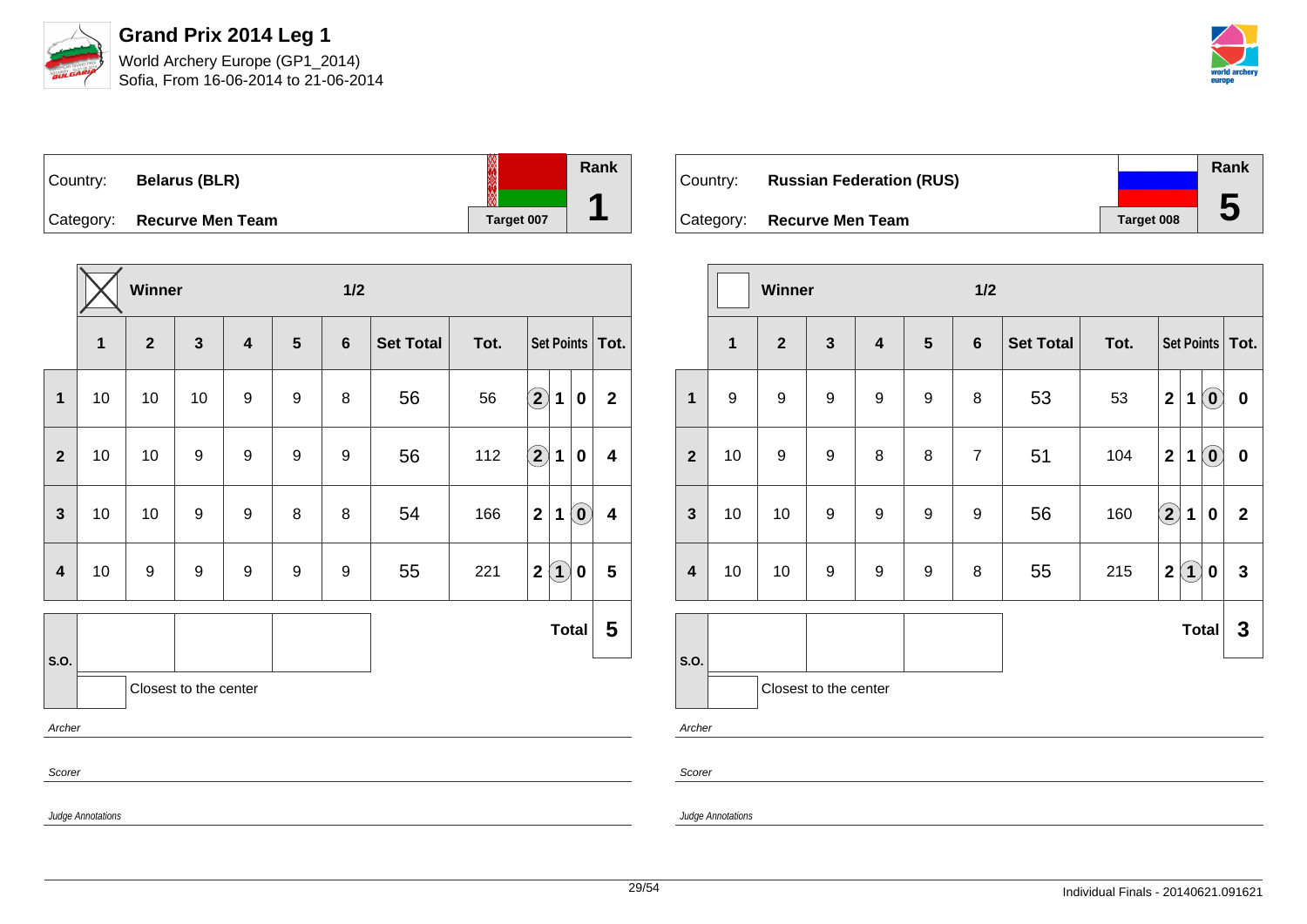

Sofia, From 16-06-2014 to 21-06-2014



| Country: | Slovenia (SLO)             |            | Rank |
|----------|----------------------------|------------|------|
|          | Category: Recurve Men Team | Target 009 | w    |

|                         |                       | Winner       |                  |                         |                  | 1/2            |                  |      |                            |                   |                                                |                  |
|-------------------------|-----------------------|--------------|------------------|-------------------------|------------------|----------------|------------------|------|----------------------------|-------------------|------------------------------------------------|------------------|
|                         | $\mathbf{1}$          | $\mathbf{2}$ | $\mathbf{3}$     | $\overline{\mathbf{4}}$ | 5                | $6\phantom{1}$ | <b>Set Total</b> | Tot. |                            | Set Points   Tot. |                                                |                  |
| $\mathbf{1}$            | 9                     | 9            | 9                | 9                       | 9                | 8              | 53               | 53   | $\left( \mathbf{2}\right)$ | 1                 | $\bf{0}$                                       | $\mathbf 2$      |
| $\overline{2}$          | X                     | 10           | $\boldsymbol{9}$ | 9                       | $\boldsymbol{9}$ | 9              | 56               | 109  | $\mathbf 2$                | $\mathbf 1$       | $\left( \text{\textbf{0}}\right)$              | $\mathbf{2}$     |
| $\overline{3}$          | $\mathsf X$           | 10           | $\boldsymbol{9}$ | $\boldsymbol{9}$        | 9                | 8              | 55               | 164  | $\mathbf 2$                | $\mathbf 1$       | $\left( \begin{matrix} 0 \end{matrix} \right)$ | $\mathbf 2$      |
| $\overline{\mathbf{4}}$ | $\boldsymbol{9}$      | 9            | $\boldsymbol{9}$ | $\boldsymbol{9}$        | $\boldsymbol{9}$ | $\overline{7}$ | 52               | 216  | $\mathbf 2$                | $\mathbf 1$       | $\left( \mathbf{0}\right)$                     | $\mathbf{2}$     |
|                         |                       |              |                  |                         |                  |                |                  |      |                            |                   | <b>Total</b>                                   | $\boldsymbol{2}$ |
| S.O.                    | Closest to the center |              |                  |                         |                  |                |                  |      |                            |                   |                                                |                  |
|                         | Archer                |              |                  |                         |                  |                |                  |      |                            |                   |                                                |                  |
| Scorer                  |                       |              |                  |                         |                  |                |                  |      |                            |                   |                                                |                  |
|                         | Judge Annotations     |              |                  |                         |                  |                |                  |      |                            |                   |                                                |                  |

| Country: | Italy (ITA)                |                   | Rank<br>$\bigcap$ |
|----------|----------------------------|-------------------|-------------------|
|          | Category: Recurve Men Team | <b>Target 010</b> |                   |

|                         |              | Winner                  |                         |                         |                | 1/2              |                  |      |                            |              |                                                |                         |
|-------------------------|--------------|-------------------------|-------------------------|-------------------------|----------------|------------------|------------------|------|----------------------------|--------------|------------------------------------------------|-------------------------|
|                         | $\mathbf{1}$ | $\overline{\mathbf{2}}$ | $\overline{\mathbf{3}}$ | $\overline{\mathbf{4}}$ | $5\phantom{1}$ | $6\phantom{a}$   | <b>Set Total</b> | Tot. |                            |              |                                                | Set Points   Tot.       |
| $\mathbf{1}$            | X            | 10                      | $\boldsymbol{9}$        | 9                       | 8              | 5                | 51               | 51   | $\mathbf{2}$               | 1            | $\left( \begin{matrix} 0 \end{matrix} \right)$ | $\pmb{0}$               |
| $\overline{2}$          | 10           | 10                      | 10                      | 10                      | 10             | $\overline{7}$   | 57               | 108  | $\bigcirc \!\! 2 \big)$    | 1            | $\bf{0}$                                       | $\overline{2}$          |
| $\mathbf{3}$            | 10           | 10                      | 10                      | 10                      | 9              | $\boldsymbol{9}$ | 58               | 166  | $\Large{\textbf{2}}$       | 1            | $\bf{0}$                                       | $\overline{\mathbf{4}}$ |
| $\overline{\mathbf{4}}$ | 10           | 10                      | $\boldsymbol{9}$        | 9                       | 9              | 9                | 56               | 222  | $\left( \mathbf{2}\right)$ | 1            | $\bf{0}$                                       | $6\phantom{1}$          |
| S.O.                    |              |                         |                         |                         |                |                  |                  |      |                            | <b>Total</b> |                                                | 6                       |
|                         |              |                         | Closest to the center   |                         |                |                  |                  |      |                            |              |                                                |                         |
| Archer                  |              |                         |                         |                         |                |                  |                  |      |                            |              |                                                |                         |

Scorer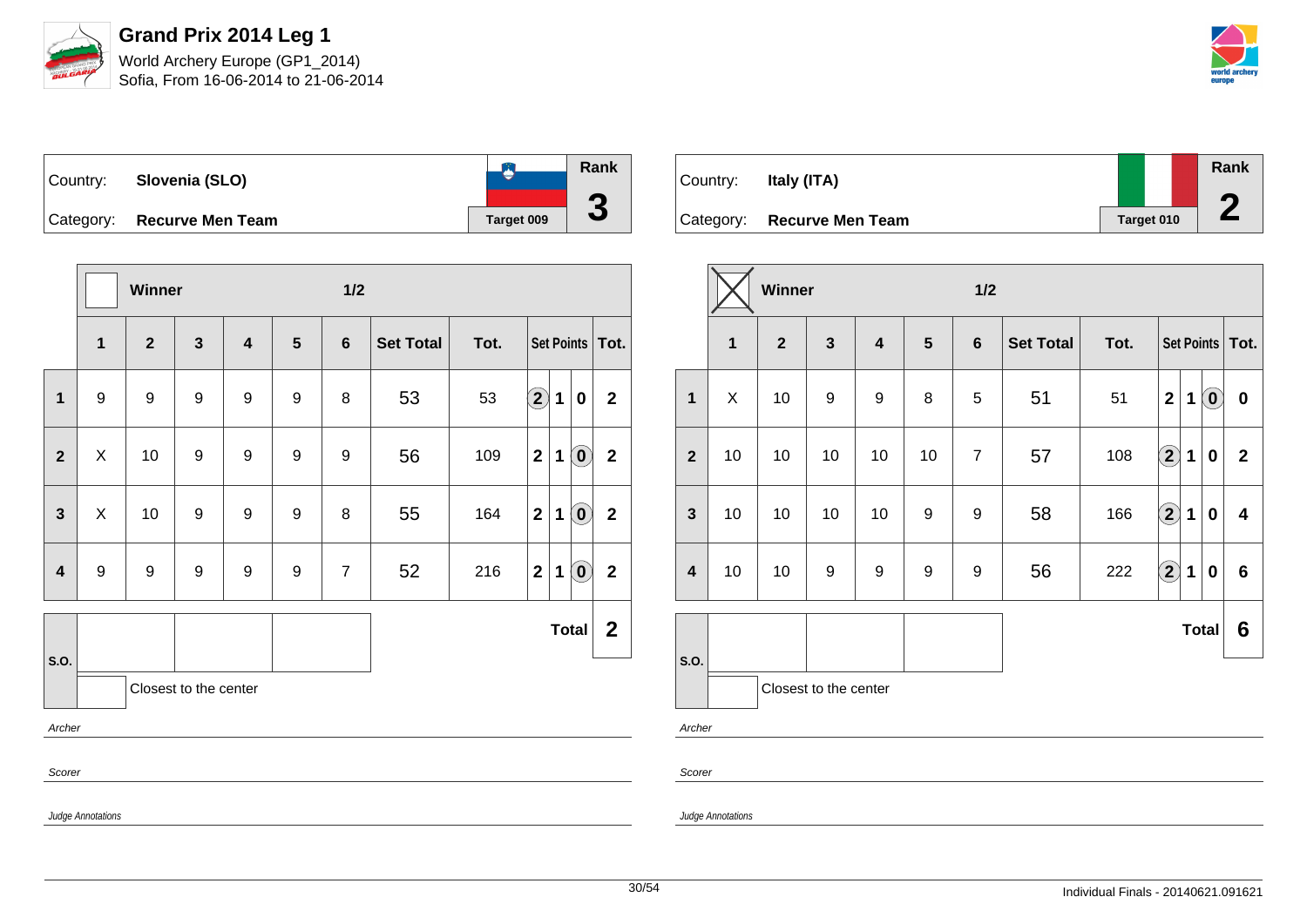

Sofia, From 16-06-2014 to 21-06-2014



| ∣Country: | <b>Russian Federation (RUS)</b> |            |
|-----------|---------------------------------|------------|
|           | Category: Recurve Men Team      | Target 009 |

|                         |                   | Winner         |                       |                         |                | <b>Bronze</b>  |                  |      |              |   |                                                         |                   |
|-------------------------|-------------------|----------------|-----------------------|-------------------------|----------------|----------------|------------------|------|--------------|---|---------------------------------------------------------|-------------------|
|                         | $\mathbf{1}$      | $\overline{2}$ | $\mathbf{3}$          | $\overline{\mathbf{4}}$ | 5              | $6\phantom{1}$ | <b>Set Total</b> | Tot. |              |   |                                                         | Set Points   Tot. |
| $\overline{\mathbf{1}}$ | 10                | 8              | 8                     | 8                       | $\overline{7}$ | $\overline{7}$ | 48               | 48   | $\mathbf 2$  | 1 | $\left( \mathbf{0}\right)$                              | $\pmb{0}$         |
| $\overline{2}$          | 10                | 10             | 9                     | 9                       | 8              | $\overline{7}$ | 53               | 101  | $\mathbf{2}$ | 1 | $\left( \begin{matrix} \textbf{0} \end{matrix} \right)$ | $\pmb{0}$         |
| $\mathbf{3}$            | 10                | 10             | 10                    | 9                       | 8              | 8              | 55               | 156  | $\Large 2$   | 1 | $\mathbf 0$                                             | $\mathbf{2}$      |
| $\overline{4}$          | 10                | 10             | 10                    | 9                       | 8              | $\overline{7}$ | 54               | 210  | $\mathbf{2}$ | 1 | $\left( \mathbf{0}\right)$                              | $\mathbf{2}$      |
|                         |                   |                |                       |                         |                |                |                  |      |              |   | <b>Total</b>                                            | $\mathbf{2}$      |
| S.O.                    |                   |                | Closest to the center |                         |                |                |                  |      |              |   |                                                         |                   |
| Archer                  |                   |                |                       |                         |                |                |                  |      |              |   |                                                         |                   |
| Scorer                  |                   |                |                       |                         |                |                |                  |      |              |   |                                                         |                   |
|                         | Judge Annotations |                |                       |                         |                |                |                  |      |              |   |                                                         |                   |

| Country: | Slovenia (SLO)             |            | Rank         |
|----------|----------------------------|------------|--------------|
|          | Category: Recurve Men Team | Target 010 | $\mathbf{C}$ |

|                         |                | Winner           |                       |                         |                  | <b>Bronze</b>  |                  |      |                         |             |                                   |                         |
|-------------------------|----------------|------------------|-----------------------|-------------------------|------------------|----------------|------------------|------|-------------------------|-------------|-----------------------------------|-------------------------|
|                         | $\mathbf{1}$   | $\overline{2}$   | $\mathbf{3}$          | $\overline{\mathbf{4}}$ | $5\phantom{1}$   | $6\phantom{1}$ | <b>Set Total</b> | Tot. |                         |             |                                   | Set Points   Tot.       |
| $\mathbf{1}$            | 10             | $\boldsymbol{9}$ | $\boldsymbol{9}$      | 9                       | 8                | $\overline{7}$ | 52               | 52   | $\left( \bf{2}\right)$  | $\mathbf 1$ | $\bf{0}$                          | $\mathbf{2}$            |
| $\overline{2}$          | X              | X                | 9                     | 9                       | 8                | 8              | 54               | 106  | $\Large 2$              | 1           | $\bf{0}$                          | 4                       |
| $\mathbf{3}$            | X              | 10               | $\boldsymbol{9}$      | 9                       | 9                | $\overline{7}$ | 54               | 160  | $\overline{\mathbf{2}}$ | 1           | $\left( \text{\textbf{0}}\right)$ | $\overline{\mathbf{4}}$ |
| $\overline{\mathbf{4}}$ | $\pmb{\times}$ | 10               | 9                     | $\boldsymbol{9}$        | $\boldsymbol{9}$ | 8              | 55               | 215  | $\Large{\textbf{2}}$    | $\mathbf 1$ | 0                                 | $6\phantom{a}$          |
|                         |                |                  |                       |                         |                  |                |                  |      |                         |             | <b>Total</b>                      | 6                       |
| S.O.                    |                |                  | Closest to the center |                         |                  |                |                  |      |                         |             |                                   |                         |
| Archer                  |                |                  |                       |                         |                  |                |                  |      |                         |             |                                   |                         |
| Scorer                  |                |                  |                       |                         |                  |                |                  |      |                         |             |                                   |                         |

Judge Annotations

**Rank**

**5**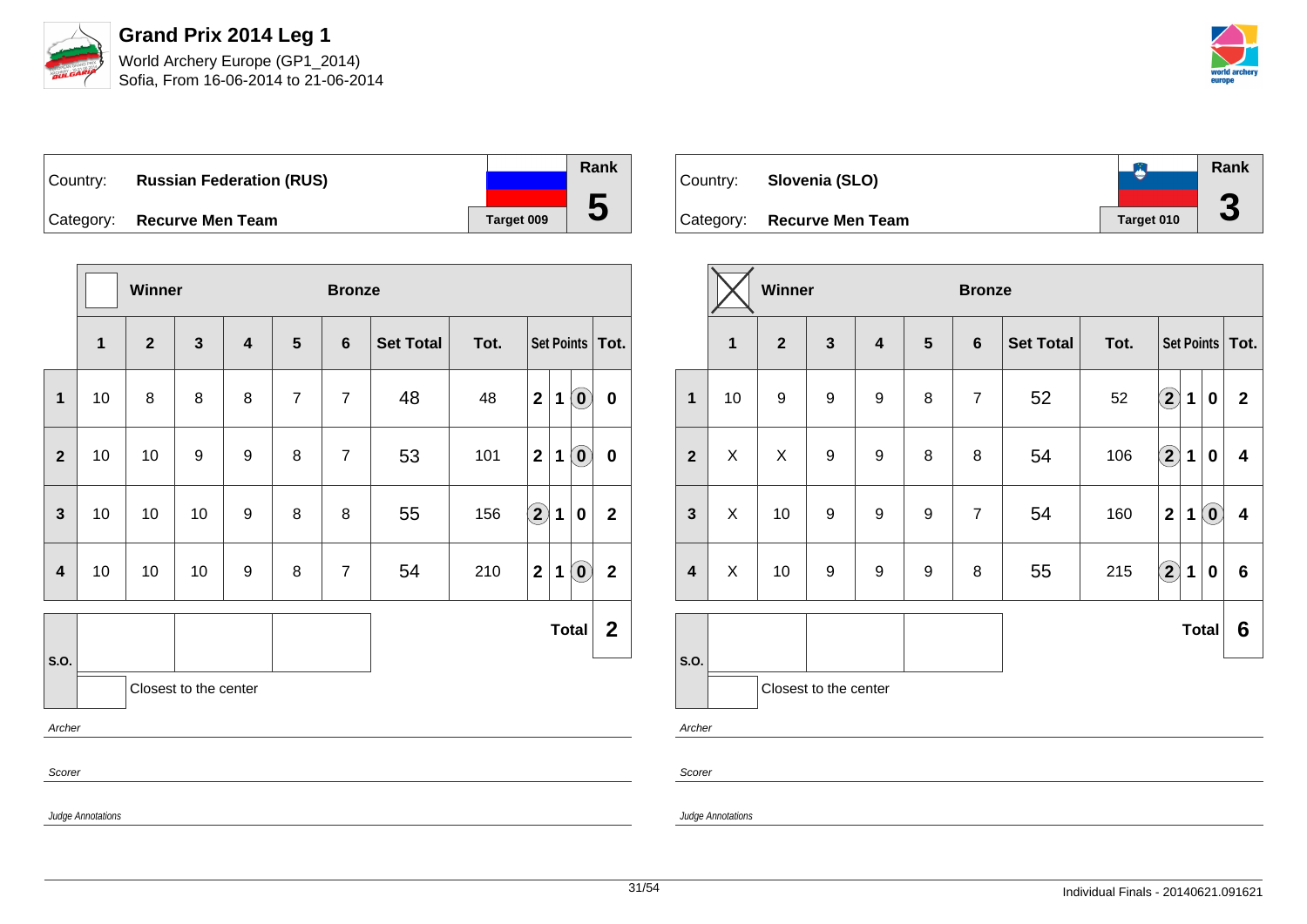

Sofia, From 16-06-2014 to 21-06-2014



| Country: | <b>Belarus (BLR)</b>       |            | Rank |
|----------|----------------------------|------------|------|
|          | Category: Recurve Men Team | Target 009 |      |

|                         |                   | Winner         |                       |                         |   | Gold             |                  |                           |                         |             |              |              |
|-------------------------|-------------------|----------------|-----------------------|-------------------------|---|------------------|------------------|---------------------------|-------------------------|-------------|--------------|--------------|
|                         | $\mathbf{1}$      | $\overline{2}$ | $\mathbf{3}$          | $\overline{\mathbf{4}}$ | 5 | $6\phantom{1}$   | <b>Set Total</b> | Tot.<br>Set Points   Tot. |                         |             |              |              |
| 1                       | 10                | 10             | 9                     | 9                       | 9 | 8                | 55               | 55                        | $\bf \overline{2}$      | 1           | $\pmb{0}$    | $\mathbf{2}$ |
| $\mathbf{2}$            | $\boldsymbol{9}$  | 9              | 10                    | 10                      | 9 | 9                | 56               | 111                       | $\Large{\textbf{2}}$    | $\mathbf 1$ | $\bf{0}$     | 4            |
| $\mathbf{3}$            | 10                | 10             | 10                    | 10                      | 8 | $\boldsymbol{9}$ | 57               | 168                       | $\Large{\textbf{2}}$    | 1           | $\bf{0}$     | 6            |
| $\overline{\mathbf{4}}$ |                   |                |                       |                         |   |                  |                  |                           | $\overline{\mathbf{2}}$ | $\mathbf 1$ | $\mathbf 0$  |              |
|                         |                   |                |                       |                         |   |                  |                  |                           |                         |             | <b>Total</b> | 6            |
| S.O.                    |                   |                | Closest to the center |                         |   |                  |                  |                           |                         |             |              |              |
| Archer                  |                   |                |                       |                         |   |                  |                  |                           |                         |             |              |              |
| Scorer                  |                   |                |                       |                         |   |                  |                  |                           |                         |             |              |              |
|                         | Judge Annotations |                |                       |                         |   |                  |                  |                           |                         |             |              |              |

| Country: | Italy (ITA)                |            | Rank |
|----------|----------------------------|------------|------|
|          | Category: Recurve Men Team | Target 010 |      |

|                         |              | Winner           |                         |                         |                | Gold           |                  |      |                         |             |                            |                   |
|-------------------------|--------------|------------------|-------------------------|-------------------------|----------------|----------------|------------------|------|-------------------------|-------------|----------------------------|-------------------|
|                         | $\mathbf{1}$ | $\overline{2}$   | $\overline{\mathbf{3}}$ | $\overline{\mathbf{4}}$ | $5\phantom{1}$ | $6\phantom{1}$ | <b>Set Total</b> | Tot. |                         |             |                            | Set Points   Tot. |
| $\mathbf{1}$            | 8            | 8                | 10                      | 8                       | 9              | 10             | 53               | 53   | $\mathbf{2}$            | 1           | $\left( \mathbf{0}\right)$ | $\pmb{0}$         |
| $\mathbf{2}$            | 8            | 10               | 8                       | $\boldsymbol{9}$        | 8              | 10             | 53               | 106  | $\mathbf{2}$            | 1           | $\left( \mathbf{0}\right)$ | $\pmb{0}$         |
| $\mathbf{3}$            | 8            | $\boldsymbol{9}$ | 9                       | 10                      | 10             | 9              | 55               | 161  | $\mathbf{2}$            | 1           | $\left( \mathbf{0}\right)$ | $\mathbf 0$       |
| $\overline{\mathbf{4}}$ |              |                  |                         |                         |                |                |                  |      | $\overline{\mathbf{2}}$ | $\mathbf 1$ | $\bf{0}$                   |                   |
|                         |              |                  |                         |                         |                |                |                  |      |                         |             | <b>Total</b>               | 0                 |
| S.O.                    |              |                  | Closest to the center   |                         |                |                |                  |      |                         |             |                            |                   |
| Archer                  |              |                  |                         |                         |                |                |                  |      |                         |             |                            |                   |
| Scorer                  |              |                  |                         |                         |                |                |                  |      |                         |             |                            |                   |

Judge Annotations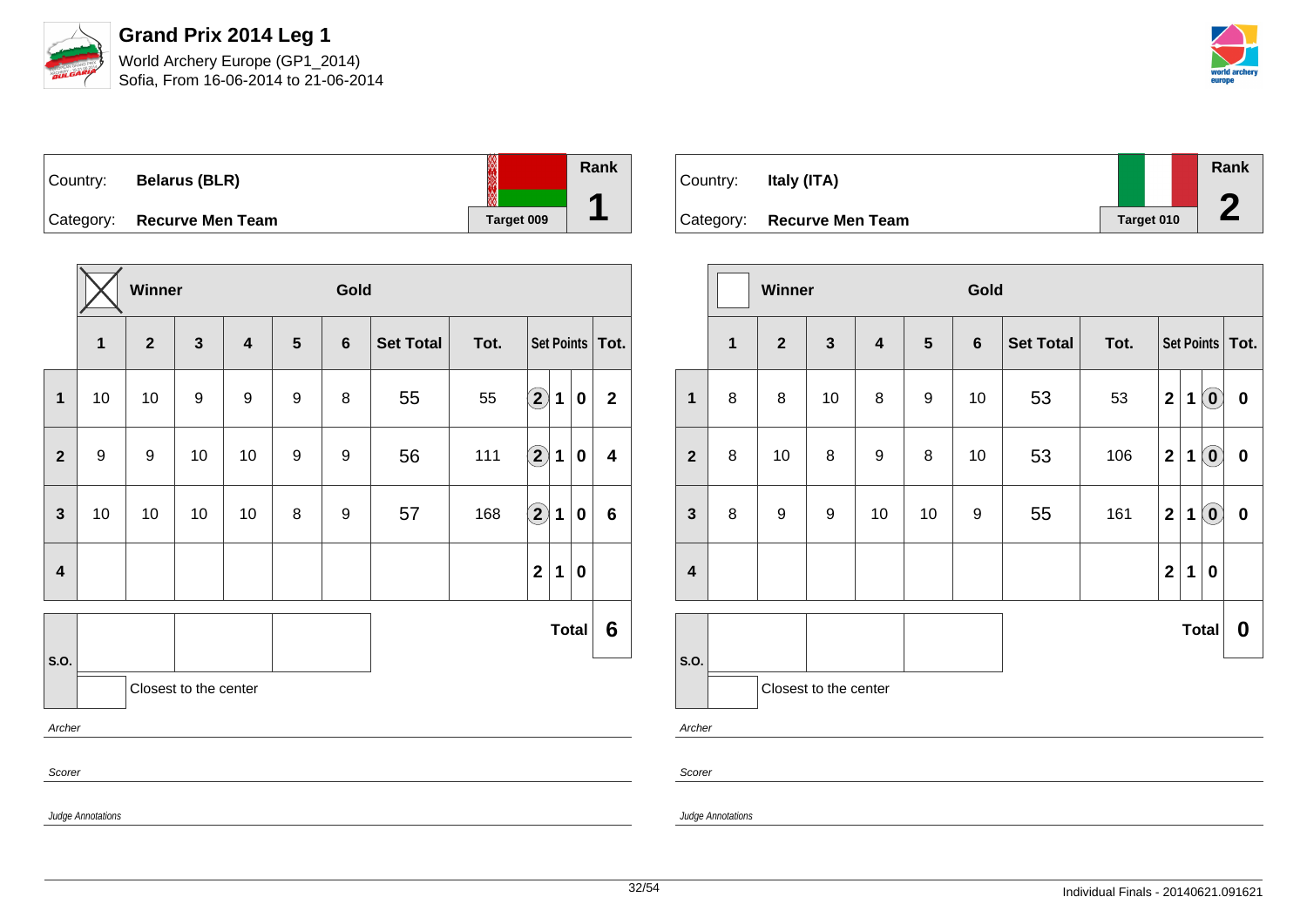

Sofia, From 16-06-2014 to 21-06-2014



| Country: | Poland (POL)                 |            | Rank |
|----------|------------------------------|------------|------|
|          |                              |            |      |
|          | Category: Recurve Women Team | Target 019 | b    |

|                         |                   | Winner           |                       |                         |                | 1/4            |                  |      |                                                 |              |
|-------------------------|-------------------|------------------|-----------------------|-------------------------|----------------|----------------|------------------|------|-------------------------------------------------|--------------|
|                         | $\mathbf 1$       | $\mathbf{2}$     | $\mathbf{3}$          | $\overline{\mathbf{4}}$ | $5\phantom{1}$ | $6\phantom{1}$ | <b>Set Total</b> | Tot. | Set Points   Tot.                               |              |
| 1                       | 10                | $\boldsymbol{9}$ | $\boldsymbol{9}$      | 8                       | 8              | 8              | 52               | 52   | $\bf \overline{2}$<br>1<br>0                    | $\mathbf{2}$ |
| $\mathbf{2}$            | $\boldsymbol{9}$  | 9                | 8                     | 8                       | 6              | 5              | 45               | 97   | $\mathbf{2}$<br>$\left( \mathbf{0}\right)$<br>1 | $\mathbf{2}$ |
| $\overline{3}$          | 10                | 10               | 9                     | 9                       | 9              | 6              | 53               | 150  | $\Large{\textbf{2}}$<br>1<br>0                  | 4            |
| $\overline{\mathbf{4}}$ | 10                | $\boldsymbol{9}$ | $\boldsymbol{9}$      | 8                       | 8              | 6              | 50               | 200  | $\mathbf{2}$<br>$\bf(1)$<br>0                   | 5            |
|                         |                   |                  |                       |                         |                |                |                  |      | <b>Total</b>                                    | 5            |
| S.O.                    |                   |                  | Closest to the center |                         |                |                |                  |      |                                                 |              |
| Archer                  |                   |                  |                       |                         |                |                |                  |      |                                                 |              |
| Scorer                  |                   |                  |                       |                         |                |                |                  |      |                                                 |              |
|                         | Judge Annotations |                  |                       |                         |                |                |                  |      |                                                 |              |

| Country: | Georgia (GEO)                |            | $+$ $+$ $\overline{ }$ Rank |
|----------|------------------------------|------------|-----------------------------|
|          |                              |            | $+$ $+$ $\Lambda$           |
|          | Category: Recurve Women Team | Target 020 |                             |

|                         |                                                  | Winner                |                  |                         |                | 1/4            |                  |      |                      |             |                            |                   |
|-------------------------|--------------------------------------------------|-----------------------|------------------|-------------------------|----------------|----------------|------------------|------|----------------------|-------------|----------------------------|-------------------|
|                         | $\overline{1}$<br>$\mathbf{3}$<br>$\overline{2}$ |                       |                  | $\overline{\mathbf{4}}$ | $5\phantom{1}$ | $6\phantom{1}$ | <b>Set Total</b> | Tot. |                      |             |                            | Set Points   Tot. |
| $\mathbf{1}$            | X                                                | 10                    | 10               | $\overline{7}$          | 5              | 5              | 47               | 47   | $\overline{2}$       | $\mathbf 1$ | $\left( \mathbf{0}\right)$ | $\pmb{0}$         |
| $\overline{2}$          | 10                                               | $\boldsymbol{9}$      | 9                | 8                       | $\overline{7}$ | $\overline{7}$ | 50               | 97   | $\Large{\textbf{2}}$ | 1           | 0                          | $\overline{2}$    |
| $\mathbf{3}$            | 10                                               | 9                     | $\boldsymbol{9}$ | 8                       | 8              | $\overline{7}$ | 51               | 148  | $\overline{2}$       | $\mathbf 1$ | $\left( \mathbf{0}\right)$ | $\mathbf{2}$      |
| $\overline{\mathbf{4}}$ | 10                                               | $\boldsymbol{9}$      | $\boldsymbol{9}$ | $\bf 8$                 | $\overline{7}$ | $\overline{7}$ | 50               | 198  | $\mathbf{2}$         | $\hat{1}$   | $\bf{0}$                   | $\mathbf{3}$      |
|                         |                                                  |                       |                  |                         |                |                |                  |      |                      |             | <b>Total</b>               | 3                 |
| S.O.                    |                                                  | Closest to the center |                  |                         |                |                |                  |      |                      |             |                            |                   |
| Archer                  |                                                  |                       |                  |                         |                |                |                  |      |                      |             |                            |                   |
| Scorer                  |                                                  |                       |                  |                         |                |                |                  |      |                      |             |                            |                   |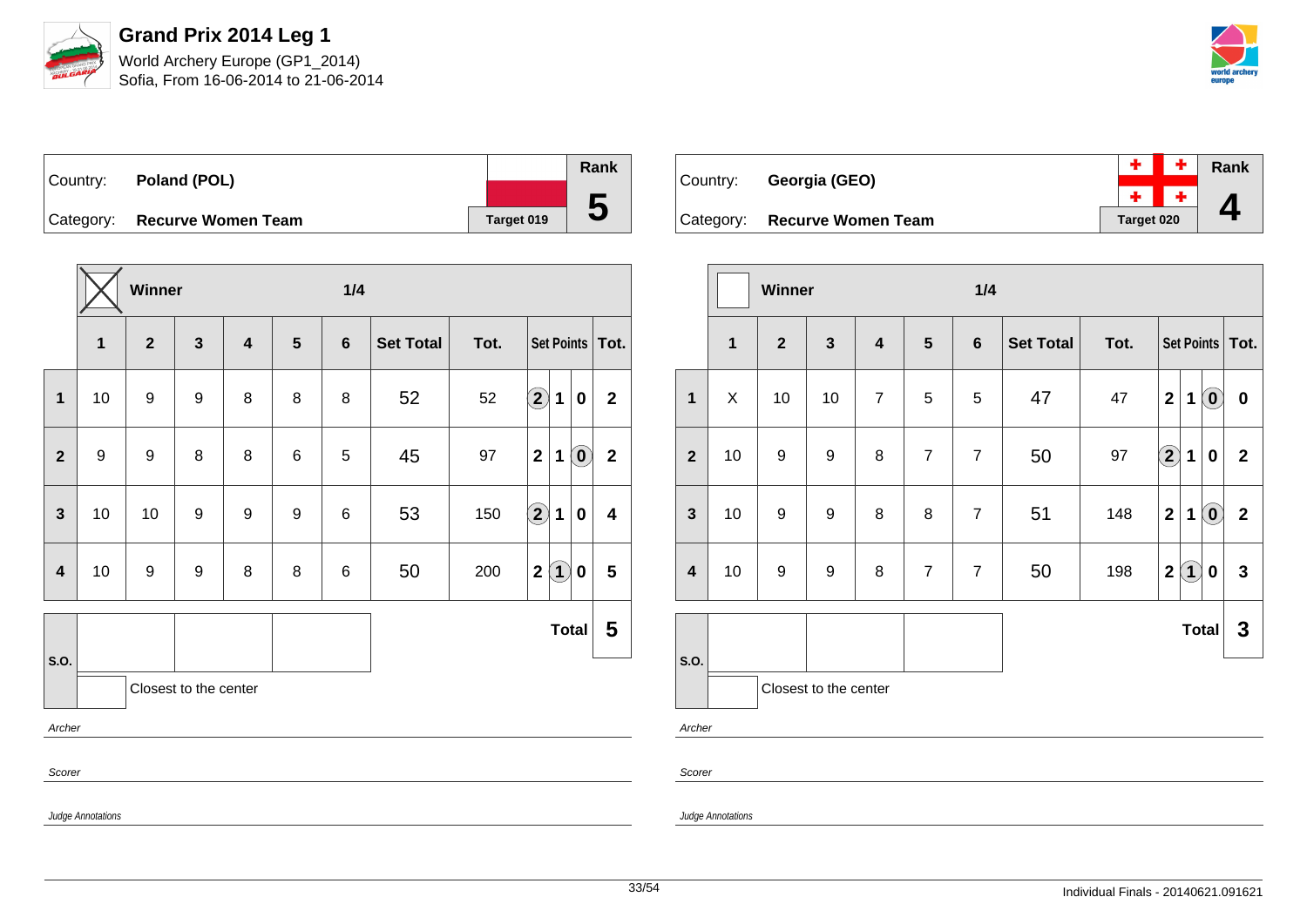

Sofia, From 16-06-2014 to 21-06-2014



**Rank**

**6**

| Country:  | Italy (ITA)               |                   | Rank               |
|-----------|---------------------------|-------------------|--------------------|
|           |                           |                   |                    |
| Category: | <b>Recurve Women Team</b> | <b>Target 021</b> | $\mathbf{\bullet}$ |

|                |                   | Winner           |                       |                         |                | 1/4            |                  |      |                                                       |                         |  |  |
|----------------|-------------------|------------------|-----------------------|-------------------------|----------------|----------------|------------------|------|-------------------------------------------------------|-------------------------|--|--|
|                | $\mathbf{1}$      | $\mathbf{2}$     | $\mathbf{3}$          | $\overline{\mathbf{4}}$ | 5              | $6\phantom{1}$ | <b>Set Total</b> | Tot. | Set Points   Tot.                                     |                         |  |  |
| $\mathbf{1}$   | 9                 | $\boldsymbol{9}$ | $\boldsymbol{9}$      | 9                       | 8              | 8              | 52               | 52   | $\Large{\textbf{2}}$<br>1<br>0                        | $\overline{2}$          |  |  |
| $\overline{2}$ | 10                | 9                | 8                     | 8                       | 6              | 6              | 47               | 99   | $\mathbf 2$<br>$\left( \mathbf{0}\right)$<br>1        | $\overline{2}$          |  |  |
| $\mathbf{3}$   | 10                | 10               | 8                     | 8                       | 8              | 8              | 52               | 151  | $\left( \mathbf{2}\right)$<br>$\mathbf 1$<br>$\bf{0}$ | $\overline{\mathbf{4}}$ |  |  |
| $\overline{4}$ | $\boldsymbol{9}$  | 9                | 8                     | 8                       | $\overline{7}$ | $\overline{7}$ | 48               | 199  | $\bf(1)$<br>$\mathbf{2}$<br>0                         | $5\phantom{.0}$         |  |  |
|                |                   |                  |                       |                         |                |                |                  |      | Total                                                 | 5                       |  |  |
| S.O.           |                   |                  | Closest to the center |                         |                |                |                  |      |                                                       |                         |  |  |
| Archer         |                   |                  |                       |                         |                |                |                  |      |                                                       |                         |  |  |
| Scorer         |                   |                  |                       |                         |                |                |                  |      |                                                       |                         |  |  |
|                | Judge Annotations |                  |                       |                         |                |                |                  |      |                                                       |                         |  |  |

| Country: Greece (GRE)        |            |
|------------------------------|------------|
| Category: Recurve Women Team | Target 022 |

|                  |                  | Winner           |                       |                         |                 | 1/4            |                          |     |                    |     |                            |                   |
|------------------|------------------|------------------|-----------------------|-------------------------|-----------------|----------------|--------------------------|-----|--------------------|-----|----------------------------|-------------------|
|                  | $\mathbf{1}$     | $\overline{2}$   | $\mathbf{3}$          | $\overline{\mathbf{4}}$ | $5\phantom{.0}$ | $6\phantom{1}$ | Tot.<br><b>Set Total</b> |     |                    |     |                            | Set Points   Tot. |
| $\mathbf{1}$     | 10               | $\boldsymbol{9}$ | $\boldsymbol{9}$      | 8                       | 8               | 6              | 50                       | 50  | $\mathbf 2$        | 1   | $\left( \mathbf{0}\right)$ | $\pmb{0}$         |
| $\boldsymbol{2}$ | $\boldsymbol{9}$ | $\boldsymbol{9}$ | $\boldsymbol{9}$      | 9                       | 8               | $\overline{7}$ | 51                       | 101 | $\bf \overline{2}$ | 1   | 0                          | $\mathbf 2$       |
| $\mathbf{3}$     | X                | 10               | 8                     | 8                       | 8               | $\overline{7}$ | 51                       | 152 | $\boldsymbol{2}$   | 1   | $\left( \mathbf{0}\right)$ | $\mathbf 2$       |
| 4                | 10               | 10               | $\boldsymbol{9}$      | 8                       | 6               | 5              | 48                       | 200 | $\mathbf 2$        | (1) | 0                          | $\mathbf{3}$      |
|                  |                  |                  |                       |                         |                 |                |                          |     |                    |     | <b>Total</b>               | $\mathbf{3}$      |
| S.O.             |                  |                  | Closest to the center |                         |                 |                |                          |     |                    |     |                            |                   |
| Archer           |                  |                  |                       |                         |                 |                |                          |     |                    |     |                            |                   |
| Scorer           |                  |                  |                       |                         |                 |                |                          |     |                    |     |                            |                   |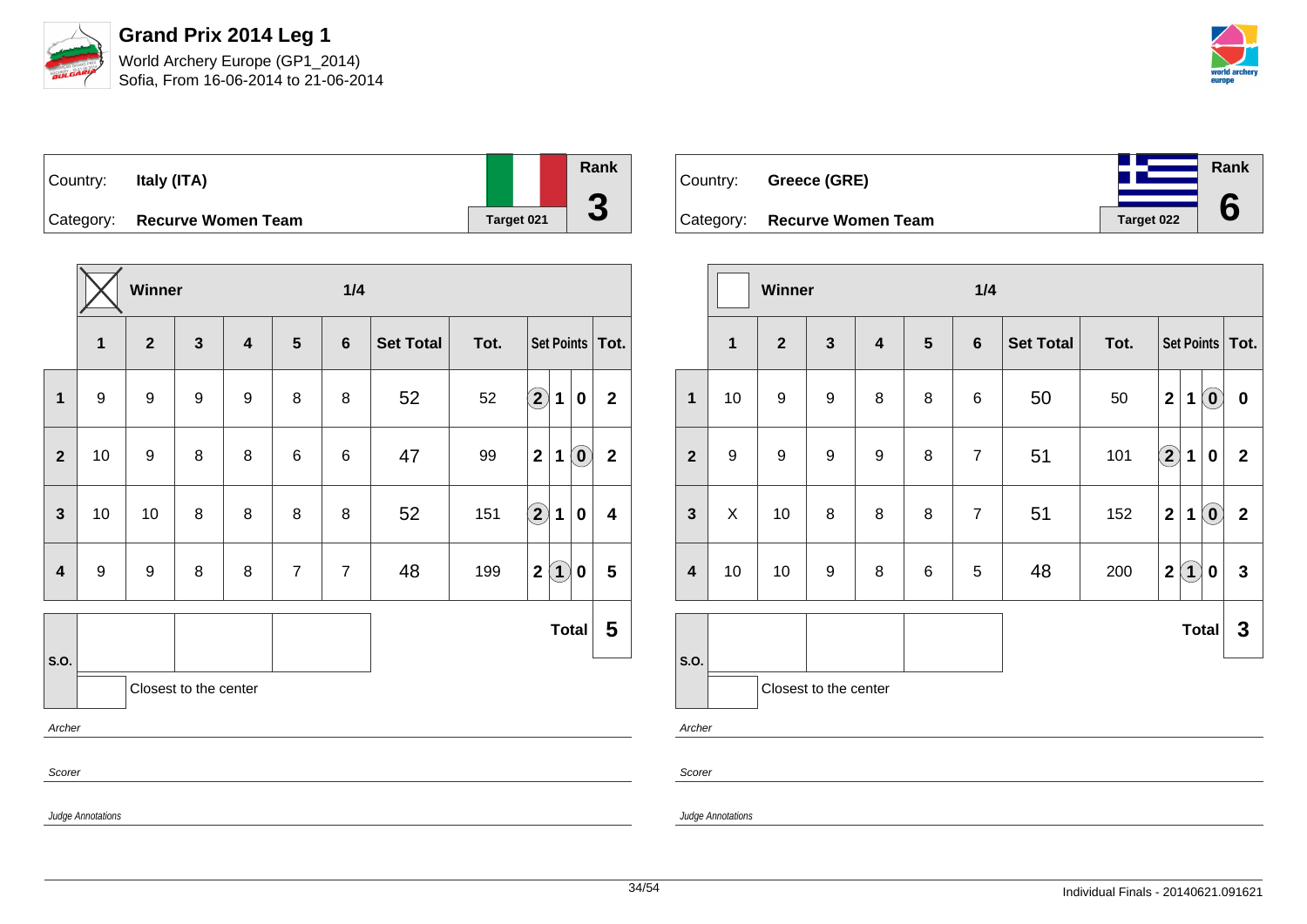

| ∣Country: | Azerbaijan (AZE)          |            |
|-----------|---------------------------|------------|
| Category: | <b>Recurve Women Team</b> | Target 023 |

|                         |                   | Winner                  |                       |                         |                | 1/4             |                  |      |                      |             |                                                |                   |
|-------------------------|-------------------|-------------------------|-----------------------|-------------------------|----------------|-----------------|------------------|------|----------------------|-------------|------------------------------------------------|-------------------|
|                         | $\mathbf{1}$      | $\overline{\mathbf{2}}$ | $\mathbf{3}$          | $\overline{\mathbf{4}}$ | $5\phantom{1}$ | $6\phantom{1}$  | <b>Set Total</b> | Tot. |                      |             |                                                | Set Points   Tot. |
| 1                       | 9                 | 9                       | 8                     | 8                       | 6              | 5               | 45               | 45   | $\mathbf 2$          | $\mathbf 1$ | $\odot$                                        | $\pmb{0}$         |
| $\overline{2}$          | $\boldsymbol{9}$  | $\boldsymbol{9}$        | 9                     | 8                       | $\overline{7}$ | $6\phantom{1}6$ | 48               | 93   | $\mathbf{2}$         | 1           | $\left( \mathbf{0}\right)$                     | $\pmb{0}$         |
| $\mathbf{3}$            | 10                | 10                      | 10                    | 8                       | 8              | 8               | 54               | 147  | $\Large{\textbf{2}}$ | $\mathbf 1$ | $\pmb{0}$                                      | $\mathbf 2$       |
| $\overline{\mathbf{4}}$ | $\boldsymbol{9}$  | 8                       | 8                     | $\overline{7}$          | $\overline{7}$ | 5               | 44               | 191  | $\mathbf 2$          | 1           | $\left  \begin{matrix} 0 \end{matrix} \right $ | $\mathbf 2$       |
|                         |                   |                         |                       |                         |                |                 |                  |      |                      |             | <b>Total</b>                                   | $\mathbf{2}$      |
| S.O.                    |                   |                         | Closest to the center |                         |                |                 |                  |      |                      |             |                                                |                   |
| Archer                  |                   |                         |                       |                         |                |                 |                  |      |                      |             |                                                |                   |
| Scorer                  |                   |                         |                       |                         |                |                 |                  |      |                      |             |                                                |                   |
|                         | Judge Annotations |                         |                       |                         |                |                 |                  |      |                      |             |                                                |                   |

| Country:  | <b>Russian Federation (RUS)</b> |            | Rank |
|-----------|---------------------------------|------------|------|
|           |                                 |            |      |
| Category: | <b>Recurve Women Team</b>       | Target 024 |      |

|                         |                                                | Winner           |                       |                                           |                  | 1/4              |                  |      |                                                                      |                |  |  |  |
|-------------------------|------------------------------------------------|------------------|-----------------------|-------------------------------------------|------------------|------------------|------------------|------|----------------------------------------------------------------------|----------------|--|--|--|
|                         | $\mathbf{3}$<br>$\overline{2}$<br>$\mathbf{1}$ |                  |                       | $\overline{\mathbf{4}}$<br>$5\phantom{1}$ |                  | 6                | <b>Set Total</b> | Tot. | Set Points   Tot.                                                    |                |  |  |  |
| 1                       | 10                                             | 10               | 10                    | $\boldsymbol{9}$                          | 9                | 8                | 56               | 56   | $\Large 2$<br>1<br>0                                                 | $\mathbf{2}$   |  |  |  |
| $\mathbf{2}$            | X                                              | X                | 10                    | $\boldsymbol{9}$                          | 9                | 9                | 57               | 113  | $\bf \overline{2}$<br>1<br>0                                         | 4              |  |  |  |
| $\mathbf{3}$            | 10                                             | $\boldsymbol{9}$ | 9                     | 8                                         | 8                | 8                | 52               | 165  | $\overline{\mathbf{2}}$<br>$\left( \mathbf{0}\right)$<br>$\mathbf 1$ | 4              |  |  |  |
| $\overline{\mathbf{4}}$ | 10                                             | 9                | 9                     | $\boldsymbol{9}$                          | $\boldsymbol{9}$ | $\boldsymbol{9}$ | 55               | 220  | $\Large 2$<br>1<br>$\bf{0}$                                          | $6\phantom{1}$ |  |  |  |
|                         |                                                |                  |                       |                                           |                  |                  |                  |      | <b>Total</b>                                                         | 6              |  |  |  |
| S.O.                    |                                                |                  | Closest to the center |                                           |                  |                  |                  |      |                                                                      |                |  |  |  |
| Archer                  |                                                |                  |                       |                                           |                  |                  |                  |      |                                                                      |                |  |  |  |

Judge Annotations

Scorer

**Rank**

**7**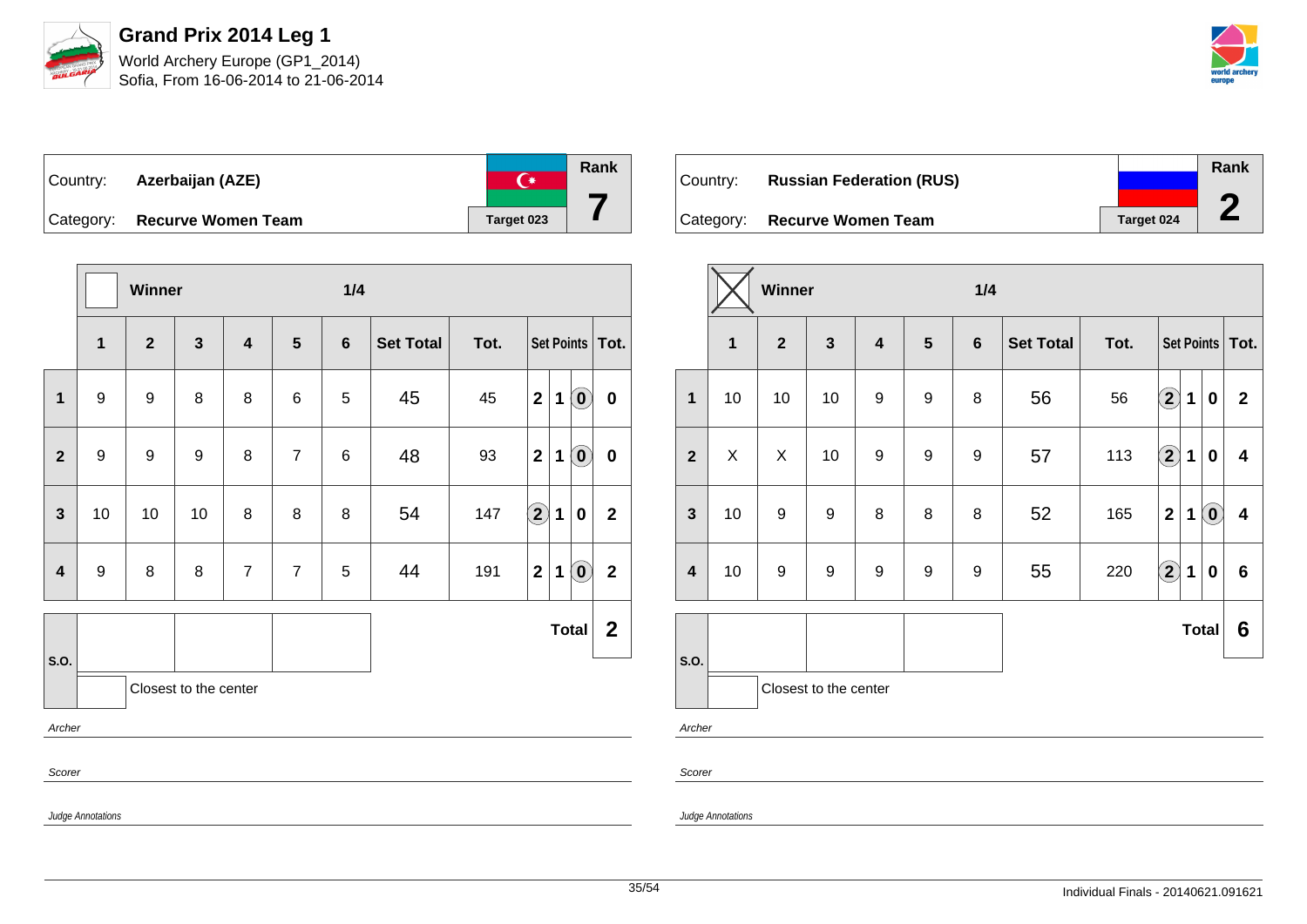

Sofia, From 16-06-2014 to 21-06-2014



| Country: | <b>Belarus (BLR)</b>         |            | Rank |
|----------|------------------------------|------------|------|
|          | Category: Recurve Women Team | Target 019 |      |

|                         |                   | Winner                                                                                                                  |                       |   |                | 1/2            |    |     |                   |                   |                            |   |
|-------------------------|-------------------|-------------------------------------------------------------------------------------------------------------------------|-----------------------|---|----------------|----------------|----|-----|-------------------|-------------------|----------------------------|---|
|                         | $\mathbf{1}$      | $\mathbf{3}$<br>$\mathbf{2}$<br>$5\phantom{1}$<br>$6\phantom{1}$<br><b>Set Total</b><br>Tot.<br>$\overline{\mathbf{4}}$ |                       |   |                |                |    |     | Set Points   Tot. |                   |                            |   |
| 1                       | 10                | 9                                                                                                                       | $\boldsymbol{9}$      | 8 | 8              | 8              | 52 | 52  | $\mathbf{2}$      | 1                 | $\left( \mathbf{0}\right)$ | 0 |
| $\overline{2}$          | 10                | 9                                                                                                                       | $\boldsymbol{9}$      | 9 | 8              | $\overline{7}$ | 52 | 104 | $\overline{2}$    | $\left( 1\right)$ | 0                          | 1 |
| $\mathbf{3}$            | $10$              | 10                                                                                                                      | 9                     | 8 | $\overline{7}$ | $\overline{7}$ | 51 | 155 | $\mathbf{2}$      | 1                 | $\left( \mathbf{0}\right)$ | 1 |
| $\overline{\mathbf{4}}$ |                   |                                                                                                                         |                       |   |                |                |    |     | $\mathbf{2}$      | 1                 | $\pmb{0}$                  |   |
|                         |                   |                                                                                                                         |                       |   |                |                |    |     |                   |                   | <b>Total</b>               | 1 |
| S.O.                    |                   |                                                                                                                         | Closest to the center |   |                |                |    |     |                   |                   |                            |   |
| Archer                  |                   |                                                                                                                         |                       |   |                |                |    |     |                   |                   |                            |   |
|                         | Scorer            |                                                                                                                         |                       |   |                |                |    |     |                   |                   |                            |   |
|                         | Judge Annotations |                                                                                                                         |                       |   |                |                |    |     |                   |                   |                            |   |

| Country: <b>Poland (POL)</b> |            | Rank        |
|------------------------------|------------|-------------|
|                              |            |             |
| Category: Recurve Women Team | Target 020 | $\mathbf 5$ |

|                         |                                                                           | <b>Winner</b> |                       |                  |                | 1/2            |                  |      |                         |                   |              |                   |
|-------------------------|---------------------------------------------------------------------------|---------------|-----------------------|------------------|----------------|----------------|------------------|------|-------------------------|-------------------|--------------|-------------------|
|                         | $\overline{2}$<br>$\mathbf{3}$<br>$\mathbf{1}$<br>$\overline{\mathbf{4}}$ |               |                       |                  | $5\phantom{1}$ | $6\phantom{1}$ | <b>Set Total</b> | Tot. |                         |                   |              | Set Points   Tot. |
| $\mathbf{1}$            | 10                                                                        | 10            | 10                    | $\boldsymbol{9}$ | 8              | $\overline{7}$ | 54               | 54   | $\left( 2\right)$       | $\overline{1}$    | $\bf{0}$     | $\overline{2}$    |
| $\overline{2}$          | 10                                                                        | 9             | $\boldsymbol{9}$      | 9                | 8              | $\overline{7}$ | 52               | 106  | $\overline{\mathbf{2}}$ | $\left( 1\right)$ | $\mathbf 0$  | $\mathbf{3}$      |
| $\mathbf{3}$            | 10                                                                        | 10            | $\boldsymbol{9}$      | 9                | 9              | 8              | 55               | 161  | $\left( \bf{2}\right)$  | $\mathbf 1$       | $\bf{0}$     | $5\phantom{.0}$   |
| $\overline{\mathbf{4}}$ |                                                                           |               |                       |                  |                |                |                  |      | $\overline{2}$          | 1                 | $\bf{0}$     |                   |
|                         |                                                                           |               |                       |                  |                |                |                  |      |                         |                   | <b>Total</b> | 5                 |
| S.O.                    |                                                                           |               | Closest to the center |                  |                |                |                  |      |                         |                   |              |                   |
| Archer                  |                                                                           |               |                       |                  |                |                |                  |      |                         |                   |              |                   |

Scorer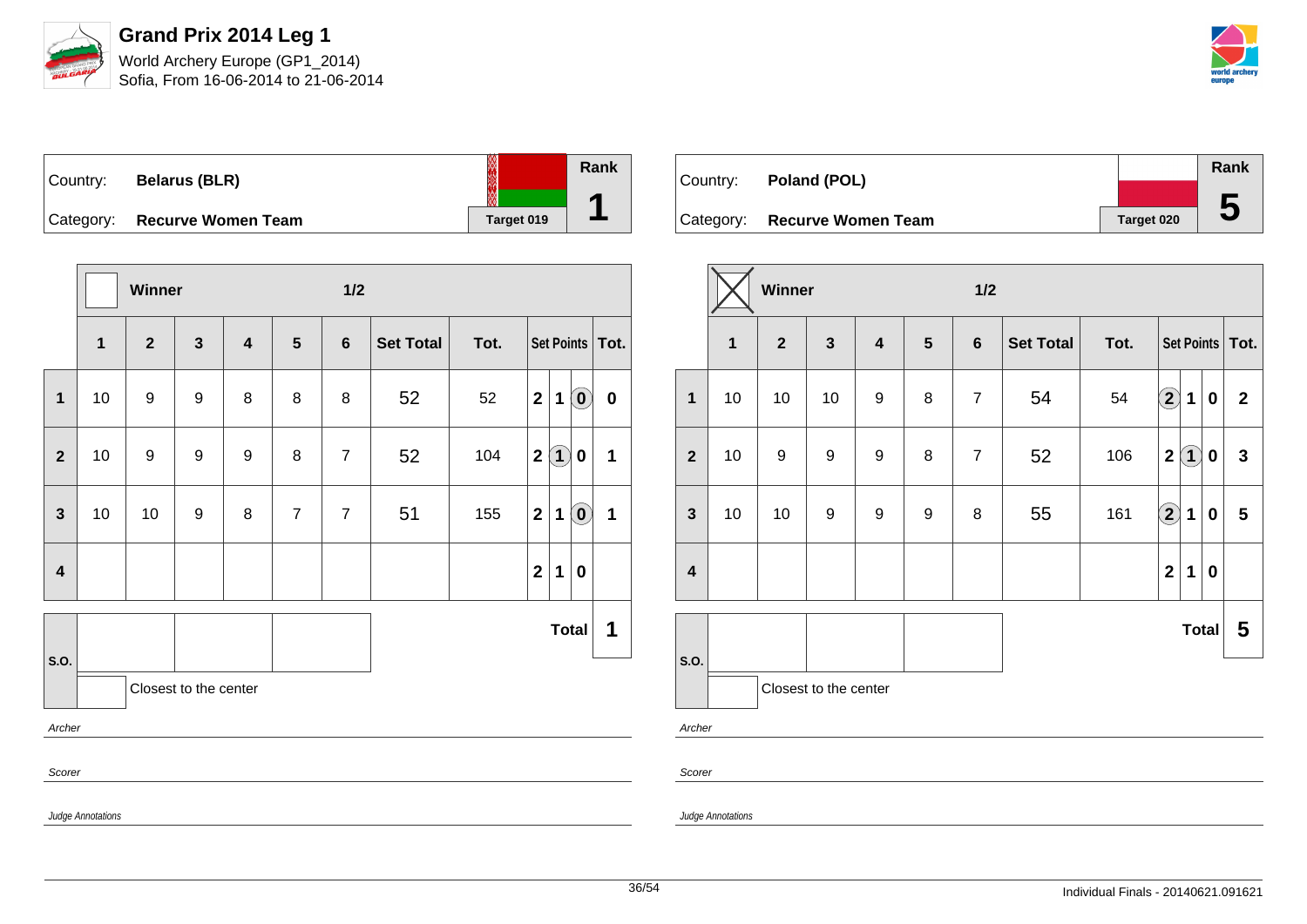

| Country:  | Italy (ITA)               |            | Rank |
|-----------|---------------------------|------------|------|
|           |                           |            |      |
| Category: | <b>Recurve Women Team</b> | Target 021 | u    |

|                |                   | Winner                  |                       |                         |                | 1/2            |                  |      |                      |              |                             |                   |
|----------------|-------------------|-------------------------|-----------------------|-------------------------|----------------|----------------|------------------|------|----------------------|--------------|-----------------------------|-------------------|
|                | $\mathbf{1}$      | $\overline{\mathbf{2}}$ | $\mathbf{3}$          | $\overline{\mathbf{4}}$ | $5\phantom{1}$ | $6\phantom{1}$ | <b>Set Total</b> | Tot. |                      |              |                             | Set Points   Tot. |
| 1              | $\boldsymbol{9}$  | $\boldsymbol{9}$        | $\boldsymbol{9}$      | $\boldsymbol{9}$        | 8              | 8              | 52               | 52   | $\mathbf{2}$         | $\mathbf{1}$ | $\left( \mathbf{0}\right)$  | $\pmb{0}$         |
| $\mathbf{2}$   | $\boldsymbol{9}$  | $\boldsymbol{9}$        | $\boldsymbol{9}$      | 9                       | 8              | 6              | 50               | 102  | $\mathbf{2}$         | 1            | $\left( \textbf{0} \right)$ | $\pmb{0}$         |
| $\overline{3}$ | 10                | 10                      | $\boldsymbol{9}$      | $\boldsymbol{9}$        | 9              | 8              | 55               | 157  | $\Large{\textbf{2}}$ | $\mathbf{1}$ | $\bf{0}$                    | $\mathbf{2}$      |
| $\overline{4}$ | $10$              | $\boldsymbol{9}$        | $\boldsymbol{9}$      | 8                       | 8              | $\overline{7}$ | 51               | 208  | $\mathbf 2$          | 1            | $\left( \textbf{0}\right)$  | $\mathbf{2}$      |
|                |                   |                         |                       |                         |                |                |                  |      |                      |              | <b>Total</b>                | $\mathbf{2}$      |
| S.O.           |                   |                         | Closest to the center |                         |                |                |                  |      |                      |              |                             |                   |
| Archer         |                   |                         |                       |                         |                |                |                  |      |                      |              |                             |                   |
| Scorer         |                   |                         |                       |                         |                |                |                  |      |                      |              |                             |                   |
|                | Judge Annotations |                         |                       |                         |                |                |                  |      |                      |              |                             |                   |

| ∣Country: ⊥ | <b>Russian Federation (RUS)</b> |            | Rank |
|-------------|---------------------------------|------------|------|
|             |                                 |            |      |
|             | Category: Recurve Women Team    | Target 022 | ∠    |

|                         |              | Winner           |                       |                         |                | $1/2$          |                  |      |                                                   |                |  |
|-------------------------|--------------|------------------|-----------------------|-------------------------|----------------|----------------|------------------|------|---------------------------------------------------|----------------|--|
|                         | $\mathbf{1}$ | $\overline{2}$   | $\mathbf{3}$          | $\overline{\mathbf{4}}$ | $5\phantom{1}$ | $6\phantom{1}$ | <b>Set Total</b> | Tot. | Set Points   Tot.                                 |                |  |
| $\mathbf{1}$            | 10           | 10               | $\boldsymbol{9}$      | $\boldsymbol{9}$        | 9              | 8              | 55               | 55   | $\bf(2)$<br>1<br>$\bf{0}$                         | $\mathbf{2}$   |  |
| $\overline{2}$          | 10           | 10               | 10                    | 10                      | 8              | 8              | 56               | 111  | $\bigcirc \!\! 2$<br>1<br>0                       | 4              |  |
| $\mathbf{3}$            | X            | X                | $\boldsymbol{9}$      | 9                       | 8              | 8              | 54               | 165  | $\left( \mathbf{0}\right)$<br>$\overline{2}$<br>1 | 4              |  |
| $\overline{\mathbf{4}}$ | 10           | $\boldsymbol{9}$ | $\boldsymbol{9}$      | $\boldsymbol{9}$        | 8              | $\overline{7}$ | 52               | 217  | $\left( \mathbf{2}\right)$<br>1<br>0              | $6\phantom{1}$ |  |
| S.O.                    |              |                  |                       |                         |                |                |                  |      | <b>Total</b>                                      | 6              |  |
|                         |              |                  | Closest to the center |                         |                |                |                  |      |                                                   |                |  |
| Archer                  |              |                  |                       |                         |                |                |                  |      |                                                   |                |  |

Scorer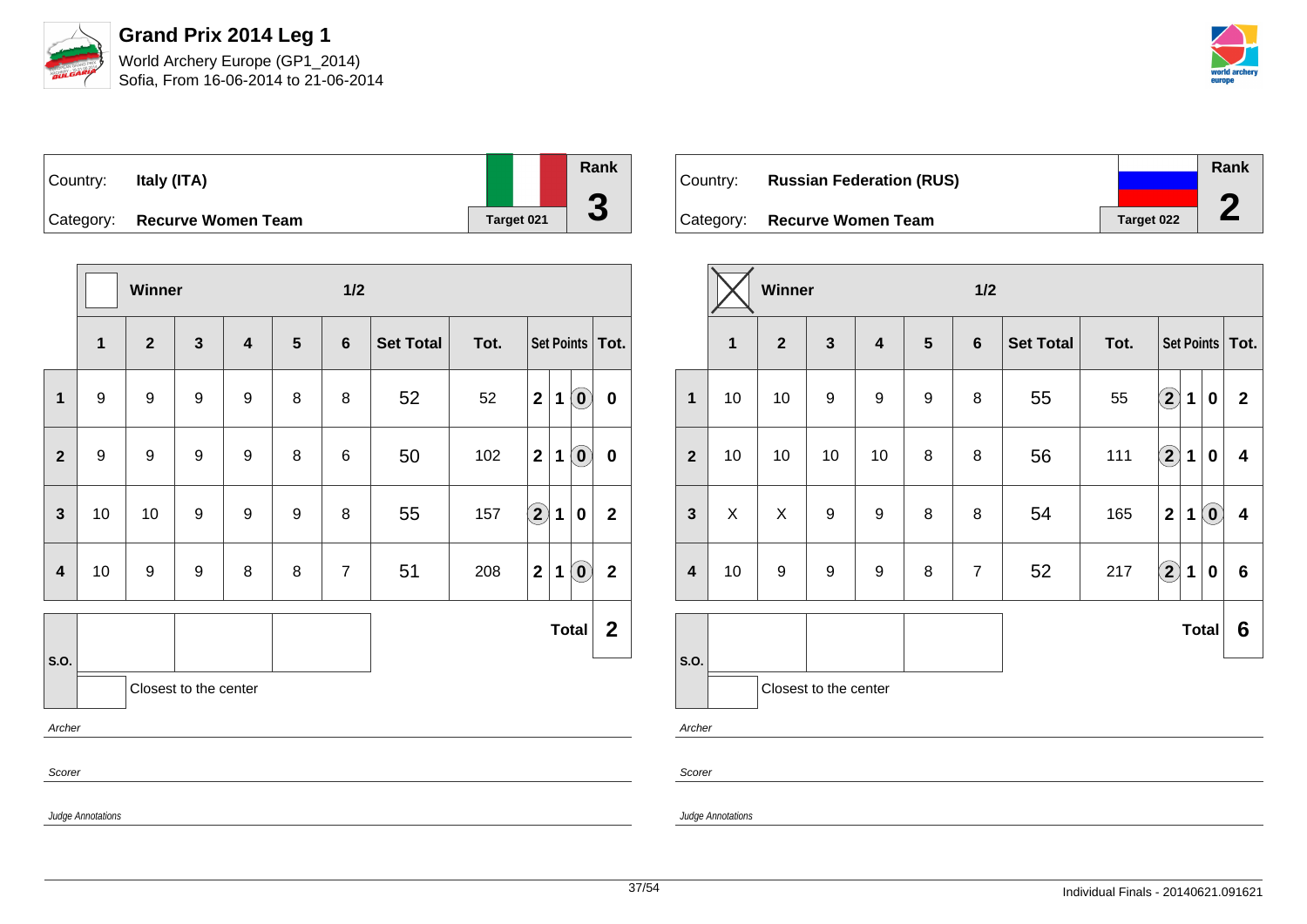

Sofia, From 16-06-2014 to 21-06-2014



| Country: | <b>Belarus (BLR)</b>         |            | Rank |
|----------|------------------------------|------------|------|
|          | Category: Recurve Women Team | Target 021 |      |

|                         |                   | Winner                  |                       |                         |   | <b>Bronze</b>  |                  |      |                    |                   |                            |                         |
|-------------------------|-------------------|-------------------------|-----------------------|-------------------------|---|----------------|------------------|------|--------------------|-------------------|----------------------------|-------------------------|
|                         | 1                 | $\overline{\mathbf{2}}$ | $\mathbf{3}$          | $\overline{\mathbf{4}}$ | 5 | $6\phantom{1}$ | <b>Set Total</b> | Tot. |                    | Set Points   Tot. |                            |                         |
| 1                       | $\boldsymbol{9}$  | 8                       | 8                     | 8                       | 8 | $\overline{7}$ | 48               | 48   | $\bf \overline{2}$ | 1                 | $\boldsymbol{0}$           | $\mathbf{2}$            |
| $\overline{2}$          | 10                | 8                       | $\bf 8$               | 8                       | 8 | $\overline{7}$ | 49               | 97   | $\mathbf{2}$       | $\mathbf 1$       | $\left( \mathbf{0}\right)$ | $\overline{2}$          |
| $\mathbf{3}$            | 10                | 10                      | 9                     | 9                       | 9 | 8              | 55               | 152  | $\bigcirc$         | $\mathbf{1}$      | $\bf{0}$                   | $\overline{\mathbf{4}}$ |
| $\overline{\mathbf{4}}$ | 10                | 10                      | $\boldsymbol{9}$      | 9                       | 8 | 8              | 54               | 206  | $\bigcirc$         | 1                 | $\pmb{0}$                  | $6\phantom{a}$          |
|                         |                   |                         |                       |                         |   |                |                  |      |                    |                   | <b>Total</b>               | 6                       |
| S.O.                    |                   |                         | Closest to the center |                         |   |                |                  |      |                    |                   |                            |                         |
| Archer                  |                   |                         |                       |                         |   |                |                  |      |                    |                   |                            |                         |
| Scorer                  |                   |                         |                       |                         |   |                |                  |      |                    |                   |                            |                         |
|                         | Judge Annotations |                         |                       |                         |   |                |                  |      |                    |                   |                            |                         |

| Country:  | Italy (ITA)               |                   | Rank<br>Ą |
|-----------|---------------------------|-------------------|-----------|
| Category: | <b>Recurve Women Team</b> | <b>Target 022</b> | J         |

|                         |              | Winner           |                       |                         |                | <b>Bronze</b>  |                  |      |                        |             |                            |                |
|-------------------------|--------------|------------------|-----------------------|-------------------------|----------------|----------------|------------------|------|------------------------|-------------|----------------------------|----------------|
|                         | $\mathbf{1}$ | $\overline{2}$   | $\mathbf{3}$          | $\overline{\mathbf{4}}$ | $5\phantom{1}$ | $6\phantom{1}$ | <b>Set Total</b> | Tot. | Set Points   Tot.      |             |                            |                |
| $\mathbf{1}$            | 10           | 9                | 9                     | 8                       | 6              | M              | 42               | 42   | $\overline{2}$         | 1           | $(\mathbf{0})$             | $\mathbf 0$    |
| $\mathbf{2}$            | 10           | 10               | 8                     | 8                       | $\overline{7}$ | $\overline{7}$ | 50               | 92   | $\left( \bf{2}\right)$ | $\mathbf 1$ | $\bf{0}$                   | $\overline{2}$ |
| $\mathbf{3}$            | 10           | 10               | 9                     | 8                       | 8              | 6              | 51               | 143  | $\overline{2}$         | 1           | $\left( \mathbf{0}\right)$ | $\mathbf{2}$   |
| $\overline{\mathbf{4}}$ | $\mathsf{X}$ | $\boldsymbol{9}$ | $\boldsymbol{9}$      | 8                       | 8              | 8              | 52               | 195  | $\mathbf{2}$           | 1           | $\left( \mathbf{0}\right)$ | $\mathbf{2}$   |
|                         |              |                  |                       |                         |                |                |                  |      |                        |             | <b>Total</b>               | $\mathbf{2}$   |
| S.O.                    |              |                  | Closest to the center |                         |                |                |                  |      |                        |             |                            |                |
| Archer                  |              |                  |                       |                         |                |                |                  |      |                        |             |                            |                |
| Scorer                  |              |                  |                       |                         |                |                |                  |      |                        |             |                            |                |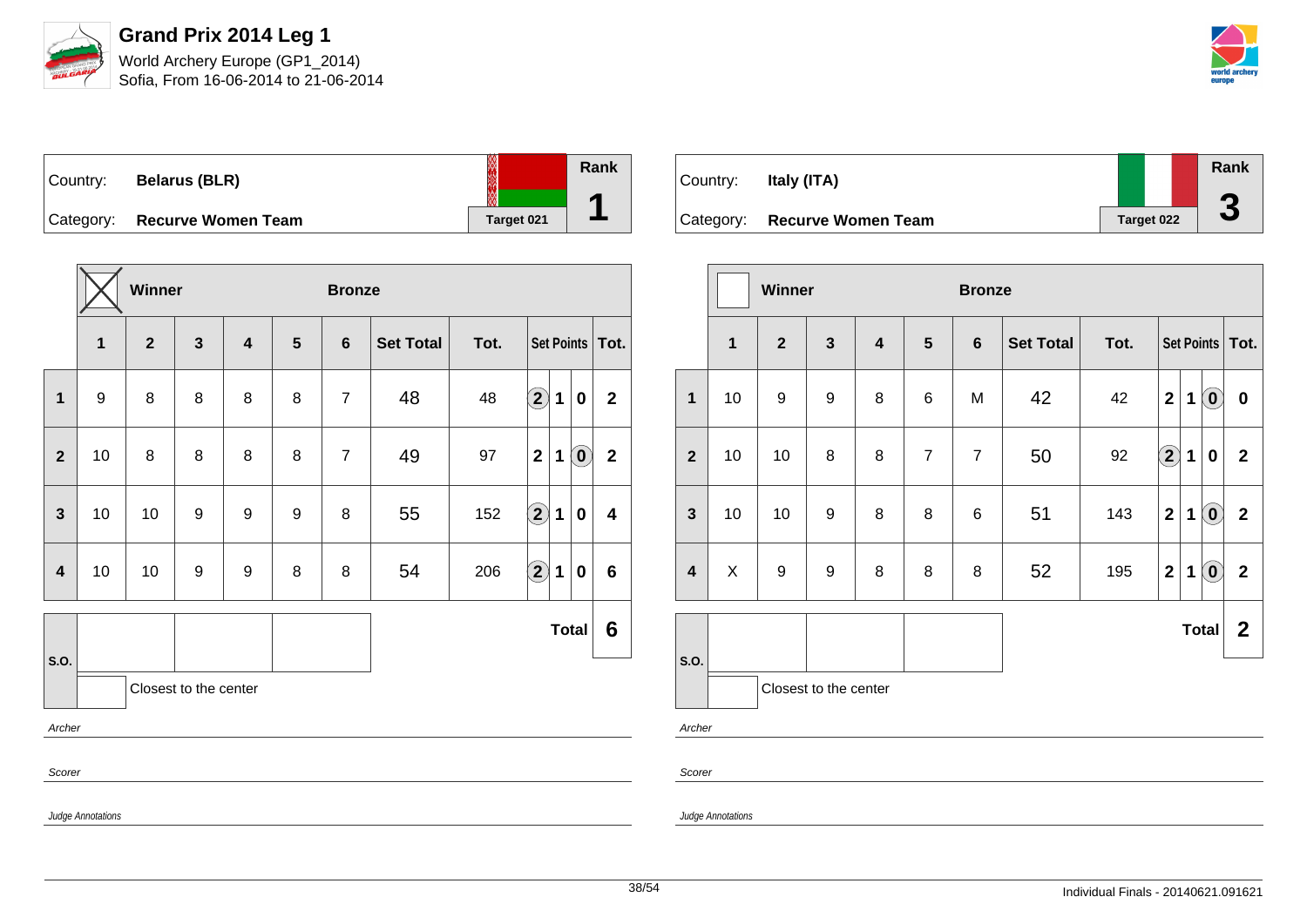

Sofia, From 16-06-2014 to 21-06-2014



| Country: | Poland (POL)                 |                   | Rank     |
|----------|------------------------------|-------------------|----------|
|          |                              |                   |          |
|          | Category: Recurve Women Team | <b>Target 021</b> | $\bf{5}$ |

|                         |                   | Winner           |                       |                         |                | Gold             |                  |      |              |             |                            |                   |
|-------------------------|-------------------|------------------|-----------------------|-------------------------|----------------|------------------|------------------|------|--------------|-------------|----------------------------|-------------------|
|                         | 1                 | $\mathbf{2}$     | $\mathbf{3}$          | $\overline{\mathbf{4}}$ | $5\phantom{1}$ | $6\phantom{1}$   | <b>Set Total</b> | Tot. |              |             |                            | Set Points   Tot. |
| 1                       | 10                | $\boldsymbol{9}$ | 8                     | 8                       | 6              | 8                | 49               | 49   | $\mathbf{2}$ | 1           | $\left( \mathbf{0}\right)$ | 0                 |
| $\overline{2}$          | 8                 | 8                | 9                     | 9                       | 8              | 9                | 51               | 100  | $\mathbf{2}$ | 1           | $\left( \mathbf{0}\right)$ | $\pmb{0}$         |
| $\mathbf{3}$            | 8                 | 10               | 8                     | 10                      | $\overline{7}$ | $\boldsymbol{9}$ | 52               | 152  | $\mathbf{2}$ | 1           | $\left( \mathbf{0}\right)$ | $\pmb{0}$         |
| $\overline{\mathbf{4}}$ |                   |                  |                       |                         |                |                  |                  |      | $\mathbf{2}$ | $\mathbf 1$ | $\boldsymbol{0}$           |                   |
|                         |                   |                  |                       |                         |                |                  |                  |      |              |             | <b>Total</b>               | 0                 |
| S.O.                    |                   |                  | Closest to the center |                         |                |                  |                  |      |              |             |                            |                   |
| Archer                  |                   |                  |                       |                         |                |                  |                  |      |              |             |                            |                   |
| Scorer                  |                   |                  |                       |                         |                |                  |                  |      |              |             |                            |                   |
|                         | Judge Annotations |                  |                       |                         |                |                  |                  |      |              |             |                            |                   |

| Country:  | <b>Russian Federation (RUS)</b> |            | Rank |
|-----------|---------------------------------|------------|------|
|           |                                 |            |      |
| Category: | <b>Recurve Women Team</b>       | Target 022 |      |

|                         |                       | <b>Winner</b>  |                  |                         |                  | Gold           |                  |      |                    |             |          |                         |
|-------------------------|-----------------------|----------------|------------------|-------------------------|------------------|----------------|------------------|------|--------------------|-------------|----------|-------------------------|
|                         | $\mathbf{1}$          | $\overline{2}$ | $\mathbf{3}$     | $\overline{\mathbf{4}}$ | $5\phantom{1}$   | $6\phantom{a}$ | <b>Set Total</b> | Tot. | Set Points   Tot.  |             |          |                         |
| $\mathbf{1}$            | 9                     | 9              | $\overline{7}$   | 8                       | $\boldsymbol{9}$ | 9              | 51               | 51   | $\mathbf{2}$       | 1           | $\bf{0}$ | $\overline{2}$          |
| $\overline{2}$          | 10                    | 10             | $\boldsymbol{9}$ | 9                       | 9                | 10             | 57               | 108  | $\bigcirc \!\! 2$  | $\mathbf 1$ | $\bf{0}$ | $\overline{\mathbf{4}}$ |
| $\mathbf{3}$            | 9                     | 9              | $\,6$            | 10                      | 10               | 9              | 53               | 161  | $\hat{\mathbf{2}}$ | 1           | $\bf{0}$ | $6\phantom{a}$          |
| $\overline{\mathbf{4}}$ |                       |                |                  |                         |                  |                |                  |      | $\overline{2}$     | 1           | $\bf{0}$ |                         |
| S.O.                    |                       | <b>Total</b>   |                  |                         |                  |                | 6                |      |                    |             |          |                         |
|                         | Closest to the center |                |                  |                         |                  |                |                  |      |                    |             |          |                         |
| Archer                  |                       |                |                  |                         |                  |                |                  |      |                    |             |          |                         |

Scorer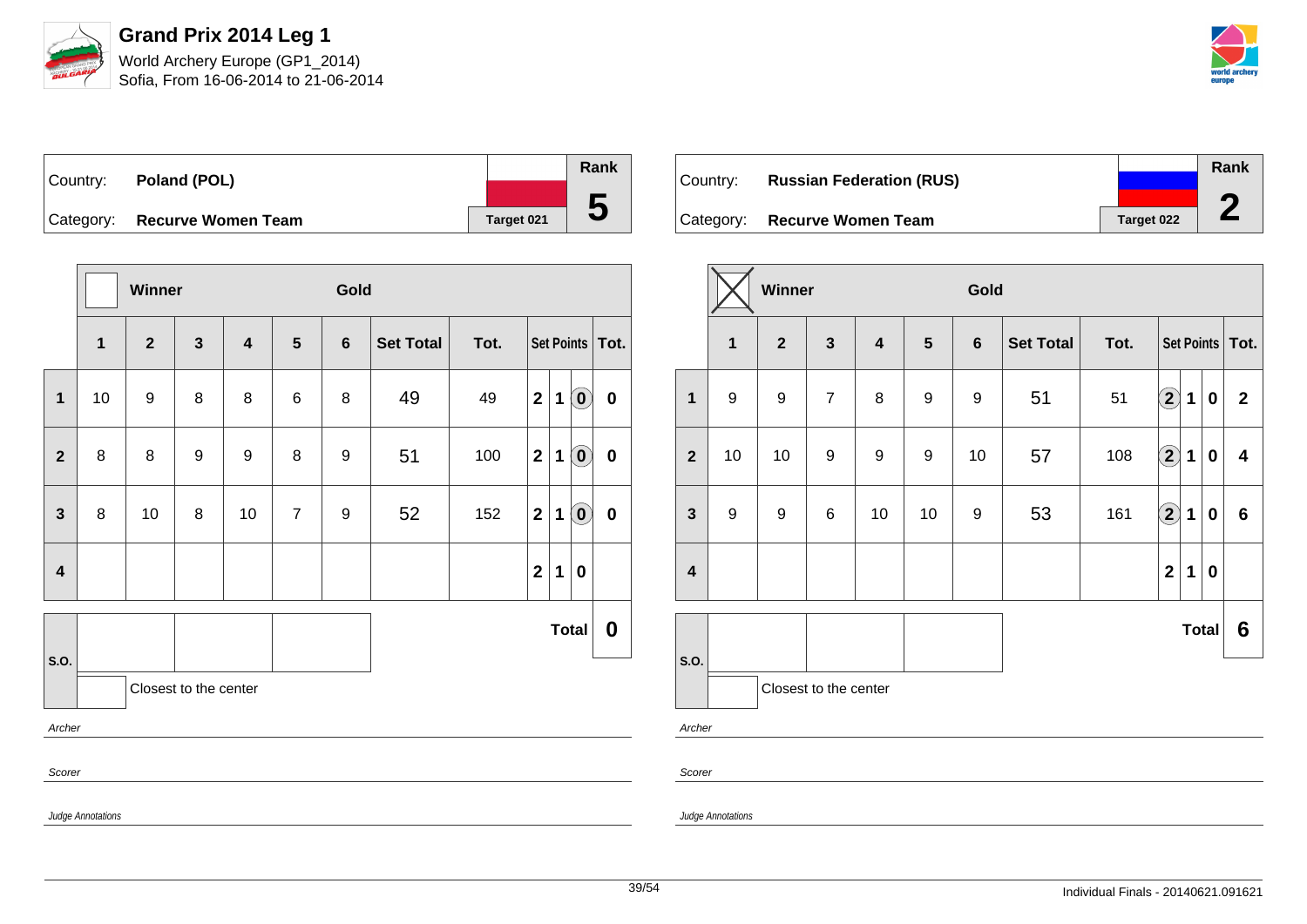



| ∣Country: | Azerbaijan (AZE)             | ∩∗         | Rank |
|-----------|------------------------------|------------|------|
|           | Category: Recurve Mixed Team | Target 003 |      |

|                         |                       | Winner           |                  | 1/8                     |           |      |                |             |                            |                   |
|-------------------------|-----------------------|------------------|------------------|-------------------------|-----------|------|----------------|-------------|----------------------------|-------------------|
|                         | $\mathbf 1$           | $\boldsymbol{2}$ | $\mathbf{3}$     | $\overline{\mathbf{4}}$ | Set Total | Tot. |                |             |                            | Set Points   Tot. |
| $\mathbf{1}$            | $\boldsymbol{9}$      | $\bf 8$          | 8                | 6                       | 31        | 31   | $\mathbf{2}$   | 1           | $\left( \mathbf{0}\right)$ | $\pmb{0}$         |
| $\overline{2}$          | $\pmb{\times}$        | $\boldsymbol{9}$ | $\bf 8$          | $\overline{7}$          | 34        | 65   | $\mathbf{2}$   | $\mathbf 1$ | $\left( \mathbf{0}\right)$ | $\pmb{0}$         |
| $\mathbf{3}$            | 10                    | $\boldsymbol{9}$ | $\boldsymbol{7}$ | $\,6$                   | 32        | 97   | $\mathbf{2}$   | $\mathbf 1$ | $\left( \mathbf{0}\right)$ | $\pmb{0}$         |
| $\overline{\mathbf{4}}$ |                       |                  |                  |                         |           |      | $\overline{2}$ | 1           | $\pmb{0}$                  |                   |
|                         |                       |                  |                  |                         |           |      |                |             | <b>Total</b>               | $\boldsymbol{0}$  |
| S.O.                    | Closest to the center |                  |                  |                         |           |      |                |             |                            |                   |
| Archer                  |                       |                  |                  |                         |           |      |                |             |                            |                   |
| Scorer                  |                       |                  |                  |                         |           |      |                |             |                            |                   |



| $\mathbf{1}$<br>$\mathbf{2}$                        | $\mathbf{3}$     | $\overline{\mathbf{4}}$ | <b>Set Total</b> | Tot. | Set Points   Tot.       |              |                  |                |
|-----------------------------------------------------|------------------|-------------------------|------------------|------|-------------------------|--------------|------------------|----------------|
| $\boldsymbol{9}$<br>$\boldsymbol{9}$<br>$\mathbf 1$ | $\boldsymbol{9}$ | $\boldsymbol{9}$        | 36               | 36   | $\Large 2$              | $\mathbf 1$  | $\pmb{0}$        | $\overline{2}$ |
| $\boldsymbol{9}$<br>9<br>$\overline{\mathbf{2}}$    | $\boldsymbol{9}$ | $\boldsymbol{9}$        | 36               | 72   | $\boxed{2}$             | $\mathbf{1}$ | $\boldsymbol{0}$ | 4              |
| 3<br>$10$<br>10                                     | $10$             | 9                       | 39               | 111  | $\Large{\textbf{2}}$    | $\mathbf 1$  | $\bf{0}$         | $\bf 6$        |
| $\overline{\mathbf{4}}$                             |                  |                         |                  |      | $\overline{\mathbf{2}}$ | $\mathbf 1$  | $\mathbf 0$      |                |
|                                                     |                  |                         |                  |      |                         |              | <b>Total</b>     | 6              |
| S.O.<br>Closest to the center                       |                  |                         |                  |      |                         |              |                  |                |

Archer

Scorer

Judge Annotations

Judge Annotations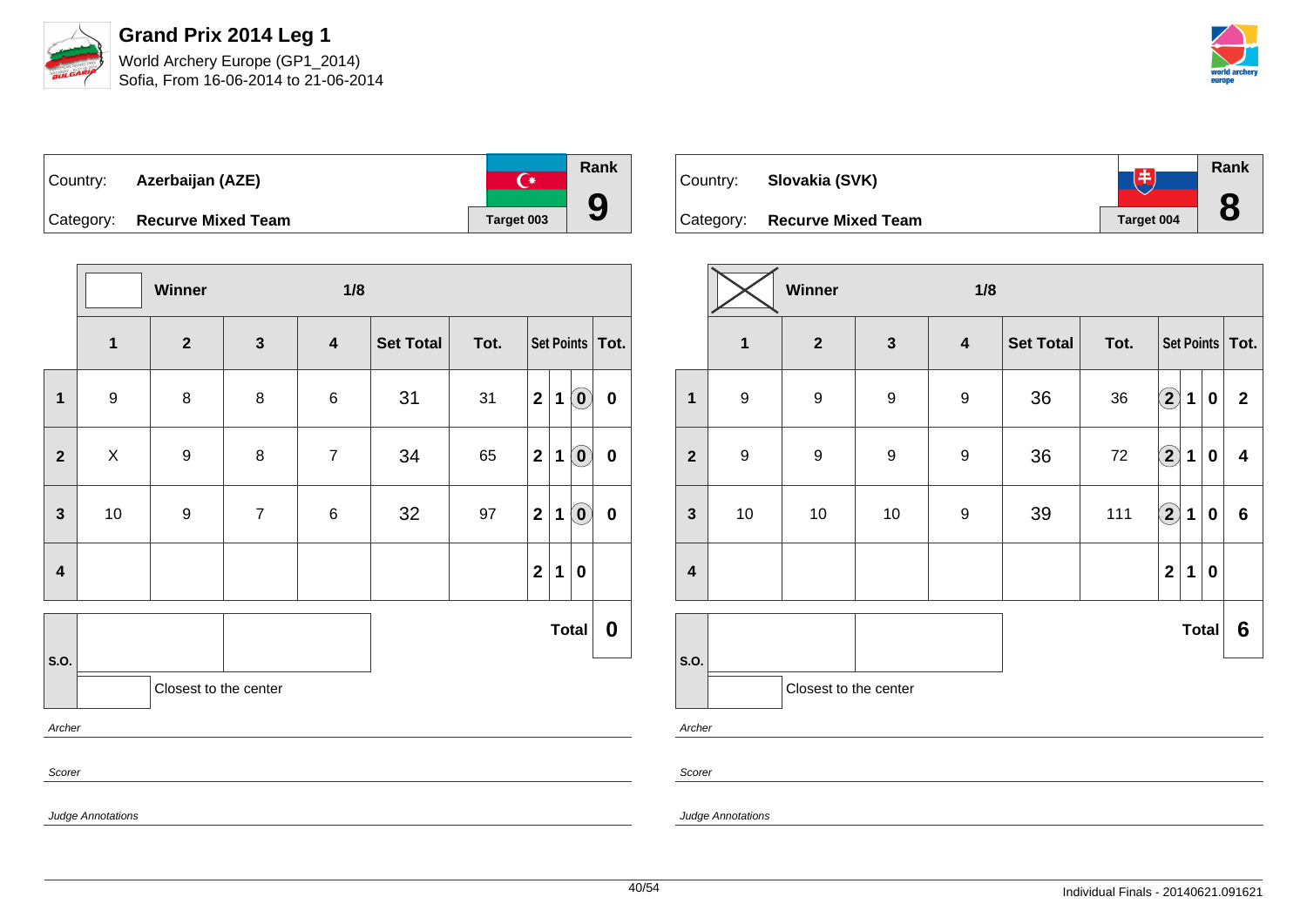

Sofia, From 16-06-2014 to 21-06-2014



| Country:  | Poland (POL)              |            | Rank |
|-----------|---------------------------|------------|------|
|           |                           |            |      |
| Category: | <b>Recurve Mixed Team</b> | Target 005 | C    |

|                         |                       | Winner           |                  | 1/8                     |                  |      |                    |   |                            |                         |
|-------------------------|-----------------------|------------------|------------------|-------------------------|------------------|------|--------------------|---|----------------------------|-------------------------|
|                         | $\mathbf{1}$          | $\mathbf{2}$     | $\mathbf{3}$     | $\overline{\mathbf{4}}$ | <b>Set Total</b> | Tot. |                    |   | Set Points   Tot.          |                         |
| $\mathbf{1}$            | X                     | $10$             | $\boldsymbol{9}$ | 8                       | 37               | 37   | $\bf \overline{2}$ | 1 | $\pmb{0}$                  | $\mathbf 2$             |
| $\mathbf{2}$            | X                     | 9                | 9                | 9                       | 37               | 74   | $\bigcirc$         | 1 | $\mathbf 0$                | 4                       |
| $\mathbf{3}$            | $\boldsymbol{9}$      | $\boldsymbol{9}$ | $\overline{7}$   | $\overline{7}$          | 32               | 106  | $\mathbf{2}$       | 1 | $\left( \mathbf{0}\right)$ | 4                       |
| $\overline{\mathbf{4}}$ | $\boldsymbol{9}$      | $\boldsymbol{9}$ | $\bf 8$          | 8                       | 34               | 140  | $\mathbf{2}$       | 1 | $\left( \mathbf{0}\right)$ | $\overline{\mathbf{4}}$ |
|                         |                       | 9                | 9                |                         |                  |      |                    |   | <b>Total</b>               | 4                       |
| S.O.                    | Closest to the center |                  |                  |                         |                  |      |                    |   |                            |                         |
| Archer                  |                       |                  |                  |                         |                  |      |                    |   |                            |                         |
| Scorer                  |                       |                  |                  |                         |                  |      |                    |   |                            |                         |

| Country:  | <b>Estonia (EST)</b>      |            | Rank |
|-----------|---------------------------|------------|------|
|           |                           |            |      |
| Category: | <b>Recurve Mixed Team</b> | Target 006 |      |

|                         |                  | Winner                |                  | 1/8                     |                  |      |                    |              |                            |              |
|-------------------------|------------------|-----------------------|------------------|-------------------------|------------------|------|--------------------|--------------|----------------------------|--------------|
|                         | $\mathbf{1}$     | $\mathbf{2}$          | $\mathbf{3}$     | $\overline{\mathbf{4}}$ | <b>Set Total</b> | Tot. | Set Points   Tot.  |              |                            |              |
| $\mathbf{1}$            | $10$             | 9                     | $\boldsymbol{9}$ | $\sqrt{5}$              | 33               | 33   | $\mathbf 2$        | 1            | $\left( \mathbf{0}\right)$ | $\pmb{0}$    |
| $\overline{2}$          | $\boldsymbol{9}$ | $\boldsymbol{9}$      | 8                | $\overline{7}$          | 33               | 66   | $\mathbf 2$        | 1            | $\left( \mathbf{0}\right)$ | $\pmb{0}$    |
| $\mathbf{3}$            | $10$             | 9                     | $\boldsymbol{9}$ | $\,6$                   | 34               | 100  | $\hat{\mathbf{2}}$ | 1            | $\bf{0}$                   | $\mathbf{2}$ |
| $\overline{\mathbf{4}}$ | $10$             | $10$                  | $\boldsymbol{9}$ | 8                       | 37               | 137  | $\boxed{2}$        | 1            | $\bf{0}$                   | 4            |
|                         |                  | $9*$<br>9             |                  |                         |                  |      |                    | <b>Total</b> | 5                          |              |
| S.O.                    |                  | Closest to the center |                  |                         |                  |      |                    |              |                            |              |

Archer

Scorer

Judge Annotations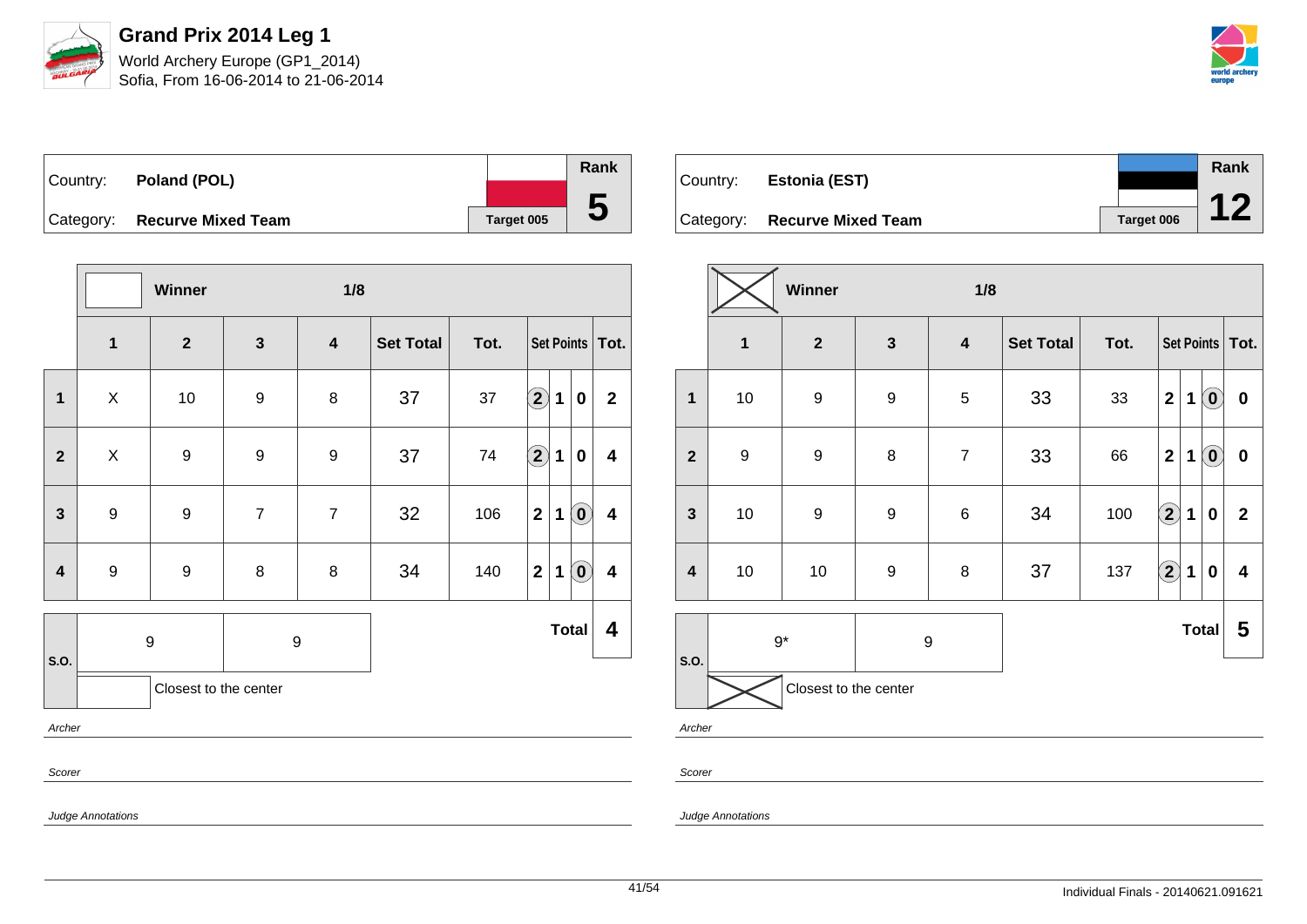



| $\vert$ Country: Latvia (LAT) |            |
|-------------------------------|------------|
| Category: Recurve Mixed Team  | Target 007 |

|                         |                          | Winner                |                  | 1/8              |                  |      |                            |             |                            |                  |
|-------------------------|--------------------------|-----------------------|------------------|------------------|------------------|------|----------------------------|-------------|----------------------------|------------------|
|                         | 1                        | $\mathbf{2}$          | $\mathbf{3}$     | 4                | <b>Set Total</b> | Tot. | Set Points   Tot.          |             |                            |                  |
| $\mathbf{1}$            | 8                        | $\bf 8$               | $\bf 8$          | $\boldsymbol{7}$ | 31               | 31   | $\mathbf{2}$               | $\mathbf 1$ | $\left( \mathbf{0}\right)$ | $\mathbf 0$      |
| $\mathbf{2}$            | X                        | $\bf 8$               | $\overline{7}$   | $\,6$            | 31               | 62   | $\mathbf{2}$               | 1           | $\left( \mathbf{0}\right)$ | $\pmb{0}$        |
| $\mathbf{3}$            | $\boldsymbol{9}$         | 9                     | $\boldsymbol{9}$ | 6                | 33               | 95   | $\left( \mathbf{2}\right)$ | $\mathbf 1$ | 0                          | $\mathbf{2}$     |
| $\overline{\mathbf{4}}$ | $\boldsymbol{9}$         | $\boldsymbol{9}$      | $\overline{7}$   | $\,6$            | 31               | 126  | 2 <sup>1</sup>             | $\mathbf 1$ | $\textcircled{\small{0}}$  | $\mathbf{2}$     |
|                         |                          |                       |                  |                  |                  |      |                            |             | <b>Total</b>               | $\boldsymbol{2}$ |
| S.O.                    |                          | Closest to the center |                  |                  |                  |      |                            |             |                            |                  |
| Archer                  |                          |                       |                  |                  |                  |      |                            |             |                            |                  |
| Scorer                  |                          |                       |                  |                  |                  |      |                            |             |                            |                  |
|                         | <b>Judge Annotations</b> |                       |                  |                  |                  |      |                            |             |                            |                  |

| Country: | Slovenia (SLO)               |            | <b>Rank</b> |
|----------|------------------------------|------------|-------------|
|          | Category: Recurve Mixed Team | Target 008 |             |

|                         |                  | Winner                |                  | 1/8              |                  |      |                        |             |                            |                         |
|-------------------------|------------------|-----------------------|------------------|------------------|------------------|------|------------------------|-------------|----------------------------|-------------------------|
|                         | 1                | $\mathbf 2$           | $\mathbf{3}$     | $\boldsymbol{4}$ | <b>Set Total</b> | Tot. | Set Points   Tot.      |             |                            |                         |
| 1                       | $\boldsymbol{9}$ | 9                     | 8                | $\,6$            | 32               | 32   | $\left( \bf{2}\right)$ | $\mathbf 1$ | $\mathbf 0$                | $\mathbf{2}$            |
| $\mathbf{2}$            | $10$             | 9                     | $\boldsymbol{9}$ | 8                | 36               | 68   | $\Large 2$             | $\mathbf 1$ | $\mathbf 0$                | 4                       |
| $\mathbf{3}$            | 10               | 9                     | 8                | 3                | 30               | 98   | $\mathbf 2$            | 1           | $\left( \mathbf{0}\right)$ | $\overline{\mathbf{4}}$ |
| $\overline{\mathbf{4}}$ | $\boldsymbol{9}$ | $\boldsymbol{9}$      | $\bf 8$          | $\overline{7}$   | 33               | 131  | $\Large 2$             | $\mathbf 1$ | $\pmb{0}$                  | $\bf 6$                 |
|                         |                  |                       |                  |                  |                  |      |                        |             | <b>Total</b>               | 6                       |
| S.O.                    |                  | Closest to the center |                  |                  |                  |      |                        |             |                            |                         |
| Archer                  |                  |                       |                  |                  |                  |      |                        |             |                            |                         |
| Scorer                  |                  |                       |                  |                  |                  |      |                        |             |                            |                         |

Judge Annotations

**Rank**

**13**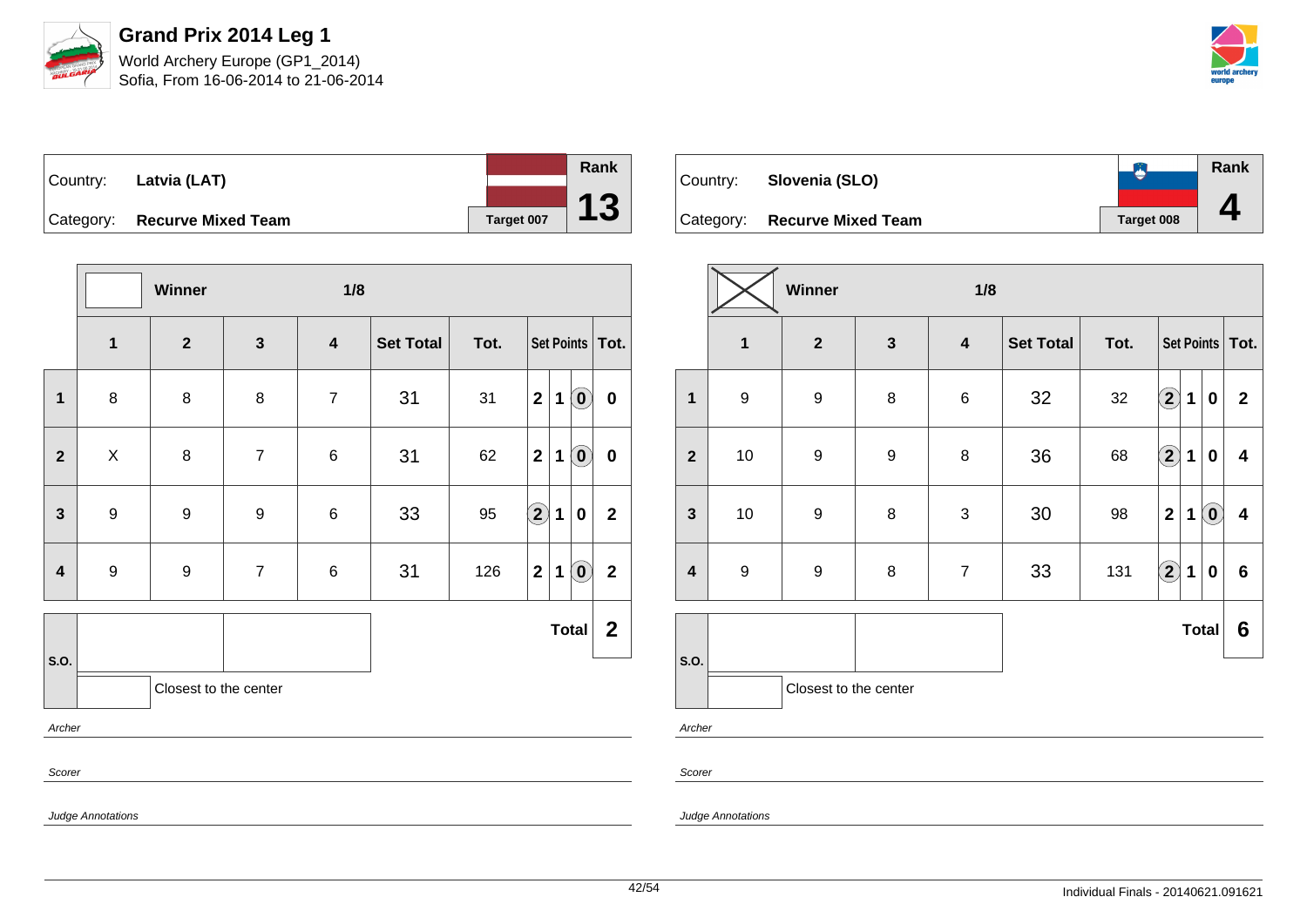

| $\vert$ Country: | Italy (ITA)                  |            | Rank                     |
|------------------|------------------------------|------------|--------------------------|
|                  | Category: Recurve Mixed Team | Target 009 | $\overline{\phantom{a}}$ |

|                               |                                                | Winner                  |              | 1/8                     |           |      |                      |             |                            |                         |  |  |
|-------------------------------|------------------------------------------------|-------------------------|--------------|-------------------------|-----------|------|----------------------|-------------|----------------------------|-------------------------|--|--|
|                               | $\mathbf{1}$                                   | $\overline{\mathbf{2}}$ | $\mathbf{3}$ | $\overline{\mathbf{4}}$ | Set Total | Tot. |                      |             | Set Points   Tot.          |                         |  |  |
| $\mathbf{1}$                  | $\boldsymbol{9}$                               | 9                       | 9            | 8                       | 35        | 35   | $\bigcirc \!\! \! 2$ | $\mathbf 1$ | $\bf{0}$                   | $\overline{2}$          |  |  |
| $\mathbf{2}$                  | $\boldsymbol{9}$                               | 8                       | $\bf 8$      | 8                       | 33        | 68   | $\mathbf{2}$         | $\mathbf 1$ | $\left( \mathbf{0}\right)$ | $\mathbf{2}$            |  |  |
| $\mathbf{3}$                  | 10                                             | 10                      | $10$         | 9                       | 39        | 107  | $\bigcirc \!\! 2$    | $\mathbf 1$ | 0                          | $\overline{\mathbf{4}}$ |  |  |
| 4                             | $\boldsymbol{9}$                               | $\boldsymbol{9}$        | $\bf 8$      | $\overline{7}$          | 33        | 140  | $\bigcirc \!\! 2$    | $\mathbf 1$ | 0                          | $6\phantom{1}$          |  |  |
|                               |                                                |                         |              |                         |           |      |                      |             | <b>Total</b>               | 6                       |  |  |
| S.O.<br>Closest to the center |                                                |                         |              |                         |           |      |                      |             |                            |                         |  |  |
| Archer                        |                                                |                         |              |                         |           |      |                      |             |                            |                         |  |  |
| Scorer                        |                                                |                         |              |                         |           |      |                      |             |                            |                         |  |  |
|                               | $\mathbf{a}$ and $\mathbf{a}$ and $\mathbf{a}$ |                         |              |                         |           |      |                      |             |                            |                         |  |  |

| Country: | Armenia (ARM)                |            | Rank |
|----------|------------------------------|------------|------|
|          |                              |            | 14   |
|          | Category: Recurve Mixed Team | Target 010 |      |

|                         |                  | <b>Winner</b>         |                  | 1/8                     |                  |      |                   |   |                            |                         |
|-------------------------|------------------|-----------------------|------------------|-------------------------|------------------|------|-------------------|---|----------------------------|-------------------------|
|                         | $\mathbf{1}$     | $\boldsymbol{2}$      | $\mathbf{3}$     | $\overline{\mathbf{4}}$ | <b>Set Total</b> | Tot. | Set Points   Tot. |   |                            |                         |
| $\mathbf{1}$            | 10               | $\bf 8$               | 8                | $\bf 8$                 | 34               | 34   | $\mathbf{2}$      | 1 | $\left( \mathbf{0}\right)$ | $\pmb{0}$               |
| $\overline{\mathbf{2}}$ | 10               | $\boldsymbol{9}$      | $\boldsymbol{9}$ | $\,6$                   | 34               | 68   | $\mathbf{2}$      | 1 | $\boldsymbol{0}$           | $\overline{2}$          |
| $\mathbf{3}$            | $\boldsymbol{9}$ | $\boldsymbol{9}$      | $\overline{7}$   | $\sqrt{5}$              | 30               | 98   | $\mathbf{2}$      | 1 | $\left( \mathbf{0}\right)$ | $\overline{\mathbf{2}}$ |
| $\overline{\mathbf{4}}$ | $\mathsf{X}$     | $\bf 8$               | $\overline{7}$   | $\,6$                   | 31               | 129  | $\mathbf 2$       | 1 | $\left( \mathbf{0}\right)$ | $\overline{\mathbf{2}}$ |
|                         |                  |                       |                  |                         |                  |      |                   |   | <b>Total</b>               | $\mathbf{2}$            |
| S.O.                    |                  | Closest to the center |                  |                         |                  |      |                   |   |                            |                         |
| Archer                  |                  |                       |                  |                         |                  |      |                   |   |                            |                         |

Scorer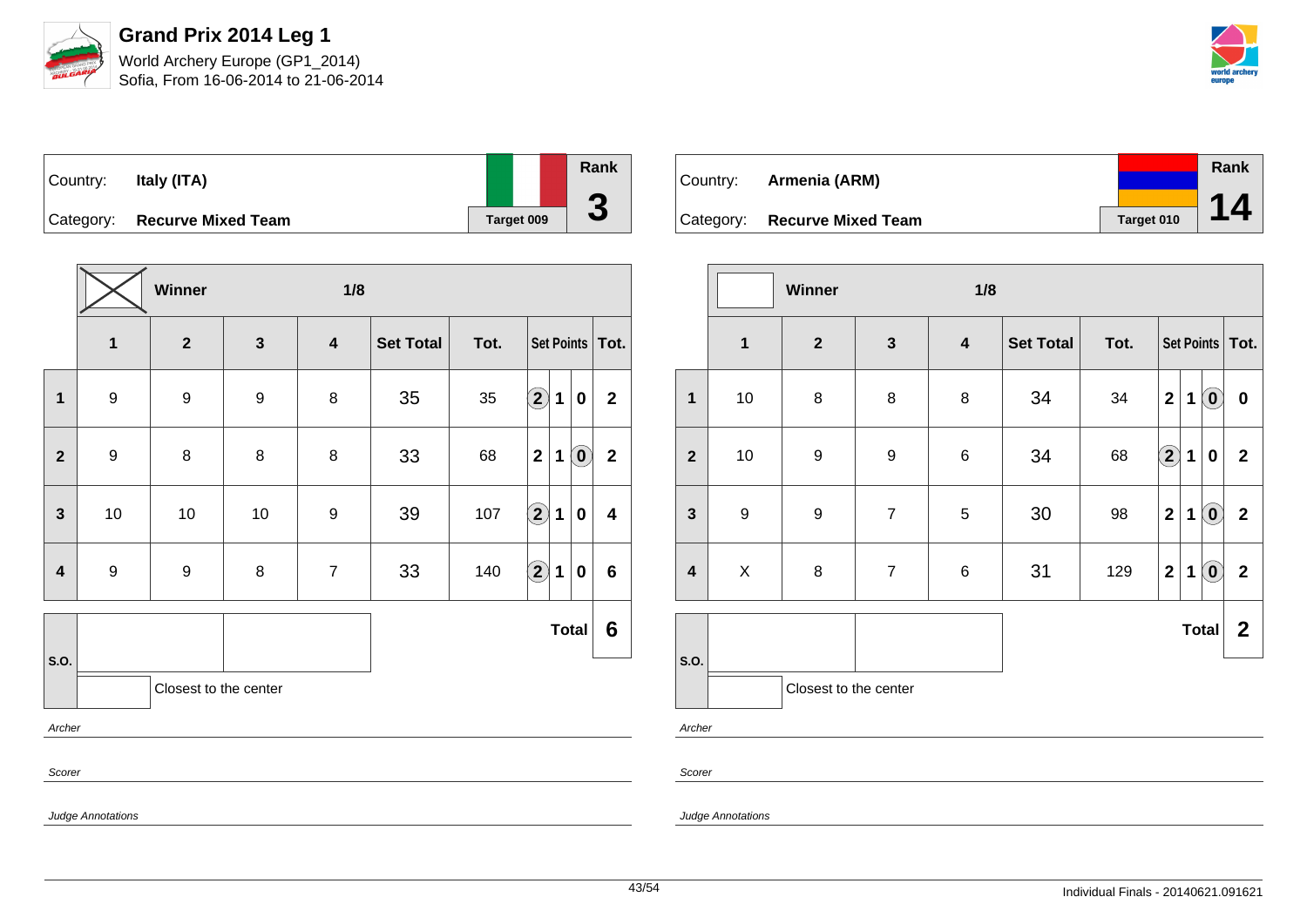

| Country:  | <b>Bulgaria (BUL)</b>     |            | <b>Rank</b> |
|-----------|---------------------------|------------|-------------|
|           |                           |            |             |
| Category: | <b>Recurve Mixed Team</b> | Target 011 |             |

|                |                  | Winner                |              | 1/8              |                  |      |                   |             |                            |              |
|----------------|------------------|-----------------------|--------------|------------------|------------------|------|-------------------|-------------|----------------------------|--------------|
|                | $\mathbf{1}$     | $\boldsymbol{2}$      | $\mathbf{3}$ | $\boldsymbol{4}$ | <b>Set Total</b> | Tot. | Set Points   Tot. |             |                            |              |
| $\mathbf{1}$   | X                | 8                     | 6            | $\sqrt{5}$       | 29               | 29   | $\mathbf{2}$      | $\mathbf 1$ | $\left( \mathbf{0}\right)$ | $\pmb{0}$    |
| $\overline{2}$ | $10$             | $\boldsymbol{9}$      | 9            | 8                | 36               | 65   | $\bigcirc \!\! 2$ | 1           | 0                          | $\mathbf{2}$ |
| $\mathbf{3}$   | $\boldsymbol{9}$ | $\boldsymbol{9}$      | 8            | $\overline{7}$   | 33               | 98   | $\bigcirc$        | 1           | 0                          | 4            |
| 4              | $\boldsymbol{9}$ | $\bf 8$               | $\bf 8$      | 8                | 33               | 131  | $\mathbf 2$       | 1           | $\left( \mathbf{0}\right)$ | 4            |
| S.O.           |                  | 8                     |              | $\overline{7}$   |                  |      |                   |             | <b>Total</b>               | 4            |
|                |                  | Closest to the center |              |                  |                  |      |                   |             |                            |              |
| Archer         |                  |                       |              |                  |                  |      |                   |             |                            |              |
| Scorer         |                  |                       |              |                  |                  |      |                   |             |                            |              |
|                |                  |                       |              |                  |                  |      |                   |             |                            |              |

Country: **Greece (GRE)** Category: **Recurve Mixed Team Target 012 Rank 6**

|                         | Winner<br>1/8           |                       |                |                         |                  |      |              |              |                            |                   |  |
|-------------------------|-------------------------|-----------------------|----------------|-------------------------|------------------|------|--------------|--------------|----------------------------|-------------------|--|
|                         | $\overline{\mathbf{1}}$ | $\mathbf{2}$          | $\mathbf{3}$   | $\overline{\mathbf{4}}$ | <b>Set Total</b> | Tot. |              |              |                            | Set Points   Tot. |  |
| $\mathbf{1}$            | $10$                    | $\boldsymbol{9}$      | 8              | 8                       | 35               | 35   | $\boxed{2}$  | 1            | $\bf{0}$                   | $\mathbf{2}$      |  |
| $\overline{2}$          | 8                       | $\bf 8$               | $\overline{7}$ | $\,6\,$                 | 29               | 64   | $\mathbf{2}$ | 1            | $\odot$                    | $\boldsymbol{2}$  |  |
| $\mathbf{3}$            | $\overline{7}$          | $\overline{7}$        | $\overline{7}$ | M                       | 21               | 85   | $\mathbf 2$  | 1            | $\left( \mathbf{0}\right)$ | $\mathbf 2$       |  |
| $\overline{\mathbf{4}}$ | 10                      | $\boldsymbol{9}$      | $\bf 8$        | $\overline{7}$          | 34               | 119  | $\Omega$     | $\mathbf 1$  | $\bf{0}$                   | 4                 |  |
|                         |                         | 9                     | 9              |                         |                  |      |              | <b>Total</b> |                            | 5                 |  |
| S.O.                    |                         | Closest to the center |                |                         |                  |      |              |              |                            |                   |  |

Archer

Scorer

Judge Annotations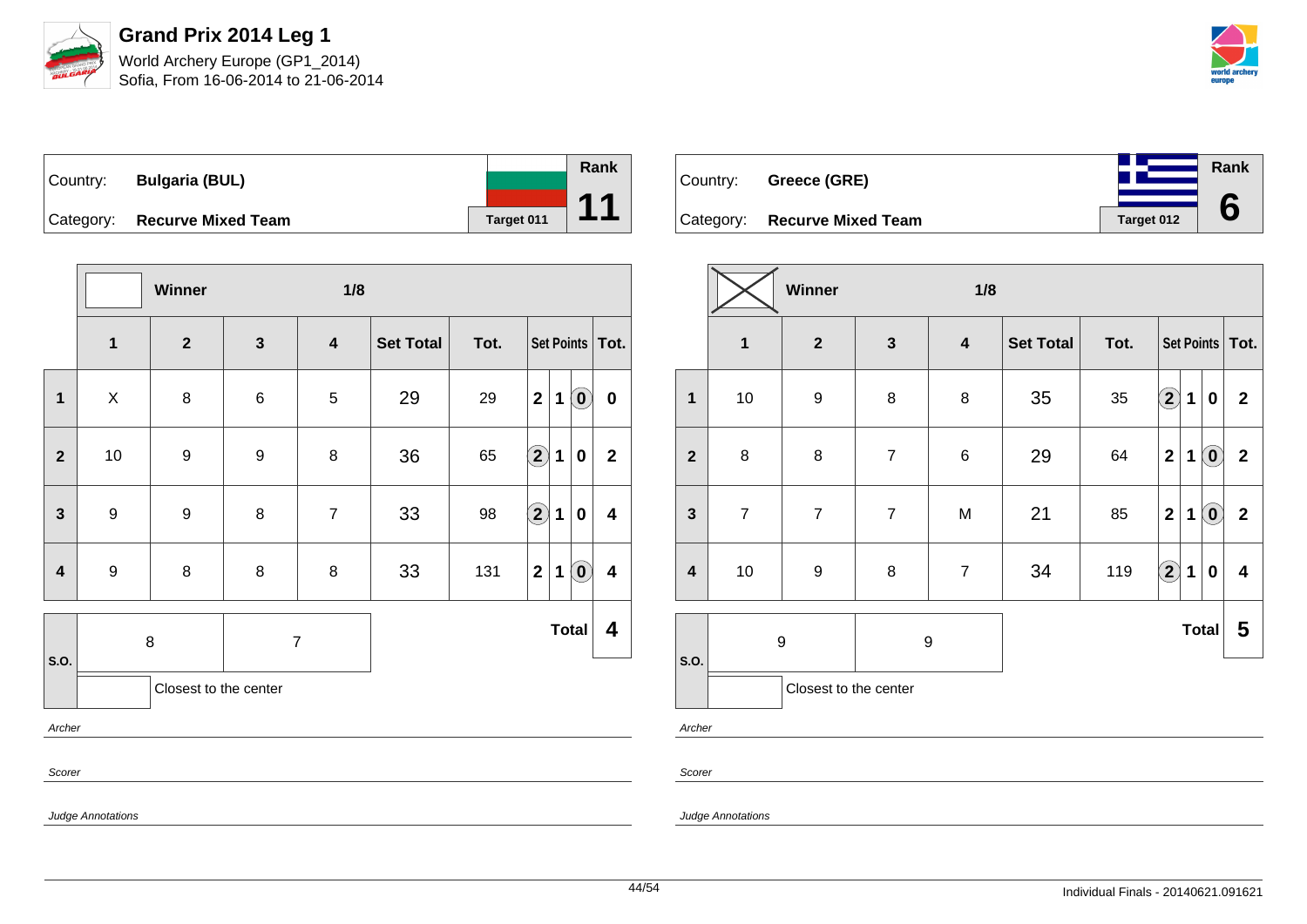



|                              |            | $+$ $+$ $\overline{ }$ Rank |
|------------------------------|------------|-----------------------------|
| Country: Georgia (GEO)       |            | $+$ $+$ $-$                 |
| Category: Recurve Mixed Team | Target 013 |                             |

|                         |                          | Winner                |                  | 1/8                     |                  |      |                             |                                                |                  |  |  |
|-------------------------|--------------------------|-----------------------|------------------|-------------------------|------------------|------|-----------------------------|------------------------------------------------|------------------|--|--|
|                         | $\overline{\mathbf{1}}$  | $\mathbf{2}$          | $\mathbf{3}$     | $\overline{\mathbf{4}}$ | <b>Set Total</b> | Tot. | Set Points   Tot.           |                                                |                  |  |  |
| $\mathbf 1$             | 10                       | $\boldsymbol{9}$      | $\boldsymbol{9}$ | $\boldsymbol{9}$        | 37               | 37   | $\bigcirc \!\! 2$<br>1      | $\pmb{0}$                                      | $\mathbf 2$      |  |  |
| $\mathbf{2}$            | $\boldsymbol{9}$         | 8                     | 8                | $\,6$                   | 31               | 68   | $\mathbf{2}$<br>1           | $\left( \begin{matrix} 0 \end{matrix} \right)$ | $\mathbf{2}$     |  |  |
| $\mathbf{3}$            | $\boldsymbol{9}$         | 8                     | 8                | $\,6$                   | 31               | 99   | $\mathbf{2}$<br>1           | $\left( \mathbf{0}\right)$                     | $\mathbf{2}$     |  |  |
| $\overline{\mathbf{4}}$ | 10                       | $\boldsymbol{9}$      | 8                | 6                       | 33               | 132  | $\mathbf{2}$<br>$\mathbf 1$ | $\left( \mathbf{0}\right)$                     | $\mathbf{2}$     |  |  |
|                         |                          |                       |                  |                         |                  |      |                             | <b>Total</b>                                   | $\boldsymbol{2}$ |  |  |
| S.O.                    |                          | Closest to the center |                  |                         |                  |      |                             |                                                |                  |  |  |
| Archer                  |                          |                       |                  |                         |                  |      |                             |                                                |                  |  |  |
|                         | Scorer                   |                       |                  |                         |                  |      |                             |                                                |                  |  |  |
|                         | <b>Judge Annotations</b> |                       |                  |                         |                  |      |                             |                                                |                  |  |  |

| Country: | <b>Belgium (BEL)</b>         |            | Rank |
|----------|------------------------------|------------|------|
|          |                              |            |      |
|          | Category: Recurve Mixed Team | Target 014 | 10   |

|                         |                  | Winner<br>1/8         |                  |                         |                  |      |                            |   |                            |                   |
|-------------------------|------------------|-----------------------|------------------|-------------------------|------------------|------|----------------------------|---|----------------------------|-------------------|
|                         | $\mathbf{1}$     | $\mathbf{2}$          | $\mathbf{3}$     | $\overline{\mathbf{4}}$ | <b>Set Total</b> | Tot. |                            |   |                            | Set Points   Tot. |
| $\mathbf{1}$            | 10               | $\boldsymbol{9}$      | $\bf 8$          | 8                       | 35               | 35   | $\mathbf{2}$               | 1 | $\left( \mathbf{0}\right)$ | $\bf{0}$          |
| $\overline{2}$          | 10               | $\boldsymbol{9}$      | $\boldsymbol{9}$ | $\bf 8$                 | 36               | $71$ | $\left( \mathbf{2}\right)$ | 1 | 0                          | $\mathbf{2}$      |
| $\mathbf{3}$            | $\boldsymbol{9}$ | $\boldsymbol{9}$      | 8                | 8                       | 34               | 105  | $\Large{\textbf{2}}$       | 1 | $\bf{0}$                   | 4                 |
| $\overline{\mathbf{4}}$ | 10               | $\boldsymbol{9}$      | $\boldsymbol{9}$ | $\overline{7}$          | 35               | 140  | $\overline{2}$             | 1 | $\bf{0}$                   | 6                 |
|                         |                  |                       |                  |                         |                  |      |                            |   | <b>Total</b>               | 6                 |
| S.O.                    |                  | Closest to the center |                  |                         |                  |      |                            |   |                            |                   |
| Archer                  |                  |                       |                  |                         |                  |      |                            |   |                            |                   |

Scorer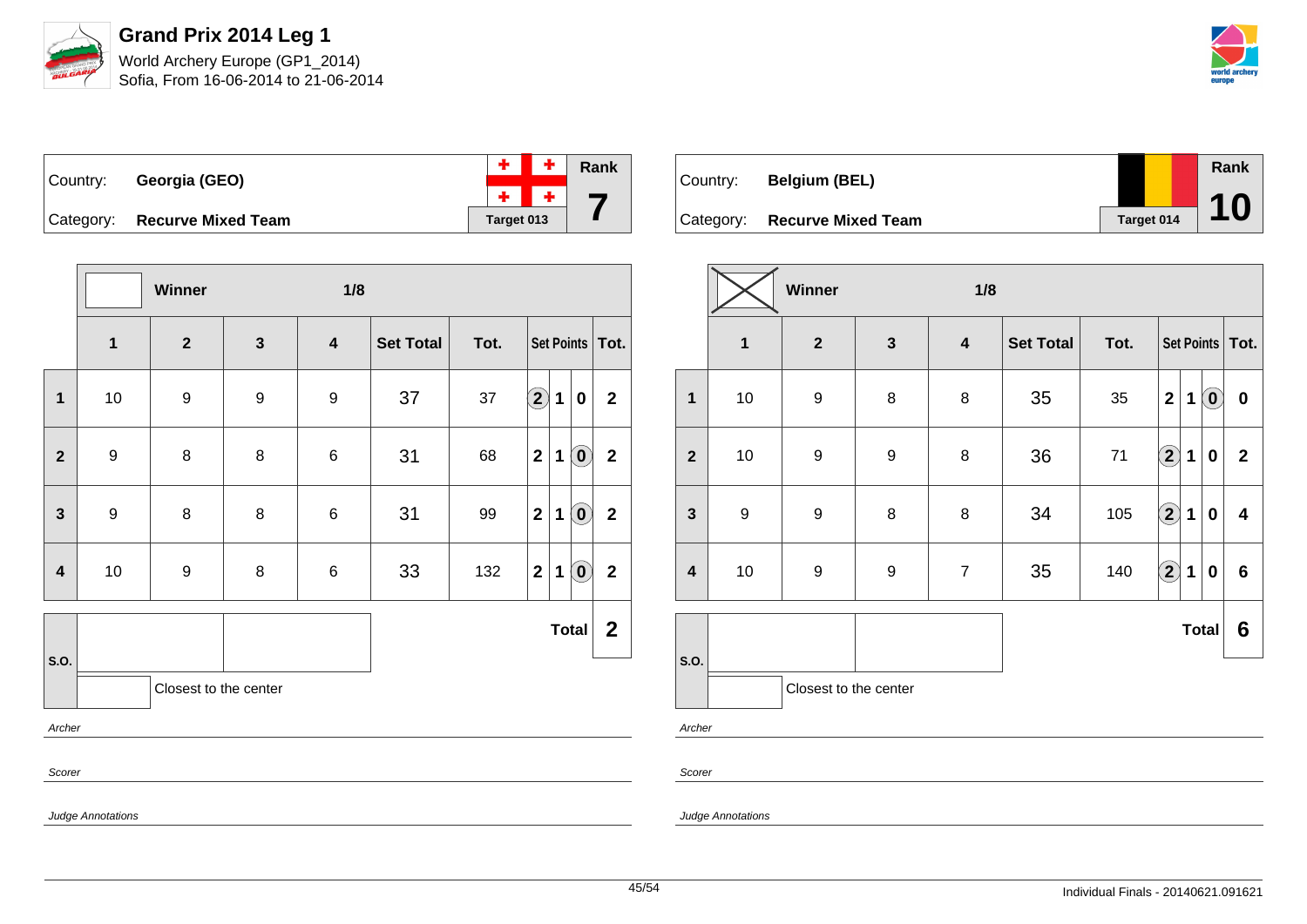



| Country: | Iraq (IRQ)                   | पए पा             | Rank |
|----------|------------------------------|-------------------|------|
|          |                              |                   |      |
|          | Category: Recurve Mixed Team | <b>Target 015</b> |      |

|                         |                  | Winner                |                | 1/8                     |           |      |                   |             |                            |                  |
|-------------------------|------------------|-----------------------|----------------|-------------------------|-----------|------|-------------------|-------------|----------------------------|------------------|
|                         | $\mathbf 1$      | $\mathbf{2}$          | $\mathbf{3}$   | $\overline{\mathbf{4}}$ | Set Total | Tot. | Set Points   Tot. |             |                            |                  |
| $\mathbf{1}$            | $\bf 8$          | 8                     | 8              | 8                       | 32        | 32   | $\overline{2}$    | 1           | $\left( \mathbf{0}\right)$ | $\pmb{0}$        |
| $\mathbf{2}$            | $10$             | 8                     | $\overline{7}$ | $\overline{7}$          | 32        | 64   | $\overline{2}$    | $\mathbf 1$ | $\left( \mathbf{0}\right)$ | $\pmb{0}$        |
| $\mathbf{3}$            | $\boldsymbol{9}$ | $\boldsymbol{9}$      | $\overline{7}$ | $\overline{7}$          | 32        | 96   | $\overline{2}$    | 1           | $\left( \mathbf{0}\right)$ | $\pmb{0}$        |
| $\overline{\mathbf{4}}$ |                  |                       |                |                         |           |      | $\mathbf{2}$      | $\mathbf 1$ | $\boldsymbol{0}$           |                  |
|                         |                  |                       |                |                         |           |      |                   |             | <b>Total</b>               | $\boldsymbol{0}$ |
| S.O.                    |                  | Closest to the center |                |                         |           |      |                   |             |                            |                  |
| Archer                  |                  |                       |                |                         |           |      |                   |             |                            |                  |
| Scorer                  |                  |                       |                |                         |           |      |                   |             |                            |                  |

| Country: | <b>Russian Federation (RUS)</b> |            | Rank |
|----------|---------------------------------|------------|------|
|          | Category: Recurve Mixed Team    | Target 016 |      |

|                         | Winner<br>1/8 |                       |                  |                         |                  |      |                            |             |                  |                 |
|-------------------------|---------------|-----------------------|------------------|-------------------------|------------------|------|----------------------------|-------------|------------------|-----------------|
|                         | $\mathbf{1}$  | $\boldsymbol{2}$      | $\mathbf{3}$     | $\overline{\mathbf{4}}$ | <b>Set Total</b> | Tot. | Set Points   Tot.          |             |                  |                 |
| $\mathbf{1}$            | $10$          | 9                     | $\boldsymbol{9}$ | $\,6$                   | 34               | 34   | $\left( \mathbf{2}\right)$ | 1           | 0                | $\mathbf{2}$    |
| $\overline{2}$          | $10$          | 10                    | 8                | $\overline{7}$          | 35               | 69   | $\bigcirc$                 | 1           | $\boldsymbol{0}$ | 4               |
| $\mathbf{3}$            | $10$          | 10                    | $\boldsymbol{9}$ | $\boldsymbol{9}$        | 38               | 107  | $\bigcirc \!\! 2$          | $\mathbf 1$ | $\boldsymbol{0}$ | 6               |
| $\overline{\mathbf{4}}$ |               |                       |                  |                         |                  |      | $\overline{\mathbf{2}}$    | $\mathbf 1$ | $\pmb{0}$        |                 |
|                         |               |                       |                  |                         |                  |      |                            |             | <b>Total</b>     | $6\phantom{1}6$ |
| S.O.                    |               | Closest to the center |                  |                         |                  |      |                            |             |                  |                 |
| Archer                  |               |                       |                  |                         |                  |      |                            |             |                  |                 |

Scorer

Judge Annotations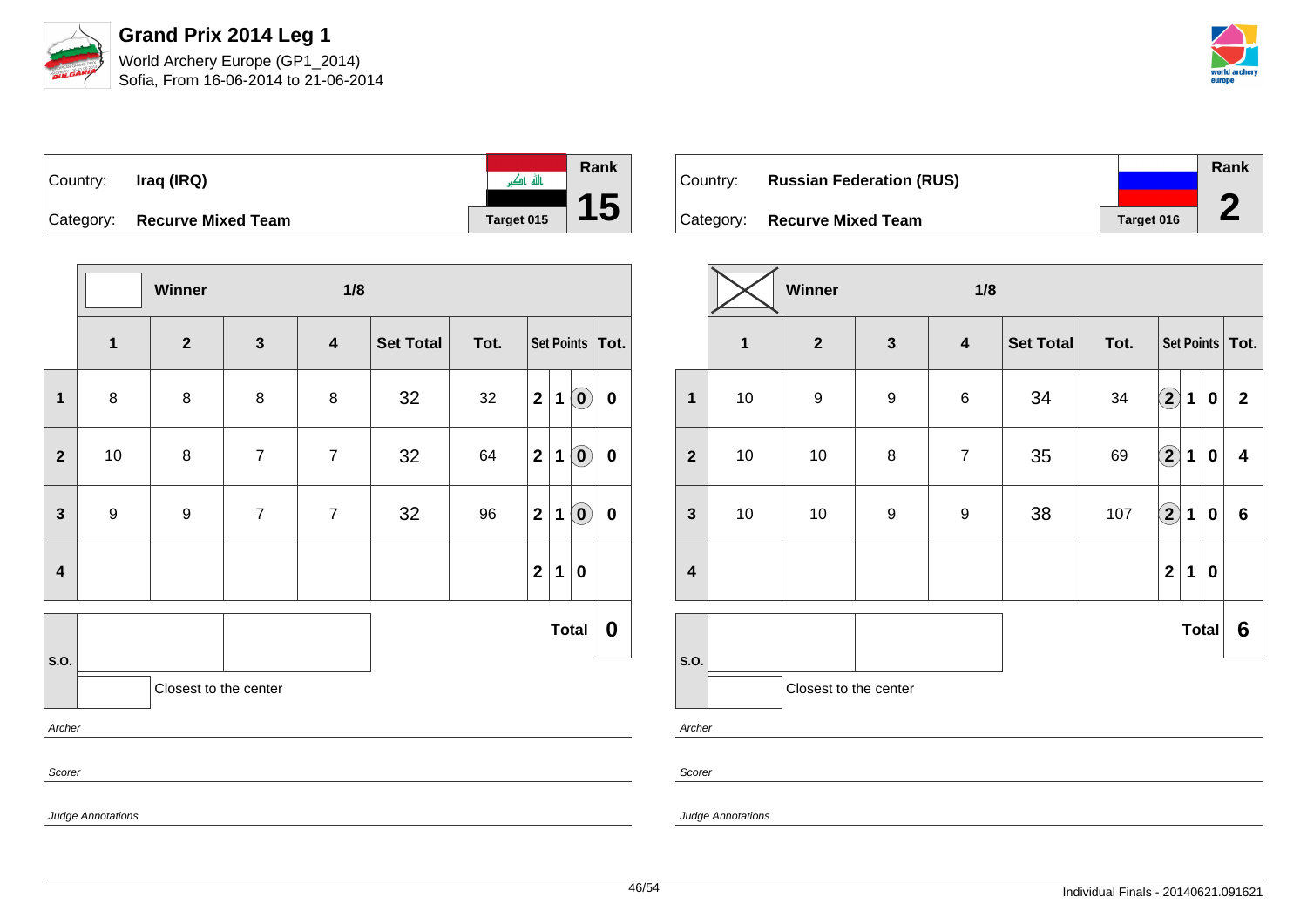

| Country:  | <b>Belarus (BLR)</b>      |            | Rank |
|-----------|---------------------------|------------|------|
|           |                           |            |      |
| Category: | <b>Recurve Mixed Team</b> | Target 005 |      |

|              |                         | Winner                |   | 1/4                     |                  |      |                           |                                                             |  |  |
|--------------|-------------------------|-----------------------|---|-------------------------|------------------|------|---------------------------|-------------------------------------------------------------|--|--|
|              | $\overline{\mathbf{1}}$ | $\overline{2}$        | 3 | $\overline{\mathbf{4}}$ | <b>Set Total</b> | Tot. |                           | Set Points   Tot.                                           |  |  |
| $\mathbf{1}$ | $\boldsymbol{9}$        | $\boldsymbol{9}$      | 9 | $\overline{7}$          | 34               | 34   | $\mathbf{2}$<br>1         | $\left( \mathbf{0}\right)$<br>$\pmb{0}$                     |  |  |
| $\mathbf{2}$ | $\boldsymbol{9}$        | $\boldsymbol{9}$      | 9 | $\,6$                   | 33               | 67   | $\mathbf{2}$<br>1         | $\left( \begin{matrix} 0 \end{matrix} \right)$<br>$\pmb{0}$ |  |  |
| $\mathbf{3}$ | $10\,$                  | $\boldsymbol{9}$      | 9 | 8                       | 36               | 103  | $\bigcirc \!\! 2$<br>1    | $\mathbf{2}$<br>0                                           |  |  |
| 4            | $\boldsymbol{9}$        | $\bf 8$               | 8 | 8                       | 33               | 136  | $\bigcirc \!\! \! 2$<br>1 | $\overline{\mathbf{4}}$<br>0                                |  |  |
| S.O.         | $\boldsymbol{9}$        |                       |   | 8                       |                  |      | <b>Total</b>              | 4                                                           |  |  |
|              |                         | Closest to the center |   |                         |                  |      |                           |                                                             |  |  |
|              | Archer                  |                       |   |                         |                  |      |                           |                                                             |  |  |
| Scorer       |                         |                       |   |                         |                  |      |                           |                                                             |  |  |

| Country:  | Slovakia (SVK)            | 中          | Rank |
|-----------|---------------------------|------------|------|
| Category: | <b>Recurve Mixed Team</b> | Target 006 | О    |

|                         |                  | Winner                |                  | 1/4                     |                  |        |                            |   |                            |                         |
|-------------------------|------------------|-----------------------|------------------|-------------------------|------------------|--------|----------------------------|---|----------------------------|-------------------------|
|                         | $\mathbf{1}$     | $\boldsymbol{2}$      | $\mathbf{3}$     | $\overline{\mathbf{4}}$ | <b>Set Total</b> | Tot.   | Set Points   Tot.          |   |                            |                         |
| $\mathbf{1}$            | $10$             | $\boldsymbol{9}$      | 9                | $\overline{7}$          | 35               | 35     | $\left( \mathbf{2}\right)$ | 1 | $\bf{0}$                   | $\overline{2}$          |
| $\overline{2}$          | $\boldsymbol{9}$ | $\boldsymbol{9}$      | $\boldsymbol{9}$ | $\, 8$                  | 35               | $70\,$ | $\bigcirc$                 | 1 | $\bf{0}$                   | 4                       |
| $\mathbf{3}$            | $\boldsymbol{9}$ | $\boldsymbol{9}$      | 8                | $\, 8$                  | 34               | 104    | $\overline{2}$             | 1 | $\left( \mathbf{0}\right)$ | $\overline{\mathbf{4}}$ |
| $\overline{\mathbf{4}}$ | $9$              | $\bf 8$               | 8                | $\overline{7}$          | 32               | 136    | $\mathbf{2}$               | 1 | $\left( \mathbf{0}\right)$ | $\overline{\mathbf{4}}$ |
|                         | 10<br>8          |                       |                  |                         |                  |        | <b>Total</b>               | 5 |                            |                         |
| S.O.                    |                  | Closest to the center |                  |                         |                  |        |                            |   |                            |                         |

Archer

Scorer

Judge Annotations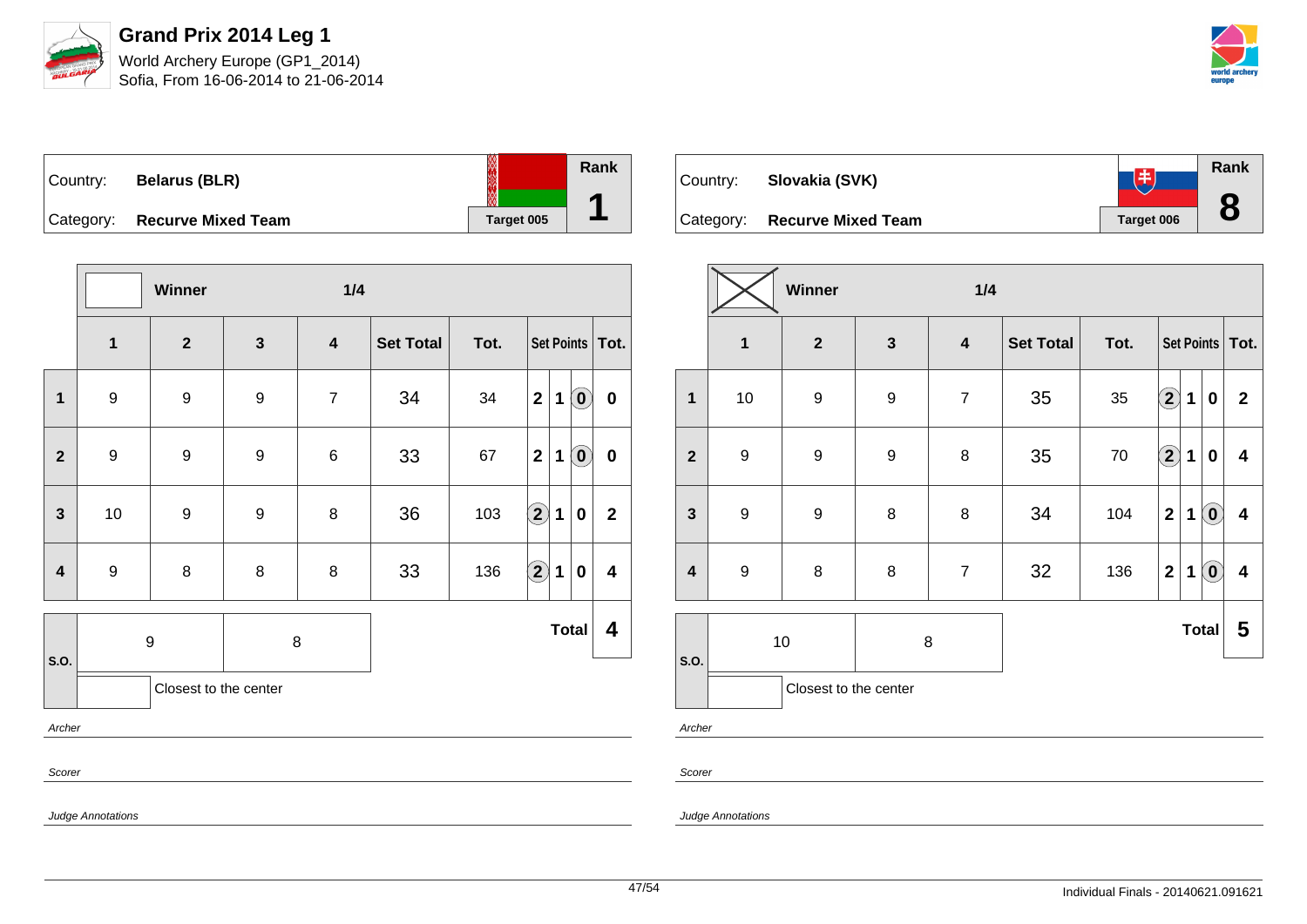

| Country: | <b>Estonia (EST)</b>         |            |
|----------|------------------------------|------------|
|          | Category: Recurve Mixed Team | Target 007 |

|                         |                          | Winner                |              | 1/4                     |           |      |                |              |                                                         |          |
|-------------------------|--------------------------|-----------------------|--------------|-------------------------|-----------|------|----------------|--------------|---------------------------------------------------------|----------|
|                         | $\mathbf 1$              | $\mathbf{2}$          | $\mathbf{3}$ | $\overline{\mathbf{4}}$ | Set Total | Tot. |                |              | Set Points   Tot.                                       |          |
| $\mathbf 1$             | $\boldsymbol{9}$         | 8                     | 8            | $\overline{7}$          | 32        | 32   | $\overline{2}$ | $\mathbf 1$  | $\left( \begin{matrix} \textbf{0} \end{matrix} \right)$ | $\bf{0}$ |
| $\overline{2}$          | $\boldsymbol{9}$         | 9                     | 9            | $\,6$                   | 33        | 65   | $\mathbf{2}$   | $\mathbf{1}$ | $\left( \mathbf{0}\right)$                              | $\bf{0}$ |
| $\mathbf{3}$            | 10                       | $\boldsymbol{9}$      | 9            | 6                       | 34        | 99   | $\mathbf{2}$   | $\bf(1)$     | $\bf{0}$                                                | 1        |
| $\overline{\mathbf{4}}$ |                          |                       |              |                         |           |      | $\overline{2}$ | $\mathbf 1$  | $\bf{0}$                                                |          |
|                         |                          |                       |              |                         |           |      |                |              | <b>Total</b>                                            | 1        |
| S.O.                    |                          | Closest to the center |              |                         |           |      |                |              |                                                         |          |
| Archer                  |                          |                       |              |                         |           |      |                |              |                                                         |          |
| Scorer                  |                          |                       |              |                         |           |      |                |              |                                                         |          |
|                         | <b>Judge Annotations</b> |                       |              |                         |           |      |                |              |                                                         |          |

| Country: | Slovenia (SLO)               |            | Rank |
|----------|------------------------------|------------|------|
|          |                              |            |      |
|          | Category: Recurve Mixed Team | Target 008 |      |

|                         | Winner<br>1/4  |                       |                  |                  |                  |      |                      |             |              |                         |
|-------------------------|----------------|-----------------------|------------------|------------------|------------------|------|----------------------|-------------|--------------|-------------------------|
|                         | $\mathbf{1}$   | $\mathbf{2}$          | $\mathbf{3}$     | $\boldsymbol{4}$ | <b>Set Total</b> | Tot. | Set Points   Tot.    |             |              |                         |
| $\mathbf 1$             | X              | 9                     | $\boldsymbol{9}$ | 8                | 36               | 36   | $\bigcirc$           | $\mathbf 1$ | $\bf{0}$     | $\mathbf{2}$            |
| $\overline{2}$          | $\pmb{\times}$ | 10                    | $\bf 8$          | $\overline{7}$   | 35               | 71   | $\Large{\textbf{2}}$ | 1           | $\mathbf 0$  | $\overline{\mathbf{4}}$ |
| $\mathbf{3}$            | X              | $\bf 8$               | 8                | 8                | 34               | 105  | $\mathbf 2$          | $\bf(1)$    | $\pmb{0}$    | 5                       |
| $\overline{\mathbf{4}}$ |                |                       |                  |                  |                  |      | $\mathbf 2$          | 1           | $\pmb{0}$    |                         |
|                         |                |                       |                  |                  |                  |      |                      |             | <b>Total</b> | 5                       |
| S.O.<br>Archer          |                | Closest to the center |                  |                  |                  |      |                      |             |              |                         |

Scorer

Judge Annotations

**Rank**

**12**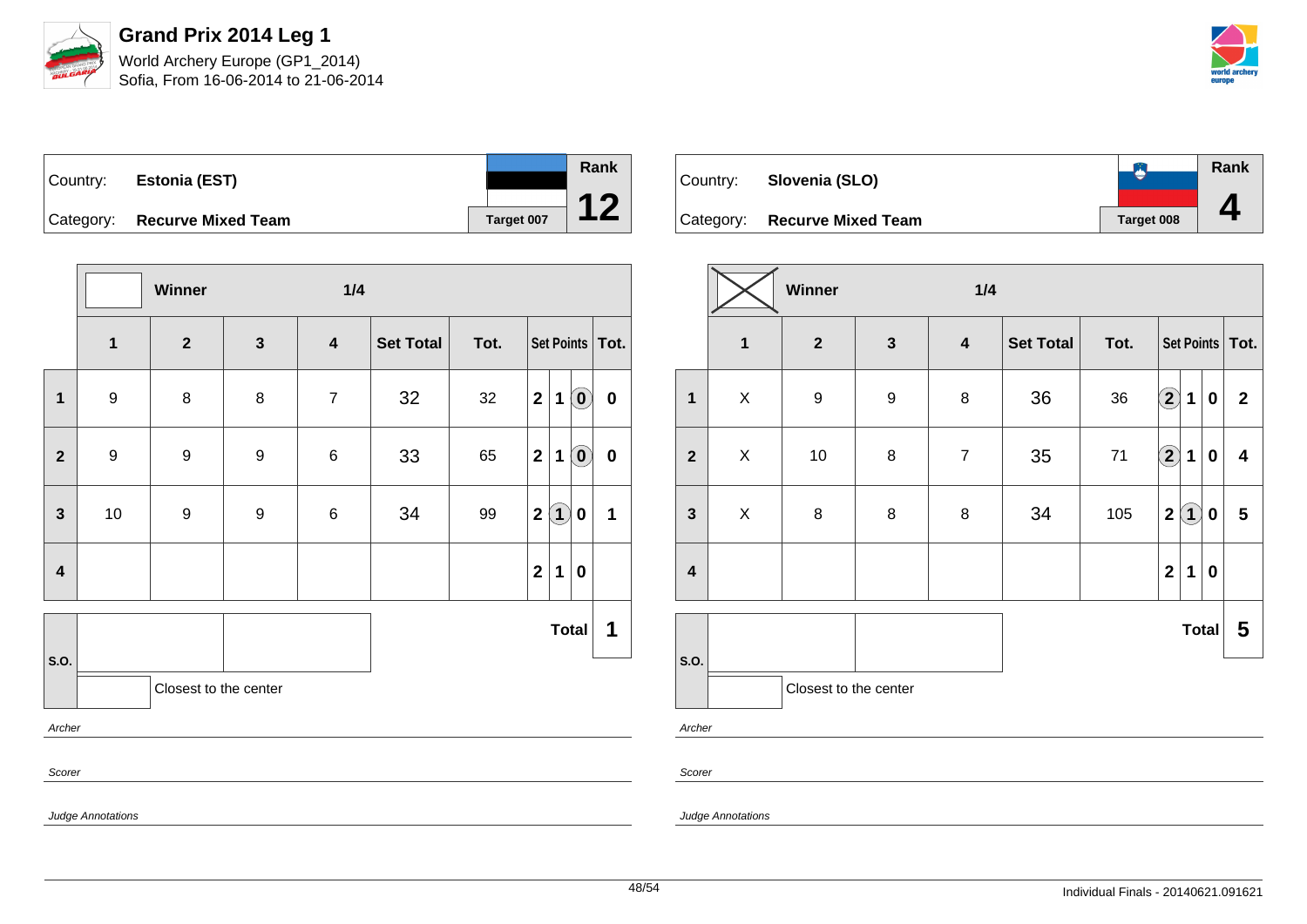

**Rank**

**6**

| Country: | Italy (ITA)                  |            | Rank                     |
|----------|------------------------------|------------|--------------------------|
|          |                              |            |                          |
|          | Category: Recurve Mixed Team | Target 009 | $\overline{\phantom{a}}$ |

|               |                  | Winner                  |              | 1/4                     |                  |      |                   |                                           |                |  |  |
|---------------|------------------|-------------------------|--------------|-------------------------|------------------|------|-------------------|-------------------------------------------|----------------|--|--|
|               | $\mathbf 1$      | $\overline{\mathbf{2}}$ | $\mathbf{3}$ | $\overline{\mathbf{4}}$ | <b>Set Total</b> | Tot. |                   | Set Points   Tot.                         |                |  |  |
| $\mathbf{1}$  | 10               | 9                       | 8            | 8                       | 35               | 35   | $\bf{(2)}$        | $\mathbf 1$<br>$\bf{0}$                   | $\overline{2}$ |  |  |
| $\mathbf{2}$  | $\boldsymbol{9}$ | 9                       | 9            | 9                       | 36               | 71   | $\mathbf{2}$      | $\left( \mathbf{0}\right)$<br>$\mathbf 1$ | $\mathbf{2}$   |  |  |
| $\mathbf{3}$  | 10               | $10$                    | 9            | $\overline{7}$          | 36               | 107  | $\bigcirc \!\! 2$ | 1<br>0                                    | 4              |  |  |
| 4             | $\boldsymbol{9}$ | 8                       | 8            | $\overline{7}$          | 32               | 139  | $\bigcirc \!\! 2$ | $\mathbf 1$<br>0                          | 6              |  |  |
|               |                  |                         |              |                         |                  |      |                   | <b>Total</b>                              | 6              |  |  |
| S.O.          |                  | Closest to the center   |              |                         |                  |      |                   |                                           |                |  |  |
| Archer        |                  |                         |              |                         |                  |      |                   |                                           |                |  |  |
| Scorer        |                  |                         |              |                         |                  |      |                   |                                           |                |  |  |
| $\sim$ $\sim$ |                  |                         |              |                         |                  |      |                   |                                           |                |  |  |

| Country: Greece (GRE)        |            |
|------------------------------|------------|
| Category: Recurve Mixed Team | Target 010 |

|                         |                         | Winner                |                  | 1/4                     |                  |      |                         |             |                            |                  |  |
|-------------------------|-------------------------|-----------------------|------------------|-------------------------|------------------|------|-------------------------|-------------|----------------------------|------------------|--|
|                         | $\overline{\mathbf{1}}$ | $\overline{2}$        | $\mathbf{3}$     | $\overline{\mathbf{4}}$ | <b>Set Total</b> | Tot. | Set Points   Tot.       |             |                            |                  |  |
| 1                       | $\boldsymbol{9}$        | $\,8\,$               | $\,6\,$          | 6                       | 29               | 29   | $\overline{\mathbf{2}}$ | 1           | $\left( \mathbf{0}\right)$ | $\boldsymbol{0}$ |  |
| $\mathbf{2}$            | 10                      | $\boldsymbol{9}$      | $\boldsymbol{9}$ | $\boldsymbol{9}$        | 37               | 66   | $\bf{(2)}$              | 1           | $\bf{0}$                   | $\mathbf 2$      |  |
| $\mathbf{3}$            | $\boldsymbol{9}$        | $\boldsymbol{9}$      | 8                | $\overline{7}$          | 33               | 99   | $\mathbf{2}$            | $\mathbf 1$ | $\left( \mathbf{0}\right)$ | $\mathbf{2}$     |  |
| $\overline{\mathbf{4}}$ | $\boldsymbol{9}$        | 8                     | $\bf 8$          | 6                       | 31               | 130  | $\mathbf 2$             | 1           | $\left( \mathbf{0}\right)$ | $\mathbf{2}$     |  |
|                         |                         |                       |                  |                         |                  |      |                         |             | <b>Total</b>               | $\boldsymbol{2}$ |  |
| S.O.                    |                         | Closest to the center |                  |                         |                  |      |                         |             |                            |                  |  |
| Archer                  |                         |                       |                  |                         |                  |      |                         |             |                            |                  |  |

Scorer

Judge Annotations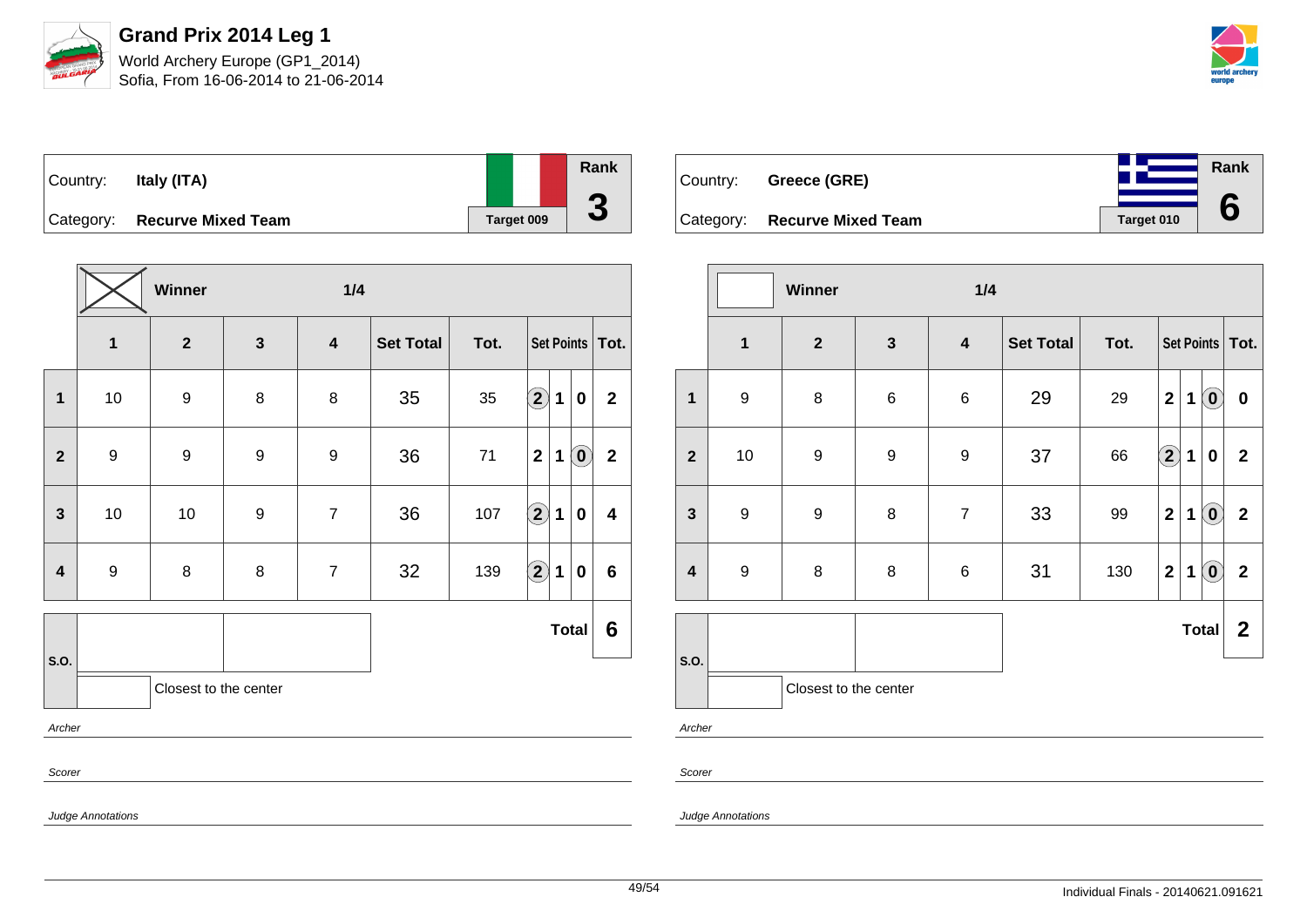

| Country: I | <b>Belgium (BEL)</b>         |            | Rank |
|------------|------------------------------|------------|------|
|            | Category: Recurve Mixed Team | Target 011 | 10   |

|                         |              | Winner                |                  | 1/4              |           |      |                   |             |                                                         |           |  |
|-------------------------|--------------|-----------------------|------------------|------------------|-----------|------|-------------------|-------------|---------------------------------------------------------|-----------|--|
|                         | $\mathbf{1}$ | $\boldsymbol{2}$      | $\mathbf{3}$     | $\boldsymbol{4}$ | Set Total | Tot. | Set Points   Tot. |             |                                                         |           |  |
| $\mathbf 1$             | 10           | $\boldsymbol{9}$      | $\boldsymbol{9}$ | 8                | 36        | 36   | $\overline{2}$    | $\mathbf 1$ | $\left( \begin{matrix} \textbf{0} \end{matrix} \right)$ | $\pmb{0}$ |  |
| $\overline{2}$          | $10\,$       | $10$                  | $\boldsymbol{9}$ | M                | 29        | 65   | $\mathbf{2}$      | $\mathbf 1$ | $\left( \begin{matrix} \textbf{0} \end{matrix} \right)$ | $\pmb{0}$ |  |
| $\mathbf{3}$            | $10$         | $10$                  | 8                | $\overline{7}$   | 35        | 100  |                   | 2(1)        | 0                                                       | 1         |  |
| $\overline{\mathbf{4}}$ |              |                       |                  |                  |           |      | $\mathbf{2}$      | 1           | $\boldsymbol{0}$                                        |           |  |
|                         |              |                       |                  |                  |           |      |                   |             | <b>Total</b>                                            | 1         |  |
| S.O.                    |              | Closest to the center |                  |                  |           |      |                   |             |                                                         |           |  |
| Archer                  |              |                       |                  |                  |           |      |                   |             |                                                         |           |  |
| Scorer                  |              |                       |                  |                  |           |      |                   |             |                                                         |           |  |

| Country: | <b>Russian Federation (RUS)</b> |            | Rank   |
|----------|---------------------------------|------------|--------|
|          |                                 |            |        |
|          | Category: Recurve Mixed Team    | Target 012 | $\sim$ |

|                         | Winner<br>1/4    |                       |                  |                         |                  |      |                         |                   |              |                         |
|-------------------------|------------------|-----------------------|------------------|-------------------------|------------------|------|-------------------------|-------------------|--------------|-------------------------|
|                         | $\mathbf 1$      | $\mathbf{2}$          | $\mathbf{3}$     | $\overline{\mathbf{4}}$ | <b>Set Total</b> | Tot. | Set Points   Tot.       |                   |              |                         |
| $\mathbf{1}$            | $10$             | 9                     | $\boldsymbol{9}$ | $\boldsymbol{9}$        | 37               | 37   | $\bf{(2)}$              | 1                 | $\pmb{0}$    | $\mathbf 2$             |
| $\overline{2}$          | $10$             | $\boldsymbol{9}$      | $\boldsymbol{9}$ | $\overline{7}$          | 35               | 72   | $\Large{\textbf{2}}$    | 1                 | $\mathbf 0$  | $\overline{\mathbf{4}}$ |
| $\mathbf{3}$            | $\boldsymbol{9}$ | 9                     | $\boldsymbol{9}$ | 8                       | 35               | 107  | $\overline{\mathbf{2}}$ | $\left( 1\right)$ | 0            | $\overline{\mathbf{5}}$ |
| $\overline{\mathbf{4}}$ |                  |                       |                  |                         |                  |      | $\overline{\mathbf{2}}$ | 1                 | $\pmb{0}$    |                         |
|                         |                  |                       |                  |                         |                  |      |                         |                   | <b>Total</b> | 5                       |
| S.O.                    |                  | Closest to the center |                  |                         |                  |      |                         |                   |              |                         |

Archer

Scorer

Judge Annotations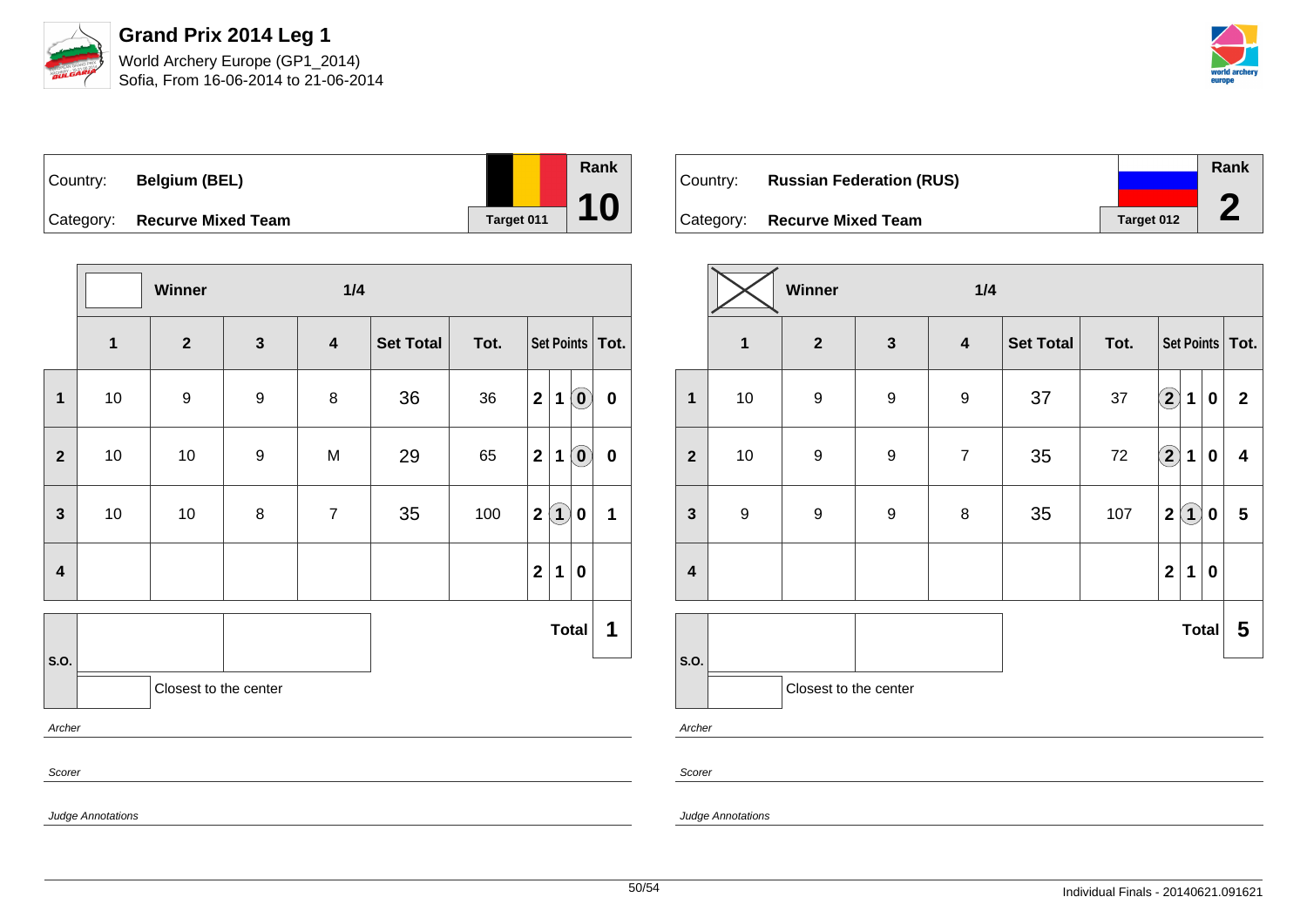



| Country:  | Slovakia (SVK)            |            | Rank |
|-----------|---------------------------|------------|------|
| Category: | <b>Recurve Mixed Team</b> | Target 007 |      |

|                |                                                                 | Winner                |                | 1/2                     |                  |      |                            |   |                            |                  |
|----------------|-----------------------------------------------------------------|-----------------------|----------------|-------------------------|------------------|------|----------------------------|---|----------------------------|------------------|
|                | $\mathbf 1$                                                     | $\mathbf{2}$          | $\mathbf{3}$   | $\overline{\mathbf{4}}$ | <b>Set Total</b> | Tot. | Set Points   Tot.          |   |                            |                  |
| $\mathbf{1}$   | $\boldsymbol{9}$                                                | 8                     | $\overline{7}$ | $\overline{7}$          | 31               | 31   | $\mathbf{2}$               | 1 | $\overline{\mathbf{0}}$    | $\boldsymbol{0}$ |
| $\overline{2}$ | $\boldsymbol{9}$                                                | $\boldsymbol{9}$      | 9              | 8                       | 35               | 66   | $\left( \mathbf{2}\right)$ | 1 | $\pmb{0}$                  | $\mathbf{2}$     |
| $\mathbf{3}$   | $10$                                                            | $\boldsymbol{9}$      | 9              | $\bf 8$                 | 36               | 102  | $\Large 2$                 | 1 | $\bf{0}$                   | 4                |
| 4              | $\boldsymbol{9}$                                                | $\boldsymbol{9}$      | 9              | $\bf 8$                 | 35               | 137  | $\mathbf{2}$               | 1 | $\left( \mathbf{0}\right)$ | 4                |
| S.O.           |                                                                 | $10$                  |                | $\sqrt{5}$              |                  |      |                            |   | <b>Total</b>               | 4                |
|                |                                                                 | Closest to the center |                |                         |                  |      |                            |   |                            |                  |
| Archer         |                                                                 |                       |                |                         |                  |      |                            |   |                            |                  |
| Scorer         |                                                                 |                       |                |                         |                  |      |                            |   |                            |                  |
|                | $\mathbf{a}$ and $\mathbf{a}$ and $\mathbf{a}$ and $\mathbf{a}$ |                       |                |                         |                  |      |                            |   |                            |                  |

| Country: | Slovenia (SLO)               |                   | Rank |
|----------|------------------------------|-------------------|------|
|          |                              |                   |      |
|          | Category: Recurve Mixed Team | <b>Target 008</b> |      |

|                         |                         | Winner                |                  | 1/2                     |                  |      |                   |   |                            |                         |  |  |  |  |  |
|-------------------------|-------------------------|-----------------------|------------------|-------------------------|------------------|------|-------------------|---|----------------------------|-------------------------|--|--|--|--|--|
|                         | $\overline{\mathbf{1}}$ | $\mathbf{2}$          | $\mathbf{3}$     | $\overline{\mathbf{4}}$ | <b>Set Total</b> | Tot. | Set Points   Tot. |   |                            |                         |  |  |  |  |  |
| $\mathbf{1}$            | $10$                    | $\boldsymbol{9}$      | $\boldsymbol{9}$ | $\,6$                   | 34               | 34   | $\boxed{2}$       | 1 | 0                          | $\mathbf{2}$            |  |  |  |  |  |
| $\overline{2}$          | X                       | $\bf 8$               | 8                | 8                       | 34               | 68   | $\mathbf{2}$      | 1 | $\left( \mathbf{0}\right)$ | $\mathbf 2$             |  |  |  |  |  |
| $\mathbf{3}$            | $\boldsymbol{9}$        | $\boldsymbol{9}$      | $\bf 8$          | $\overline{7}$          | 33               | 101  | $\mathbf{2}$      | 1 | $\left( \mathbf{0}\right)$ | $\mathbf 2$             |  |  |  |  |  |
| $\overline{\mathbf{4}}$ | 10                      | 10                    | $\boldsymbol{9}$ | 8                       | 37               | 138  | $\left( 2\right)$ | 1 | $\bf{0}$                   | $\overline{\mathbf{4}}$ |  |  |  |  |  |
| S.O.                    | $\boldsymbol{9}$        |                       | 8                |                         |                  |      |                   |   | <b>Total</b>               | 5                       |  |  |  |  |  |
|                         |                         | Closest to the center |                  |                         |                  |      |                   |   |                            |                         |  |  |  |  |  |

Archer

Scorer

Judge Annotations

Judge Annotations

51/54 Individual Finals - 20140621.091621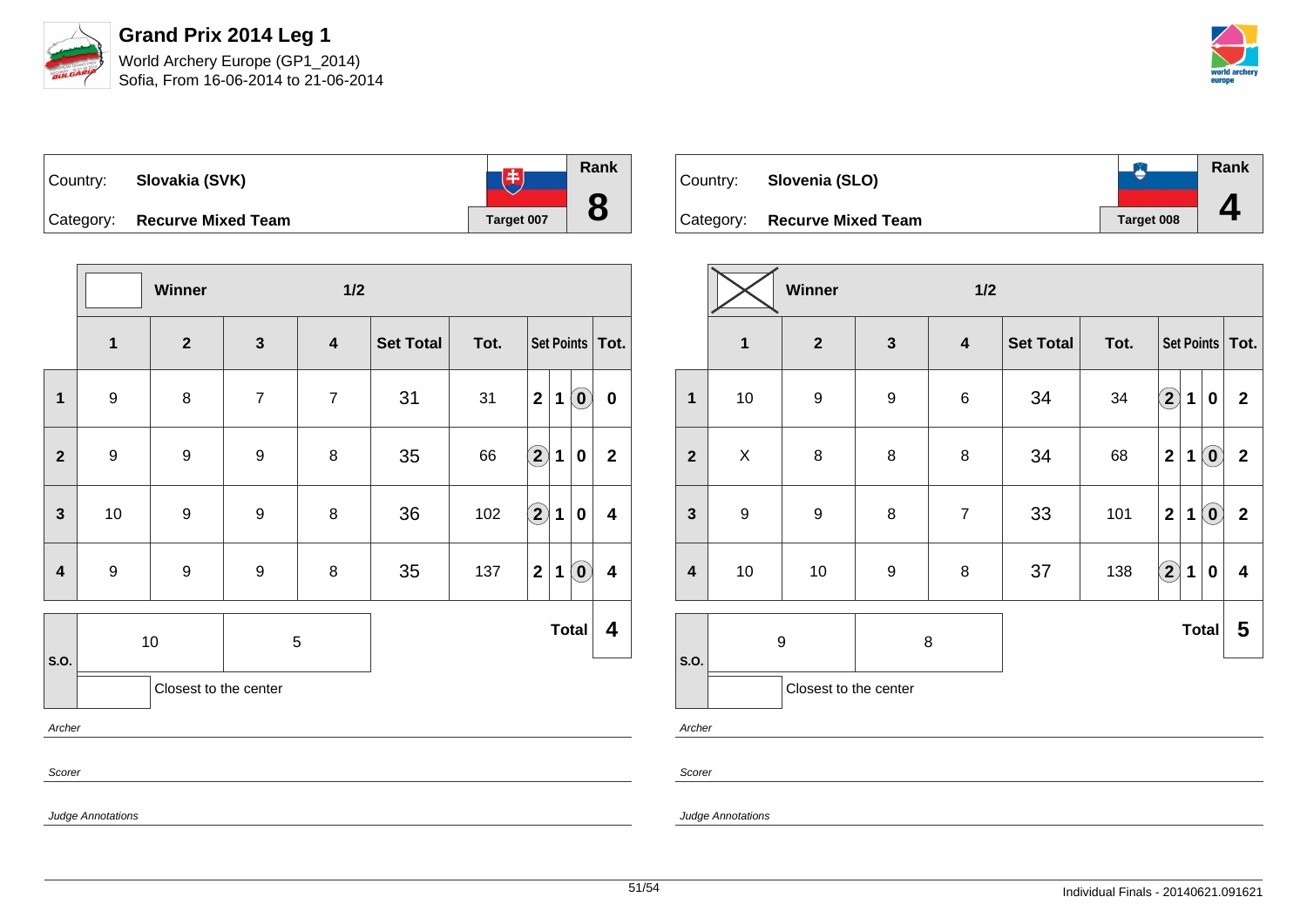

Judge Annotations

**Grand Prix 2014 Leg 1** World Archery Europe (GP1\_2014) Sofia, From 16-06-2014 to 21-06-2014



| $\vert$ Country: | Italy (ITA)                  |            | Rank                     |
|------------------|------------------------------|------------|--------------------------|
|                  |                              |            |                          |
|                  | Category: Recurve Mixed Team | Target 009 | $\overline{\phantom{a}}$ |

|                | Winner<br>1/2           |                       |                |                |                  |      |                        |             |                            |                         |  |
|----------------|-------------------------|-----------------------|----------------|----------------|------------------|------|------------------------|-------------|----------------------------|-------------------------|--|
|                | $\overline{\mathbf{1}}$ | $\overline{2}$        | $\mathbf{3}$   | 4              | <b>Set Total</b> | Tot. | Set Points   Tot.      |             |                            |                         |  |
| $\mathbf{1}$   | $\boldsymbol{9}$        | 8                     | 8              | $\overline{7}$ | 32               | 32   | $\left( \bf{2}\right)$ | 1           | $\mathbf 0$                | $\mathbf{2}$            |  |
| $\overline{2}$ | X                       | 10                    | 8              | $\overline{7}$ | 35               | 67   | $\bigcirc \!\! 2$      | 1           | $\mathbf 0$                | $\overline{\mathbf{4}}$ |  |
| $\mathbf{3}$   | $\boldsymbol{9}$        | $\boldsymbol{9}$      | 8              | $\,6$          | 32               | 99   | $\mathbf{2}$           | 1           | $\left( \mathbf{0}\right)$ | $\overline{\mathbf{4}}$ |  |
| 4              | $\pmb{\times}$          | 8                     | $\overline{7}$ | $\overline{7}$ | 32               | 131  | $\mathbf{2}$           | $\mathbf 1$ | $\left( \mathbf{0}\right)$ | $\overline{\mathbf{4}}$ |  |
| S.O.           |                         | $\bf 8$               | $\overline{7}$ |                |                  |      |                        |             | <b>Total</b>               | 4                       |  |
|                |                         | Closest to the center |                |                |                  |      |                        |             |                            |                         |  |
| Archer         |                         |                       |                |                |                  |      |                        |             |                            |                         |  |
|                | Scorer                  |                       |                |                |                  |      |                        |             |                            |                         |  |

| Country: | <b>Russian Federation (RUS)</b> |            | Rank |
|----------|---------------------------------|------------|------|
|          | Category: Recurve Mixed Team    | Target 010 |      |

|                         | Winner<br>1/2    |                       |                  |                         |                  |      |                            |   |                            |                         |
|-------------------------|------------------|-----------------------|------------------|-------------------------|------------------|------|----------------------------|---|----------------------------|-------------------------|
|                         | $\mathbf 1$      | $\mathbf{2}$          | $\mathbf{3}$     | $\overline{\mathbf{4}}$ | <b>Set Total</b> | Tot. |                            |   |                            | Set Points   Tot.       |
| 1                       | $10$             | 8                     | $\overline{7}$   | 5                       | 30               | 30   | $\mathbf 2$                | 1 | $\left( \mathbf{0}\right)$ | $\pmb{0}$               |
| $\overline{\mathbf{2}}$ | $\boldsymbol{9}$ | $\boldsymbol{9}$      | 8                | $\overline{7}$          | 33               | 63   | $\mathbf 2$                | 1 | $\ddot{\mathbf{0}}$        | $\pmb{0}$               |
| $\mathbf{3}$            | $10$             | 10                    | 8                | 8                       | 36               | 99   | $\Large{\textbf{2}}$       | 1 | $\bf{0}$                   | $\mathbf{2}$            |
| $\overline{\mathbf{4}}$ | $\boldsymbol{9}$ | 9                     | $\boldsymbol{9}$ | 8                       | 35               | 134  | $\left( \mathbf{2}\right)$ | 1 | $\bf{0}$                   | $\overline{\mathbf{4}}$ |
| S.O.                    | 9                |                       | 8                |                         | <b>Total</b>     |      |                            |   | 5                          |                         |
|                         |                  | Closest to the center |                  |                         |                  |      |                            |   |                            |                         |

Archer

Scorer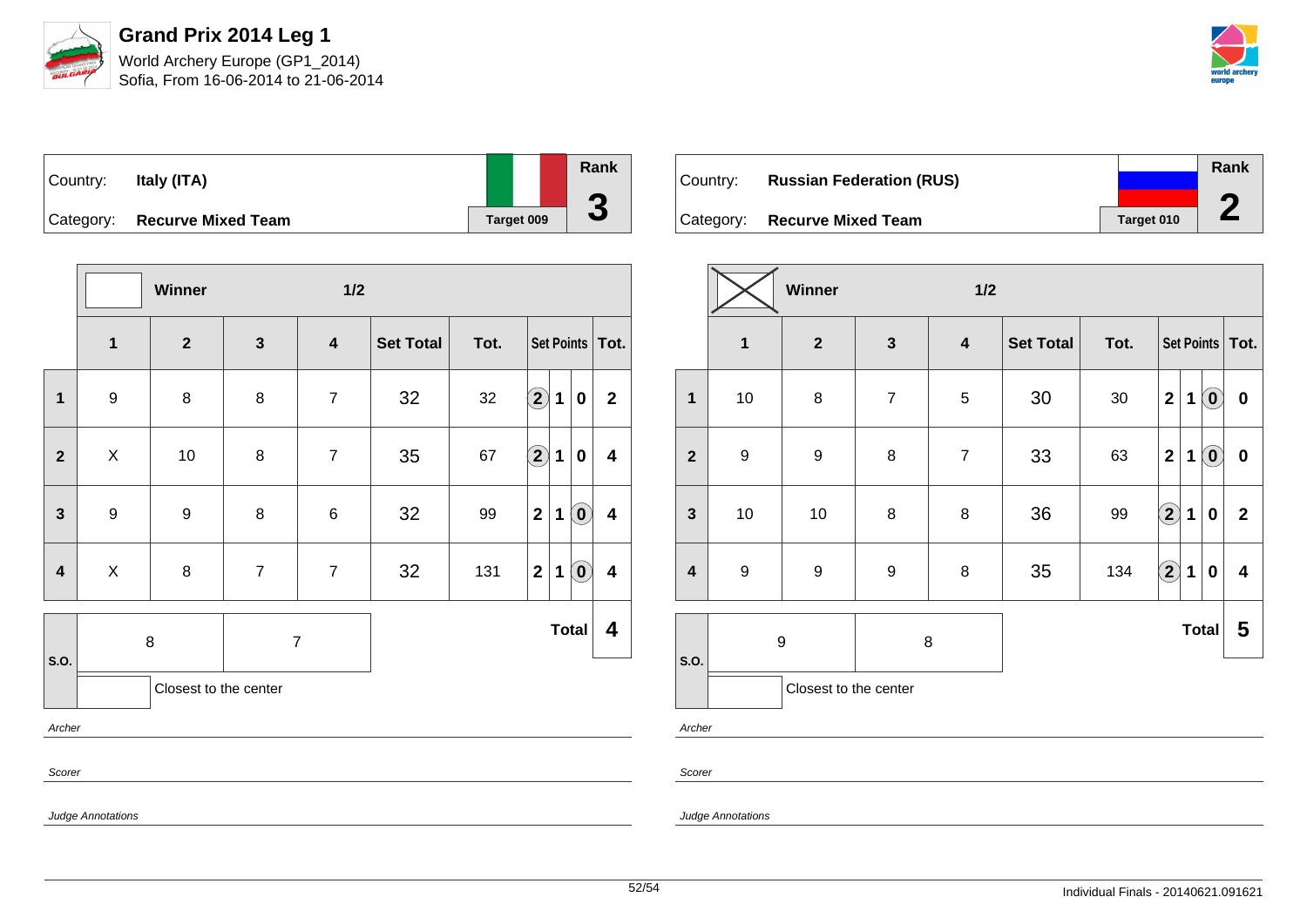



| Country: | Slovakia (SVK)               |            | Rank |
|----------|------------------------------|------------|------|
|          | Category: Recurve Mixed Team | Target 008 |      |

|                |                  | Winner<br><b>Bronze</b> |              |                         |                  |      |                                                 |             |  |  |  |  |
|----------------|------------------|-------------------------|--------------|-------------------------|------------------|------|-------------------------------------------------|-------------|--|--|--|--|
|                | $\mathbf 1$      | $\mathbf{2}$            | $\mathbf{3}$ | $\overline{\mathbf{4}}$ | <b>Set Total</b> | Tot. | Set Points   Tot.                               |             |  |  |  |  |
| $\mathbf{1}$   | $10$             | 9                       | 9            | 8                       | 36               | 36   | $\mathbf{2}$<br>$\bf(1)$<br>0                   | 1           |  |  |  |  |
| $\overline{2}$ | $\boldsymbol{9}$ | $\bf 8$                 | 8            | $\overline{7}$          | 32               | 68   | $\left( \mathbf{0}\right)$<br>$\mathbf{2}$<br>1 | $\mathbf 1$ |  |  |  |  |
| $\mathbf{3}$   | X                | 9                       | 9            | 8                       | 36               | 104  | $\Large 2$<br>1<br>0                            | $\mathbf 3$ |  |  |  |  |
| 4              | X                | X                       | 10           | 9                       | 39               | 143  | $\bf(1)$<br>$\mathbf{2}$<br>0                   | 4           |  |  |  |  |
| S.O.           |                  | 8                       |              | $\overline{7}$          |                  |      | <b>Total</b>                                    | 4           |  |  |  |  |
|                |                  | Closest to the center   |              |                         |                  |      |                                                 |             |  |  |  |  |
|                | Archer           |                         |              |                         |                  |      |                                                 |             |  |  |  |  |
|                | Scorer           |                         |              |                         |                  |      |                                                 |             |  |  |  |  |

| Country:  | Italy (ITA)               |            | Rank |
|-----------|---------------------------|------------|------|
| Category: | <b>Recurve Mixed Team</b> | Target 009 | ◡    |

|                         |                         | Winner                  |                  | <b>Bronze</b>           |                  |      |                                        |                                            |
|-------------------------|-------------------------|-------------------------|------------------|-------------------------|------------------|------|----------------------------------------|--------------------------------------------|
|                         | $\overline{\mathbf{1}}$ | $\overline{\mathbf{2}}$ | $\mathbf{3}$     | $\overline{\mathbf{4}}$ | <b>Set Total</b> | Tot. |                                        | Set Points   Tot.                          |
| $\mathbf{1}$            | X                       | $\boldsymbol{9}$        | $\boldsymbol{9}$ | 8                       | 36               | 36   | $\bf(1)$<br>$\mathbf 2$                | 1<br>0                                     |
| $\overline{\mathbf{2}}$ | X                       | 10                      | 9                | 8                       | 37               | 73   | $\Large{\textbf{2}}$<br>1              | $\mathbf{3}$<br>0                          |
| $\mathbf{3}$            | $\boldsymbol{9}$        | $\boldsymbol{9}$        | $\boldsymbol{9}$ | 8                       | 35               | 108  | $\overline{\mathbf{2}}$<br>$\mathbf 1$ | $\mathbf{3}$<br>$\left( \mathbf{0}\right)$ |
| $\overline{\mathbf{4}}$ | X                       | 10                      | $10$             | $\boldsymbol{9}$        | 39               | 147  | $\bf(1)$<br>$\overline{\mathbf{2}}$    | 4<br>0                                     |
| S.O.                    | $8*$                    |                         | $\overline{7}$   |                         |                  |      | <b>Total</b>                           | 5                                          |
| Archer                  |                         | Closest to the center   |                  |                         |                  |      |                                        |                                            |

Scorer

Judge Annotations